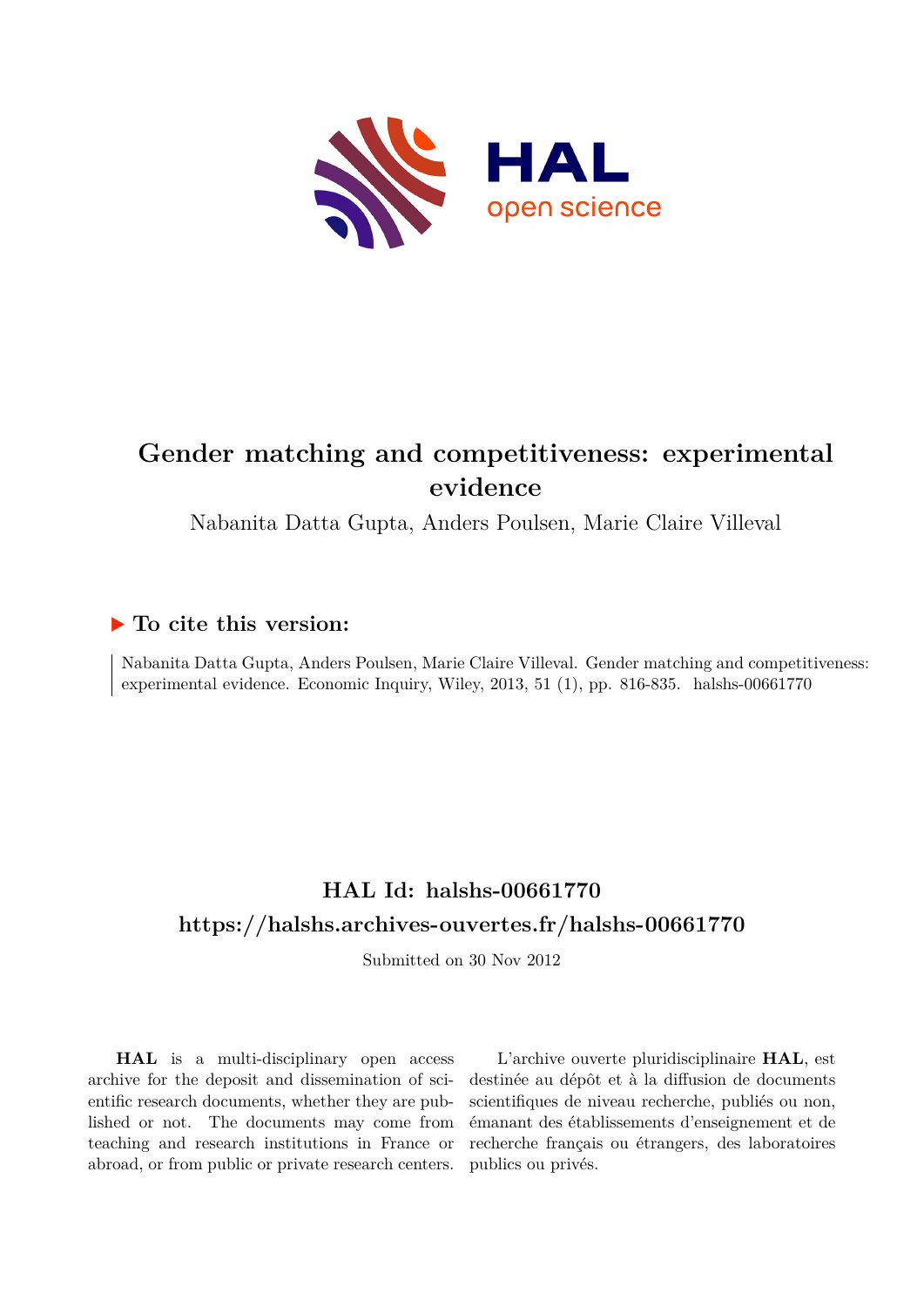## **GENDER MATCHING AND COMPETITIVENESS: EXPERIMENTAL EVIDENCE**

Nabanita Datta Gupta<sup>a</sup> Anders Poulsen<sup>b</sup> Marie Claire Villeval $c^{\#}$ 

Abstract: This paper experimentally investigates if and how people's competitiveness depends on their own gender and on the gender of people with whom they interact. Participants are given information about the gender of the co-participant they are matched with, they then choose between a tournament or a piece rate payment scheme, and finally perform a real task. As already observed in the literature, we find that significantly more men than women choose the tournament. The gender of the co-participant directly influences men's choices (men compete less against other men than against women), but only when the gender information is made sufficiently salient. A higher predicted competitiveness of women induces more competition. Giving stronger tournament incentives, or allowing the participants to choose the gender of their co-participant, increases women's willingness to compete, but does not close the gender gap in competitiveness.

**JEL codes** : C70, C91, J16, J24, J31, M52.

**Keywords**: Competition, gender, tournament, piece rate, matching, experiment.

a Department of Economics, Aarhus School of Business, Aarhus University, Frichshuset, Hermodsvej 22, DK-8230 Aabyhoej, Denmark and Institute for the Study of Labour (IZA), Bonn, Germany. E-mail:  $ndg@asb.dk$ .

<sup>b</sup> School of Economics and Centre for Behavioural and Experimental Social Science (CBESS), University of East Anglia, Norwich NR4 7TJ, United Kingdom. E-mail: a.poulsen@uea.ac.uk.<br><sup>c</sup> University of Lyon, F-69007, Lyon, France; CNRS; GATE Lyon St Etienne, F-69130, Ecully, France; Institute for the Study of Labour (IZA), Bonn, Germany; CCP, Aarhus, Denmark. GATE: 93, Chemin des Mouilles 69130 Ecully, France. E-mail: villeval@gate.cnrs.fr. # Corresponding author

We are grateful to the editor and two anonymous referees, G. Charness, R. Croson, W. Güth, D. Neumark, P. Oyer, E. Meyersson Milgrom, A. Riedl, R. Slonim, and P. Wakker for extremely useful comments and suggestions. We have also benefited from comments by participants at the EALE conference in Prague, the ESA International meeting in Montreal, the ESPE conference in Paris, the workshop on gender and the labor market at the University of Stanford, the Max Planck Institute workshop in Ringberg – Tegernsee, and at the Tinbergen Institute in Amsterdam. We thank R. Zeiliger for programming the experiment. Financial support from the French Ministry of Social Affairs (DREES-MiRE), from the National Agency of Research (ANR, RHISE program, n°045-675/50.0520), and from the Danish Council for Independent Research in the Social Sciences is gratefully acknowledged.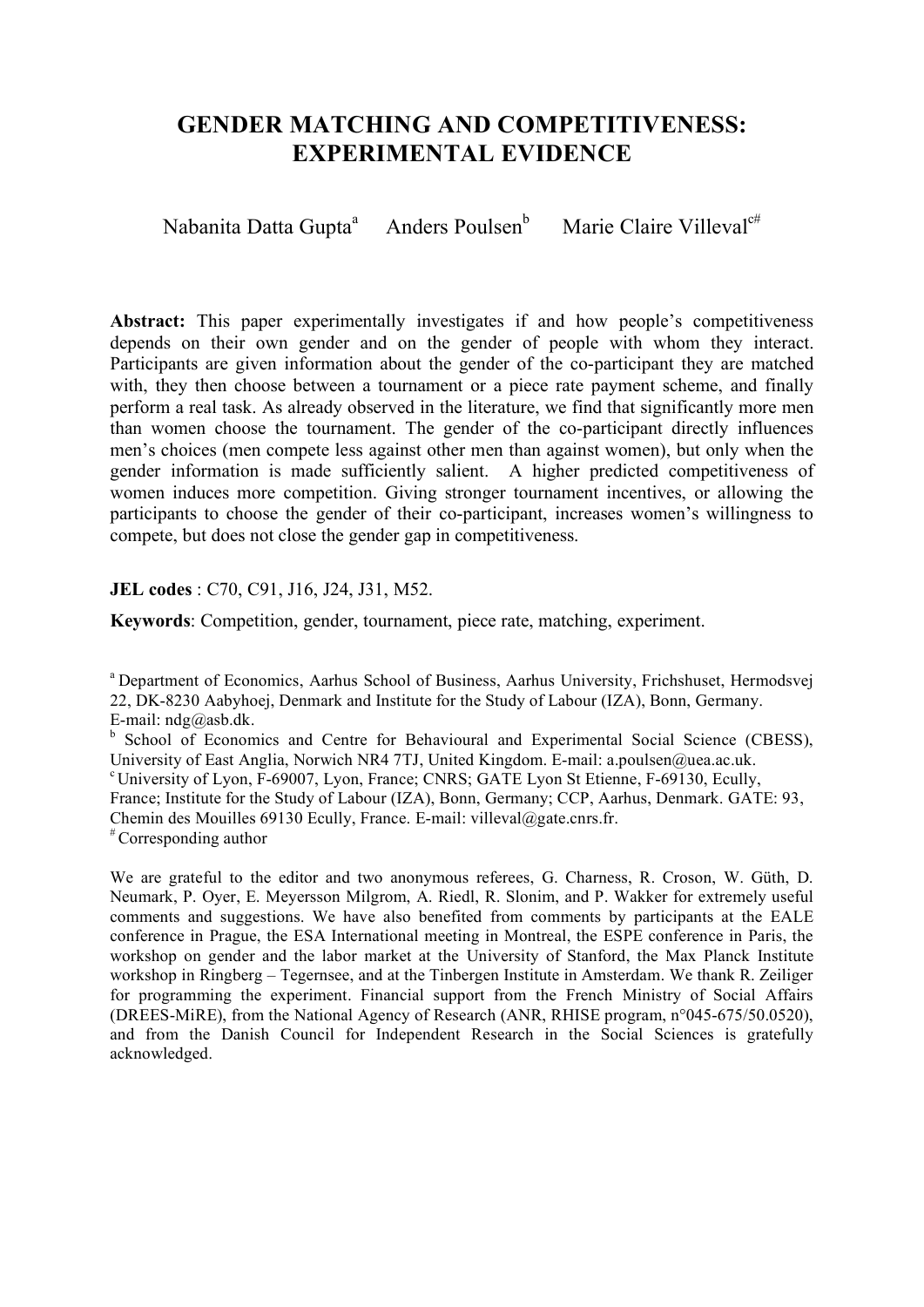#### **1. INTRODUCTION**

Men and women hold different types of jobs and are employed in different occupations. They also tend to work under different incentive systems, with women being compensated by piece rate payment schemes more frequently.<sup>1</sup> Relatively few women hold top corporate positions, although in many countries women's educational attainment now exceeds men's.<sup>2</sup> Fewer women than men have started up their own business (according to the Global Entrepreneurship Monitor, in 2002 in the U.K., 3.1% of the female population and 6% of the male population contributed to start-up activities; the same year in France, only 26% of start-ups were created by women – SINE survey, INSEE). Women are also less likely to run for elections, and they represent a low percentage of seats in national parliaments (according to the InterParliamentary Union, in 2006 they represented 19.7% in the U.K., 18.5% in France, and 16.3% in the US).

 In order to explain these gender differences economists have considered supply- and demand-side explanations. Demand-side explanations focus on discrimination (see Altonji and Blank (1999) for a review of these theories, Neumark, Blank, and Van Nort (1996) or Goldin and Rouse (2000) for empirical evidence). Supply-side explanations usually emphasize the role of women in the family and its impact on human capital investment and career choices (Mincer and Polachek, 1974; Polachek, 1981). A more recent literature analyzes if there are gender differences in competitiveness, investigating both the effect of gender on the productive efficiency of incentives and the effect of gender on the selection of competitive incentives. Gneezy, Niederle, and Rustichini (2003) show that men, in contrast to women, perform better in competitive settings than when paid a piece rate.

 $\frac{1}{1}$ <sup>1</sup> Goldin (1986), Brown (1990), Heywood, Siebert and Wei (1997), Heywood and Jirjahn (2002), and Jirjahn and Stephan (2004) provide current as well as historical evidence on the various reasons why females work wore often under piece-rate schemes: piece-rates were historically used as a substitute for monitoring and women had higher turnover/shorter expected tenure; piece-rates also respond to a higher need for flexibilityamong women due to family constraints; they lessen the possibility of discrimination because they are based on objective performance measurement.

 $2^2$  See, for example, Bertrand and Hallock (2001) and Blau, Simpson, and Anderson (1998).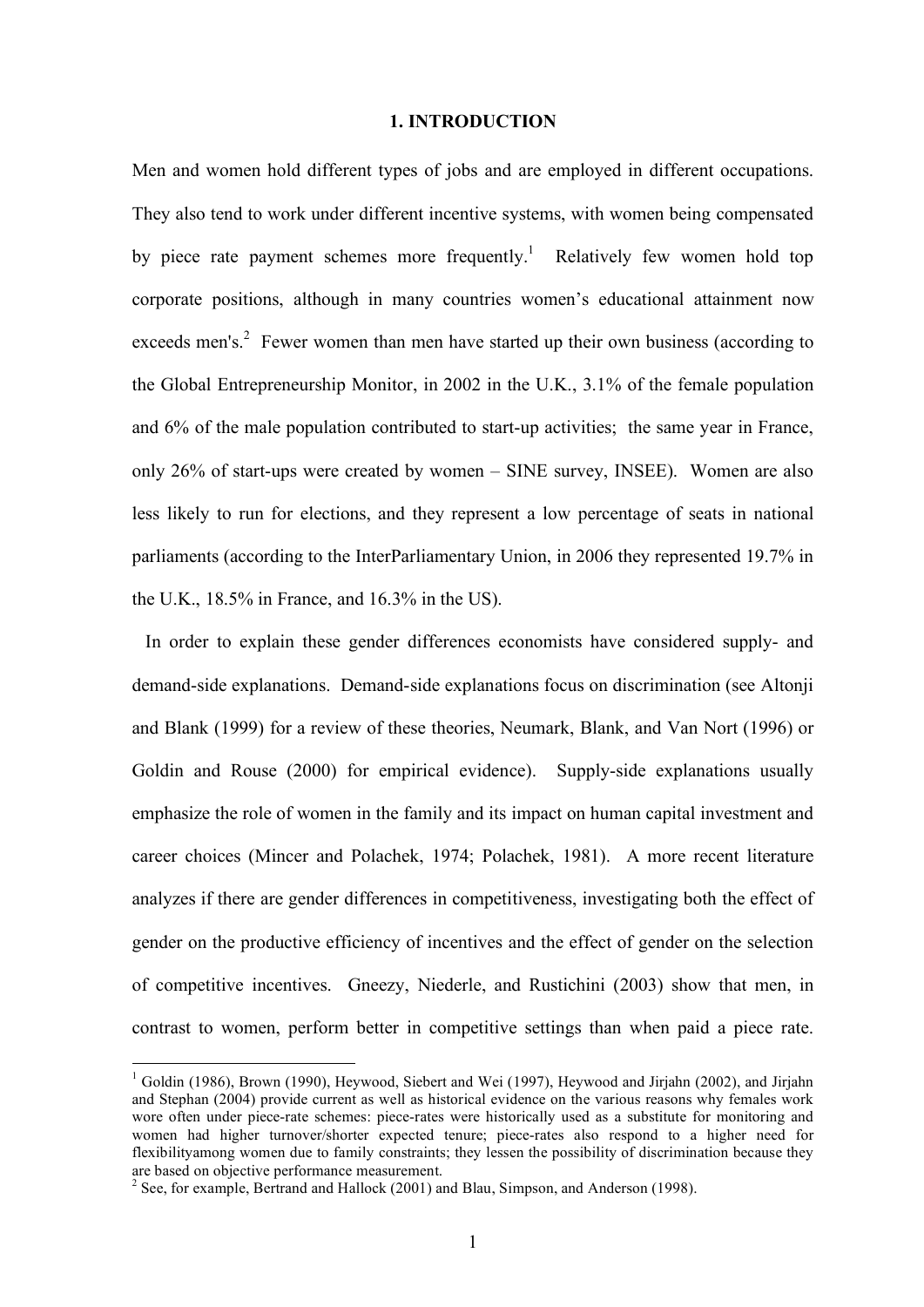Niederle and Vesterlund (2007) reveal a different tendency of men and women to choose to be rewarded based on relative performance rather than on the basis of one's own performance only. Women tend to shy away from competition. The reasons behind these intriguing results are still poorly understood and they have inspired many other studies. In particular they lead us to investigate the sensitiveness of women's competitiveness to the environment. In our laboratory experiment, participants also have to choose between a piece rate and a tournament payment scheme before performing a task. The novelty of our experiment is that we measure, conditional on a person's own gender, the impact of gender matching on the person's competitiveness. Compared to Niederle and Vesterlund (2007), we can measure how beliefs regarding potential competitors' choices influence individuals' decisions.

 There are several reasons why individuals in competitive situations may perceive other individuals' gender to be relevant. First, they may believe that the ability or payment scheme choices of men and women differ, which can lead them to condition behavior on other individuals' gender. Second, they may use their own and the other participant's gender as a coordination device (see Knight 2002, and Holm 2000). Third, some individuals may, regardless of beliefs about underlying fundamentals and gender-based conventions, have preferences that induce them to treat men and women differently. Our experiment, while not designed to cleanly distinguish between these mutually nonexclusive explanations, is designed to analyze in the laboratory whether information on the gender of a potential competitor influences the decision to compete or not.

An important experimental design choice was how to provide gender information.<sup>3</sup> We began by employing an indirect procedure: Participants were given pseudonyms that

 $\frac{1}{3}$  $3$  Gender is typically revealed in experiments via visual contact (see, e.g., Cadsby and Maynes, 1998; Eckel and Grossman, 2001, 2008; Gneezy *et al*., 2003; Niederle and Vesterlund, 2007) or explicitly mentioned in the instructions (Holm, 2000; Slonim and Garbarino, 2007).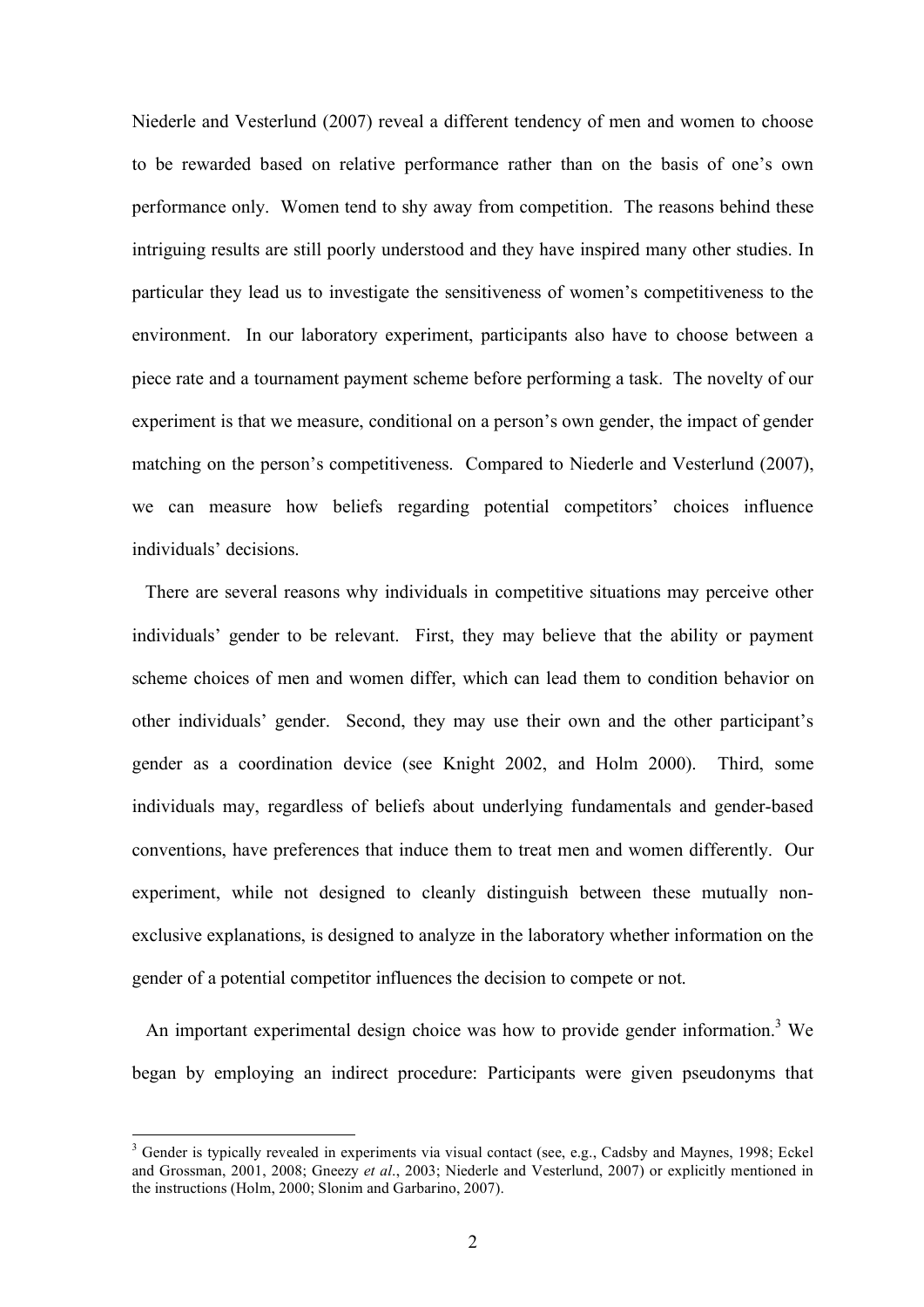corresponded to their gender, and they learned each other's pseudonyms before making decisions, but it was not made common knowledge to participants in the instructions that a pseudonym was male (female) if and only if the person in question was a man (woman). We made this choice because we wished to avoid generating experimenter demand effects (subjects conclude that the experiment is about gender which can generate irrelevant or artificial effects). Using this indirect approach, any finding that gender information mattered could be taken as being genuine and robust. A potential problem with this procedure is that any non-significant findings about the role of other the participant's gender can be attributed as much to the lack of common knowledge about the one-to-one mapping between pseudonyms and gender as to the absence of any genuine role played by knowing the other participant's gender. We therefore ran additional sessions where we used a more direct gender information revelation mechanism: Subjects were informed that pseudonyms represented gender. We refer to these gender information revelation mechanisms as the Weak and Strong information procedures, respectively. Our findings show that the behavior of men is sensitive to the procedure used.

 Concerning the effects of the individual's own gender, we find that in the Weak gender information procedure more than half of the men, but only a third of the women choose the tournament payment scheme. The gender gap in competitiveness is 26 percentage points (20 points in the Strong information procedure). This is comparable with the finding in Niederle and Vesterlund (2007). In order to understand what causes this difference, we measure participants' risk attitude and elicit their beliefs about other participants' pay scheme choices and their performance, all conditioned on the others' gender.<sup>4</sup> These beliefs can matter, for if an individual believes that her co-player will choose the piece rate, then she should choose the tournament *even* if she believes the other is better at

 <sup>4</sup> Men and women have been observed to differ in their degree of risk aversion (Eckel and Grossman, 2008; Charness and Gneezy, 2007; Croson and Gneezy, 2009).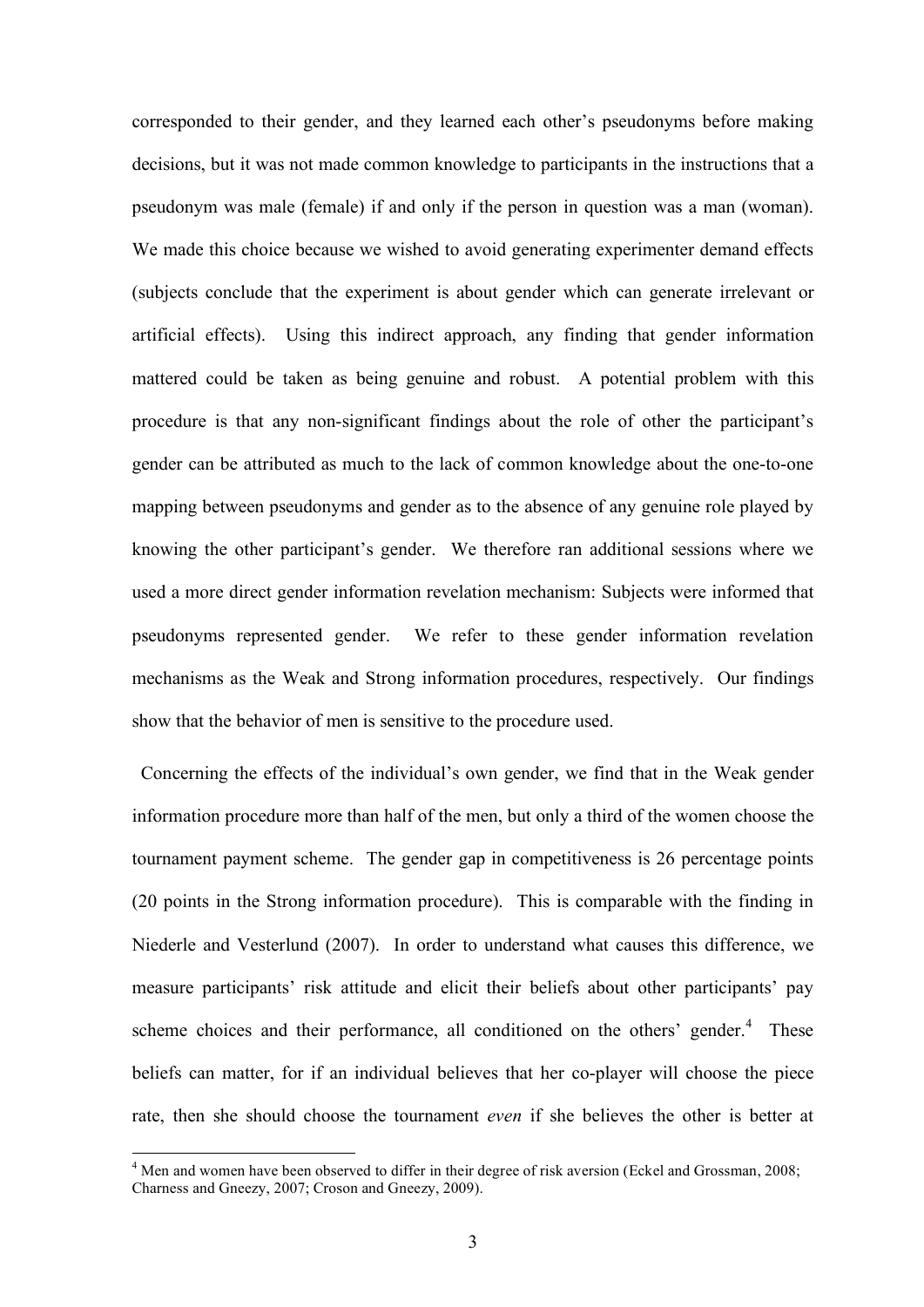performing the task. We find that risk influences only women's choices: the women who choose the tournament are significantly less risk-averse than those who choose the piece rate. In contrast, men are not influenced by their risk attitude. Even after controlling for ability, beliefs and risk attitudes, men compete significantly more than women.

We observe a direct effect on behavior of knowing the other person's gender, but only for men and only for the Strong information procedure. Controlling for beliefs about the other person's ability or expected choice, in this treatment men compete less when matched with a man than when matched with a woman. This accords with the gender stereotypical convention found in Holm (2000). This direct effect provides evidence that men, under the Strong procedure, are driven by gender-conditioned preferences similar to a preference-based taste for discrimination. In contrast, women's choices are not directly influenced by other participants' gender. Thus, we find only partial evidence that individuals' own and others' gender serve as an equilibrium selection device in our strategic situation. Under the Weak information procedure there is no direct effect of other participants' gender on choices.

 Beliefs about other individuals' degree of competitiveness vary with their gender and affect the individual's own behavior. The more men or women matched with a woman believe that women compete the more likely they are to choose the tournament themselves. Moreover, women compete less the more able they think both men and women are, while men are less likely to compete only when they are matched with a woman and they believe the women's predicted ability is high. Summarizing all the above, gender information affects the participant's own behavior, but the magnitude of the effect and the channels through which it works (direct or via gender-conditioned beliefs) depend on the participant's own gender and on the gender information procedure.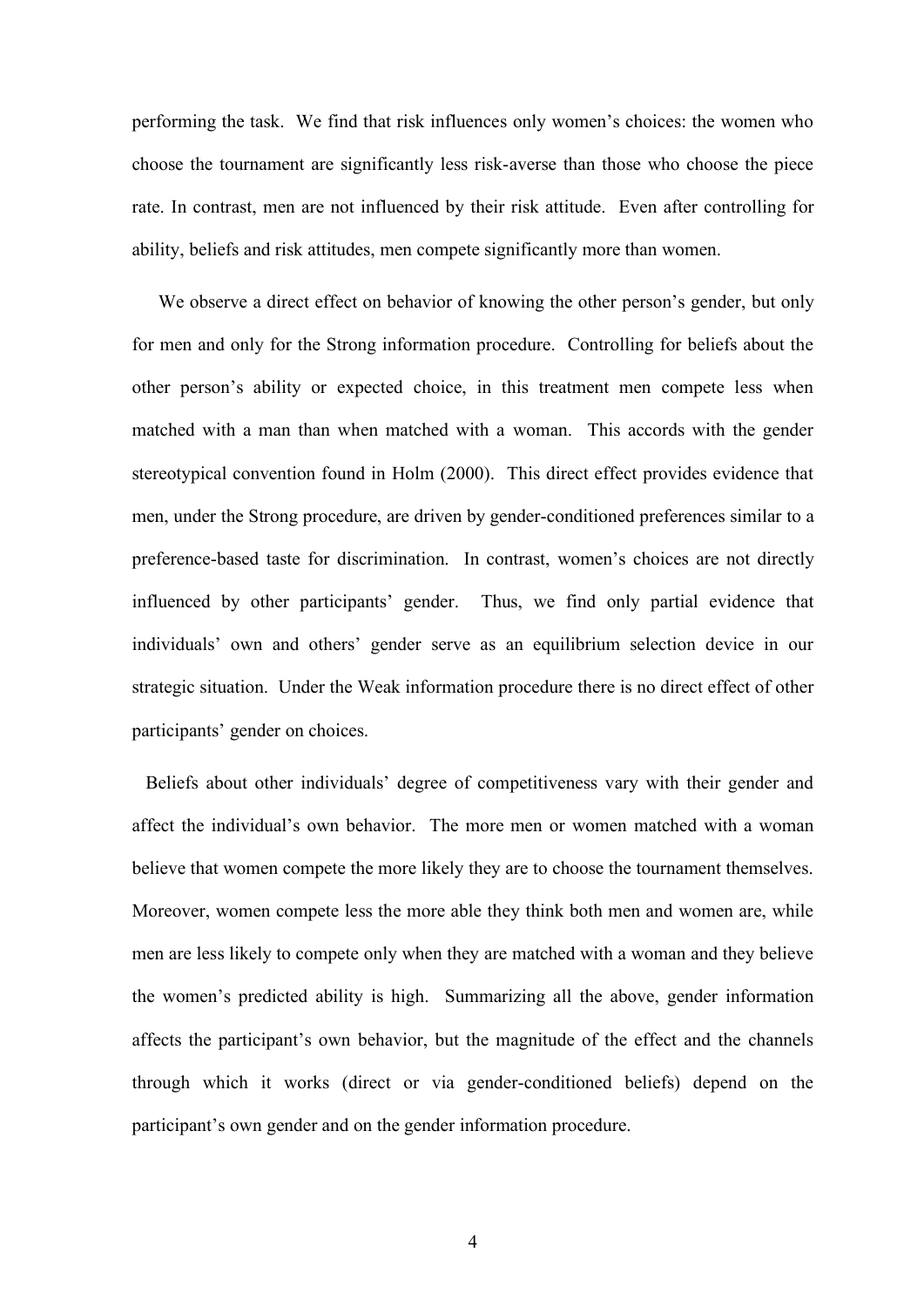An important question is if participants made choices that (approximately) maximized their expected earnings given the empirical distribution of pay scheme and effort choices. Under the Weak gender information procedure, we find that men's payment scheme choices are more optimal than women's. It is not the case that 'men compete too much'. Rather, 'women compete too little'. Under the Strong information procedure the same results hold in encounters with women, but there are some differences in encounters with men. Since under the Strong procedure men tend to compete less against men and more against women than under the Weak information procedure, we observe under the Strong procedure in encounters with men that more men suboptimally choose the piece rate, and more women optimally choose the piece rate.

 Last, we study whether increasing the expected payoff of the tournament or allowing participants to choose their potential opponent's gender before choosing their payment scheme reduce the gap in competitiveness. We find that each of these changes increases women's competitiveness, but they are not sufficient to close the gender gap in competitiveness.

 The rest of the paper is organized as follows. Section 2 describes the related experimental literature. Section 3 presents the game and gives some theoretical predictions. Section 4 describes the experimental design and Section 5 reports the results. Section 6 considers the optimality of the observed choices. Section 7 examines the impact on competitiveness of changing the structure of incentives or allowing individuals to choose the gender composition of their environment. Section 8 concludes.

#### **2. RELATED LITERATURE**

Gneezy, Niederle and Rustichini (2003) let participants perform a maze solving task under an exogenous piece rate or under an exogenous tournament payment scheme. They find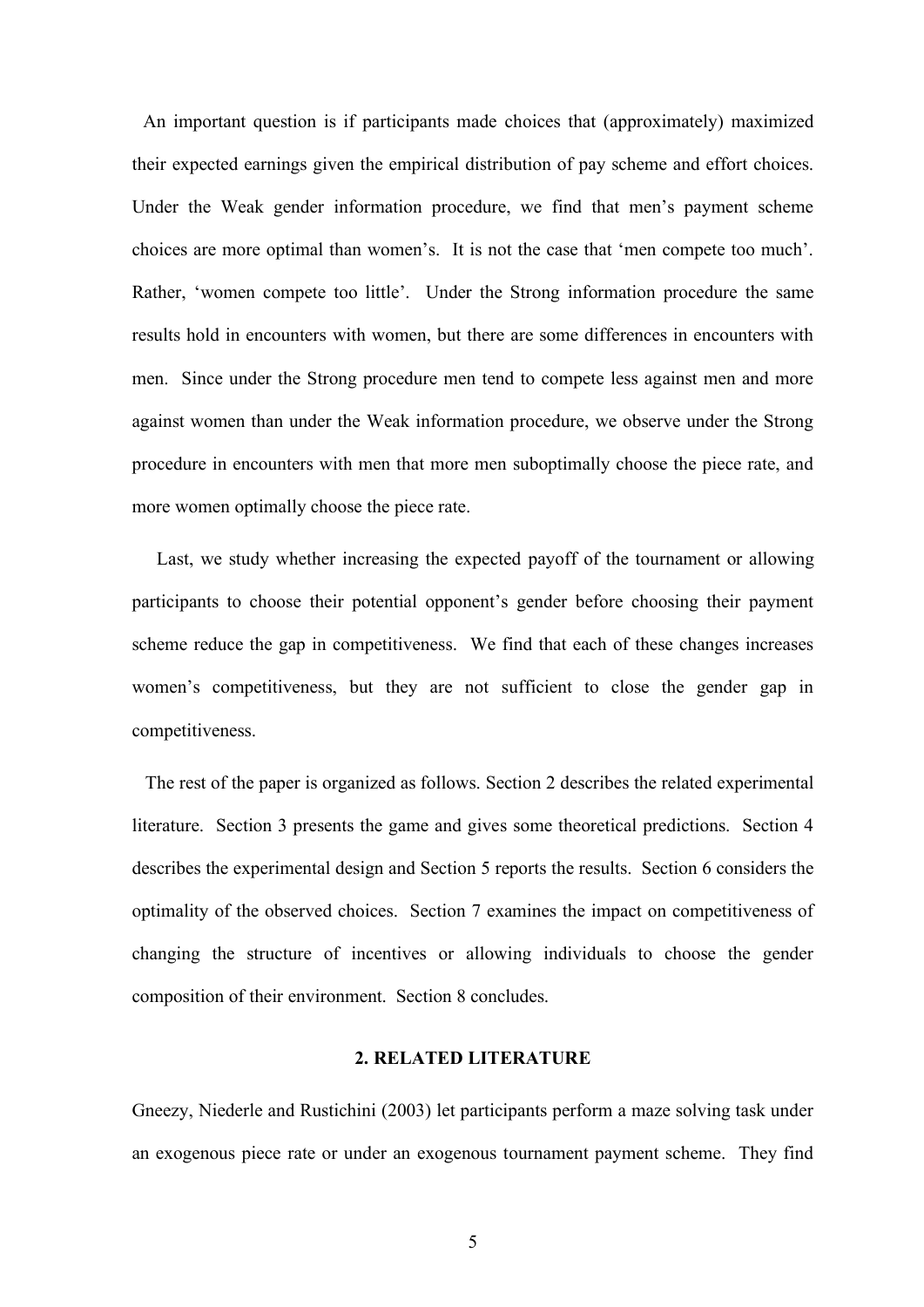that men solve significantly more mazes under the tournament than in the piece rate scheme, whereas the outputs of women are not significantly different. Women work harder when placed in an all-female group compared to a mixed gender group. Gneezy and Rustichini (2004), using a field experiment with school children racing against each other, obtained essentially the same result: boys perform better than girls when racing against someone else, but not when the children run alone. Ivanova Stenzel and Kübler (2005) show that women perform best when competing in all-women teams against allmen teams whereas men perform best in mixed teams.

 Niederle and Vesterlund (2007) let participants choose between a piece rate and a tournament payment scheme. They find a gender gap in tournament choice as women tend to shy away from competition (see also Vandegrift and Brown (2005), Vandegrift and Yavas (2009), Dohmen and Falk (2010)). They show that this gender gap cannot be explained by differences in ability. Moreover, although men are more overconfident than women about their relative ranking in the group, a large gender gap remains after controlling for these differences.

 The recent literature has provided pieces of evidence mainly in favor of a cultural origin of these gender differences in competitiveness. Gneezy *et al*. (2009) show that in matriarchal societies in India women are more likely to compete than men, whereas they found the opposite in patriarcal tribes in Tanzania. The cultural explanation is also supported by Dreber *et al*. (2009) who cannot replicate the gender gap in competitiveness with children in Sweden, possibly because this society is more egalitarian than others, and by Booth and Nolan (2009) who find that girls from single-sex schools in the United Kingdom are more willing to compete than girls from co-educational schools. In a recent study, Sutter and Rützler (2010) study the competitiveness of three to eighteen-year old children. They find that the gender gap emerges early in life, from the age of five, but it is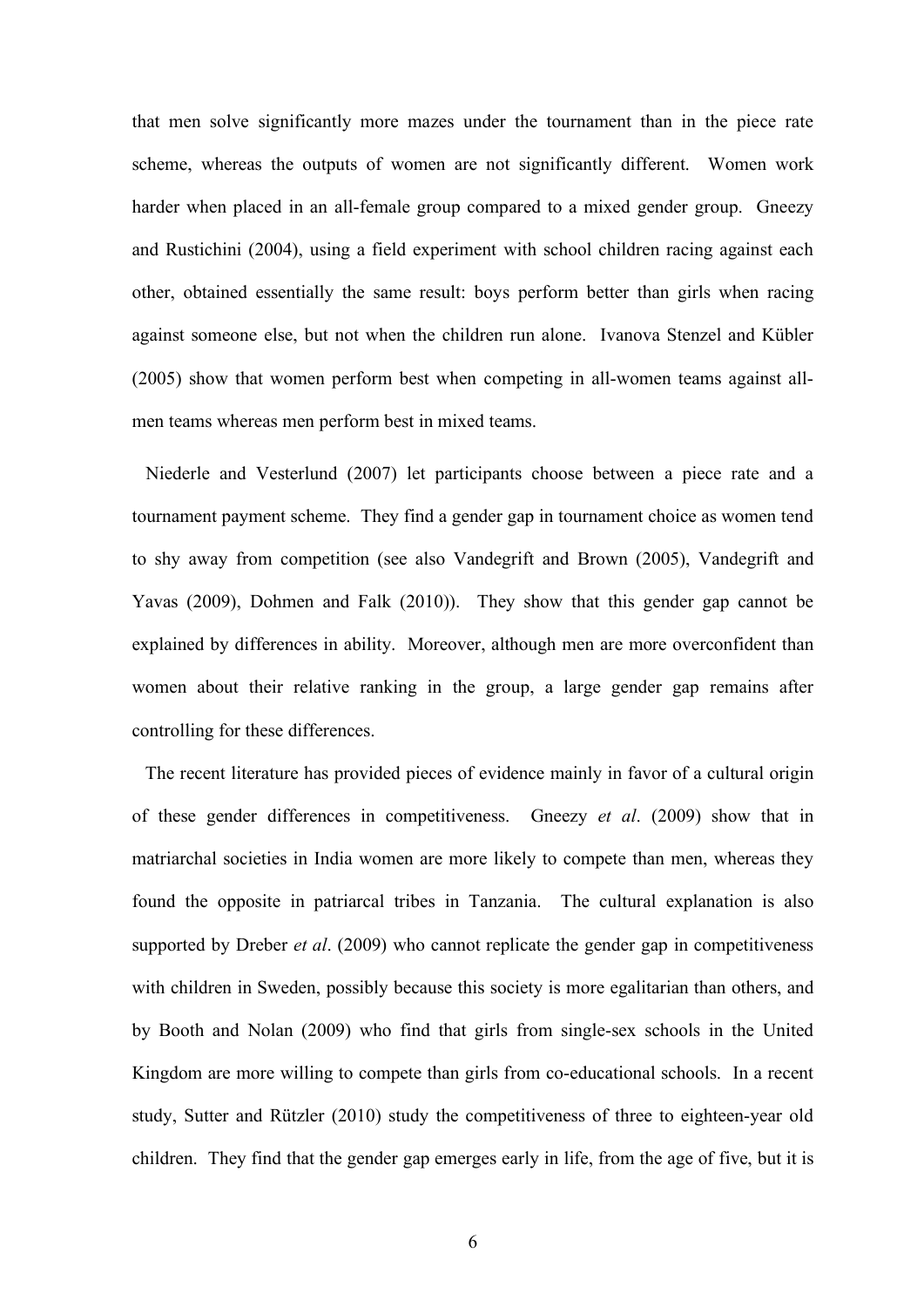not present in younger children. This indicates the importance of social learning in the emergence of gender differences in competitiveness. On the other hand, Wozniak *et al.* (2010) find that women who are in a low-hormone phase of the menstrual cycle are less likely to compete than those who are in the high-hormone phase of their cycle and the latter do not compete less than men. However, the correlation between women in low hormone phase and women's unwillingness to compete is not necessarily evidence of a biological origin of such gender differences in competitiveness if this result is partly driven by a stereotype threat induced by mestruation. Overall, these studies focus on the role of gender, but they do not explore the potential influence of other individuals' gender on the decision of an individual to compete or not to compete.

 The relevance of other participants' gender for economic decisions has been documented in other situations, such as bargaining (Ayres and Siegelman, 1995; Eckel and Grossman, 2001; Sutter *et al*., 2009), in prisoner's dilemma games (Rapoport and Chammah, 1965), and in coordination games (Holm, 2000). These studies conclude that individuals condition their decisions on the gender of the persons they are interacting with. There is, however, consensus neither on the direction of these effects nor on their origin. Some studies conclude that individuals are more aggressive when interacting with a woman, others point to a higher solidarity.

 Gneezy *et al*. (2003) show that women perform better in a tournament when they are faced by women rather than by men. By extension, another novel contribution of our paper is that we study if individuals' competitiveness is affected when participants can choose whom to interact with. Economists have paid little attention to the impact of gender-based partner selection on decision-making. An exception is Slonim and Garbarino (2007). They find that partner selection affects subsequent actions by increasing trust and altruism in a trust and a dictator game. In an investment game, Slonim (2006) finds that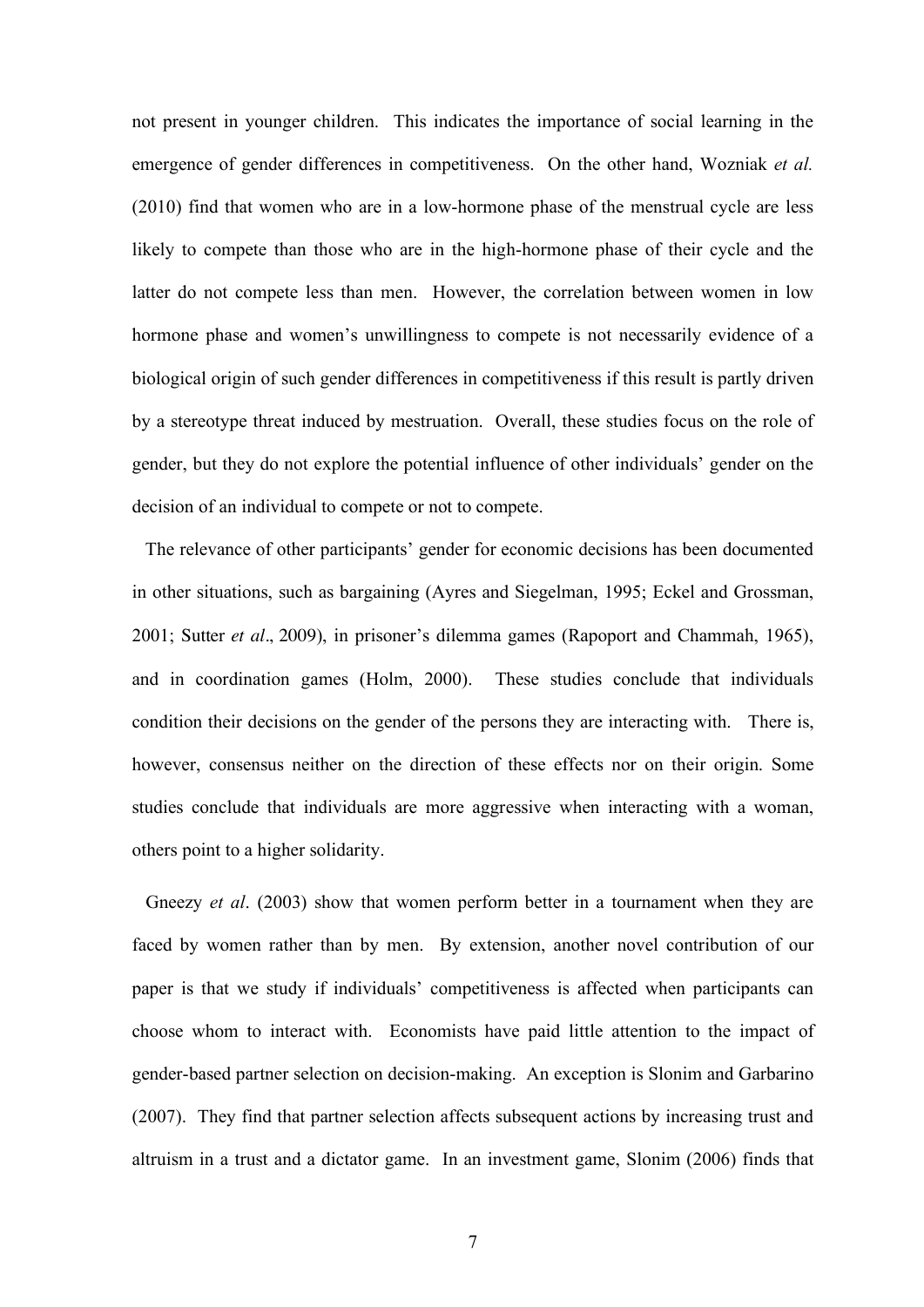participants select and invest more in partners of the opposite gender. Using data on coauthorship patterns in top economic journals, Boschini and Sjögren (2007) show that women are twice as likely as men to co-author with women. We contribute to this literature by considering if and how partner selection affects men's and women's payment scheme choices.

#### **3. THEORY**

## **3.1. The game**

Participants are randomly matched in pairs, and each receives information about the other's gender. Each participant then simultaneously chooses either a piece rate payment scheme or a tournament scheme. Each individual is informed about her co-participant's payment scheme choice, and they then perform a maze solving task.

**Payoffs.** If an individual chooses the piece rate payment scheme, she is paid 4 points for every maze she solves (1 point  $= 0.25$  Euro), regardless of the co-participant's payment scheme choice. If she chooses the tournament, one of two cases occurs:

• If the co-participant also chooses the tournament, the player who produces most mazes gets 6 points for every maze solved. The other participant gets 1 point for every maze solved. In case of a tie, the winner is randomly selected.

• If the co-participant chooses the piece rate, the participant who chose the tournament gets 6 points for every maze she solves.

In other words, if a participant is the only one who chose the tournament payment scheme, he automatically receives the high payment per solved maze. Note also that our payments are not fixed prizes, but payments per unit of output, as in Gneezy *et al*. (2003) and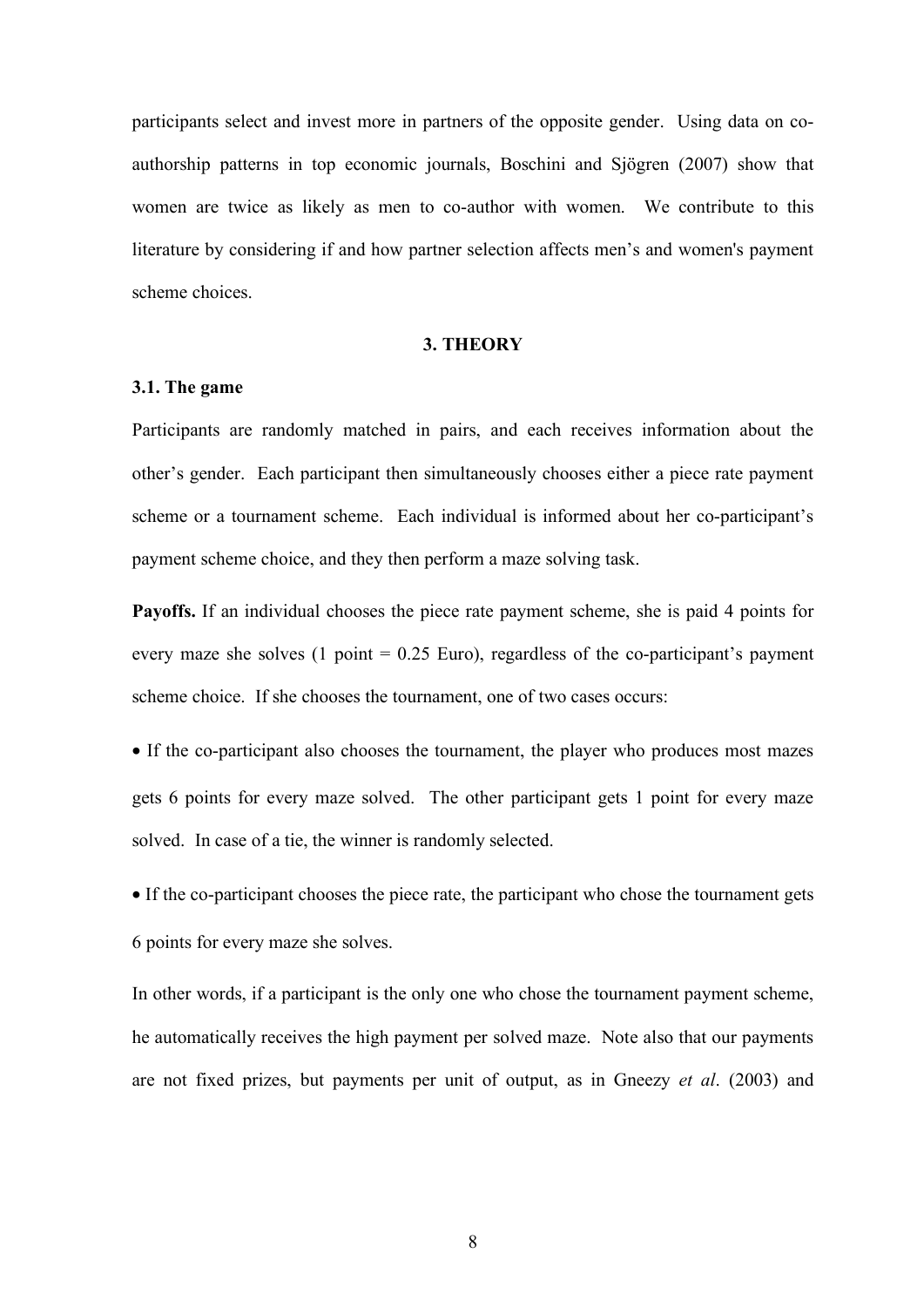Niederle and Vesterlund  $(2007)$ .<sup>5</sup> After the participants have solved mazes for fifteen minutes, each is informed about the number of mazes she has solved and about her payoff, if they won or lost, but he or she does not learn how many mazes the co-participant solved.

#### **3.2. Theoretical predictions**

We assume that individuals seek to maximize expected money earnings. We consider risk aversion below. We also assume that there are no effects of the chosen scheme on output, that a player knows his own ability, and knows the ability distribution of men and women. Consider, say, a man who can produce  $q_i$  mazes and who is matched with a woman. The man's optimal choice between the piece rate or the tournament depends on his beliefs about the woman's payment scheme choice and on how much output she is expected to be able to produce. Formally, let  $j=1,2,...,n$  index the female abilities (maze outputs). Let  $p_i$ denote the probability that the woman's ability level is  $q_j$ , and let  $p_j^T$  denote the probability that a woman of ability  $q_i$  chooses the tournament. The man's payoff from choosing the piece rate is *4qi*. If he chooses the tournament, his expected payoff can be written as:

$$
\sum_{j=1}^n p_j \Big[ 6q_i(1-p_j^T) + \pi_{ij} p_j^T \Big],
$$

where  $\pi_{ij}$  is the man's expected payoff from choosing the tournament when matched with a woman of ability  $q_i$  who also chose the tournament. We have  $\pi_{ij}=6q_i$  if  $q_i>q_j$  (the man wins the tournament),  $\pi_{ii} = 3.5q_i$  if  $q_i = q_i$  (a tie), and  $\pi_{ii} = q_i$  if  $q_i < q_i$  (the man loses the tournament). The first term inside the square bracket is the expected gain from being

<sup>&</sup>lt;sup>5</sup> There are, however, several differences between our game and that in Niederle and Vesterlund (2007). In our experiment a participant who chooses the tournament wins if he produces more than the co-participant who also chose the tournament, and a participant wins by default if he is the only one to choose the tournament. In Niederle and Vesterlund's experiment, on the other hand, the performance of someone who chooses the tournament is compared with a 'baseline' performance of all participants, including those who did not choose the tournament, and several people can win the competition. Moreover, whereas in Niederle and Vesterlund beliefs about other participants' pay scheme choices play no role, in our experiment these beliefs can affect decisions. Indeed, in a real setting we expect that people condition their decision to compete on their beliefs regarding the competitiveness of others.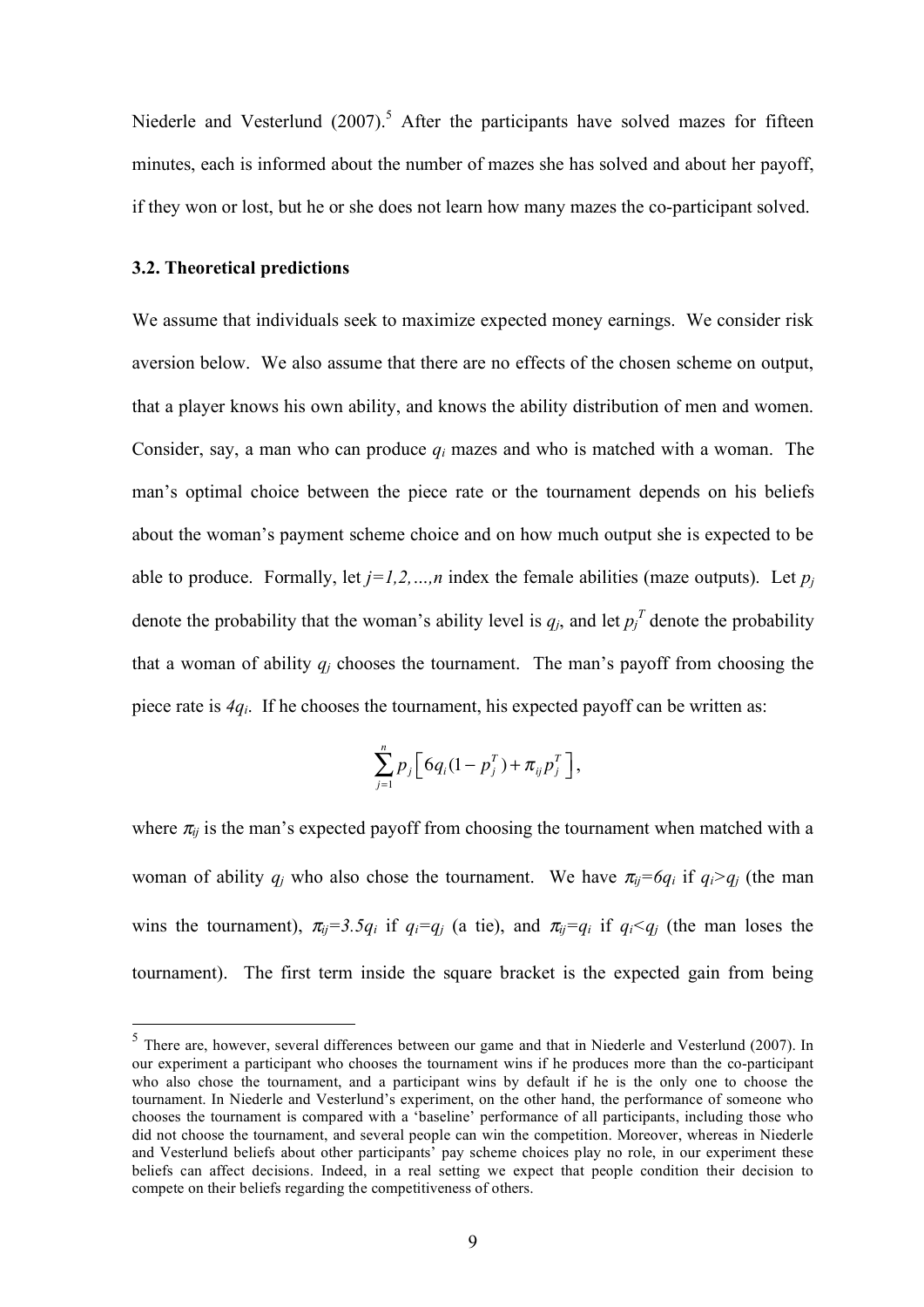matched with a woman of ability  $q_i$  who chooses the piece rate; in this case the man, by virtue of being the only one who chose the tournament, gets the high payment, 6, per maze. The second term is the expected gain when the woman chooses the tournament.

The tournament is an optimal choice for the man matched with a woman of ability  $q_i$  if the man believes he is better than the woman. But the tournament is optimal even when the man believes he is worse than the woman, if the man believes the woman is sufficiently unlikely to choose the tournament  $(p_j^T)$  is sufficiently small). Overall, we see that: i) a higher (believed) own ability, and so equivalently a higher own believed relative ability relative to the female abilities, (weakly) raises the expected payoff from the tournament, and so (weakly) increases the likelihood that the tournament payment scheme is optimal; ii) the lower the overall proportion of women who are thought to choose the tournament, the higher is the expected payoff from the tournament payment scheme. Risk aversion makes the safe piece rate option relatively more attractive. Ceteris paribus, we should therefore expect that more risk-averse participants are less likely to choose the tournament.

 In our experiment, participants must form beliefs about the proportions of men and women of different abilities they think will choose the tournament (the  $p_j^T$  numbers, see equation 1). In equilibrium, all participants make correct estimates about others' payment schemes and all choose the optimal payment scheme. We felt it would be a cognitively very demanding task to ask participants to estimate the two ability distributions and, for each possible ability level, to estimate the proportion of participants of that ability level who would choose the tournament. We chose instead to estimate beliefs about men and women's ability in a simpler way, namely by asking participants to estimate the average performance of men and of women (see below).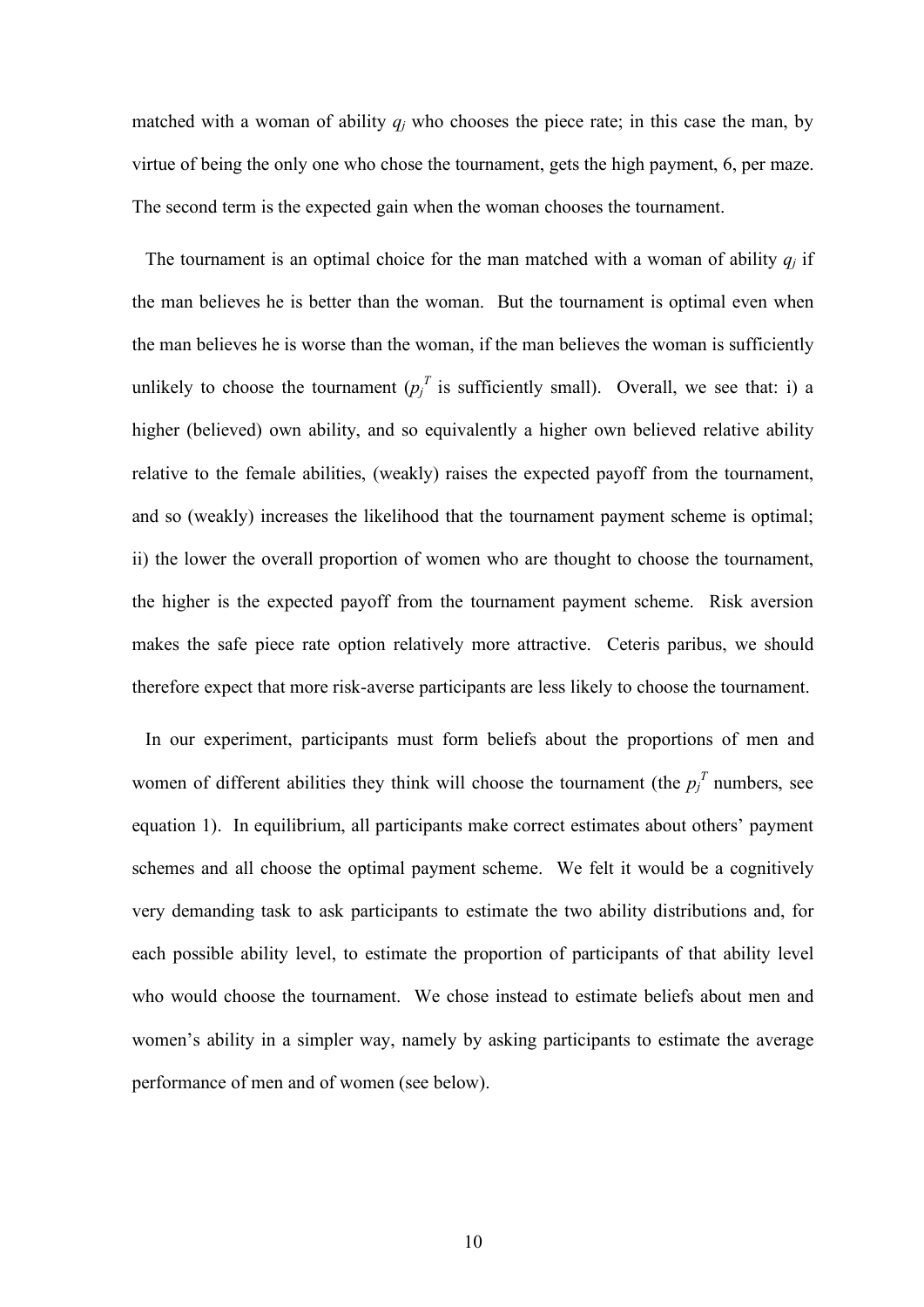#### **4. EXPERIMENTAL DESIGN**

#### **4.1 The task**

As Gneezy *et al.* (2003) we use mazes similar to those available at http://games.yahoo.com/games/maze.html. All have same level of difficulty. Participants receive the same mazes in the same order and this is common knowledge. On the computer screen, a marker indicates the current position in the maze and it is possible to restart from any point already reached. Participants could at any time abandon the current maze and move on to a new maze by clicking the 'next' button. The screen also indicates the number of mazes already solved and the time elapsed. Before being informed about the rules of the game, participants practice by solving three mazes.

## **4.2 Providing gender information.**

At the beginning of the session the participants complete a demographic questionnaire containing a gender question, and the computer then allocates each participant a pseudonym<sup>6</sup> that corresponds to his or her own gender.

## *The Weak gender information procedure*

After two individuals are randomly paired, each participant is informed about the coparticipant's pseudonym, but subjects are not explicitly informed that male (female) pesudonyms are only given to men (women). We use this procedure to preserve anonymity and to minimize biases, such as participants changing their behavior just because of a demand effect. A subject was, however, not explicitly told in the instructions

 $\frac{1}{6}$  $6$  The pseudonyms correspond to the ten most popular names for each gender in 2003 (RNIPP and INSEE). For females the names are: Chloe, Clara, Emma, Aurelia, Lea, Manon, Marie, Océane, Sarah, and Carla. For males the names: Alexandre, Antoine, Clement, Enzo, Hugo, Lucas, Maxime, Quentin, Theo, and Thomas. A similar procedure is used in psychology (see Ingram and Berger, 1977). These names are typically either male or female and there is no ambiguity on the gender associated with any name. They are not known to convey any specific message on the competitiveness of their owner. The participants did not choose their pseudonym and they were not informed on the full list of names.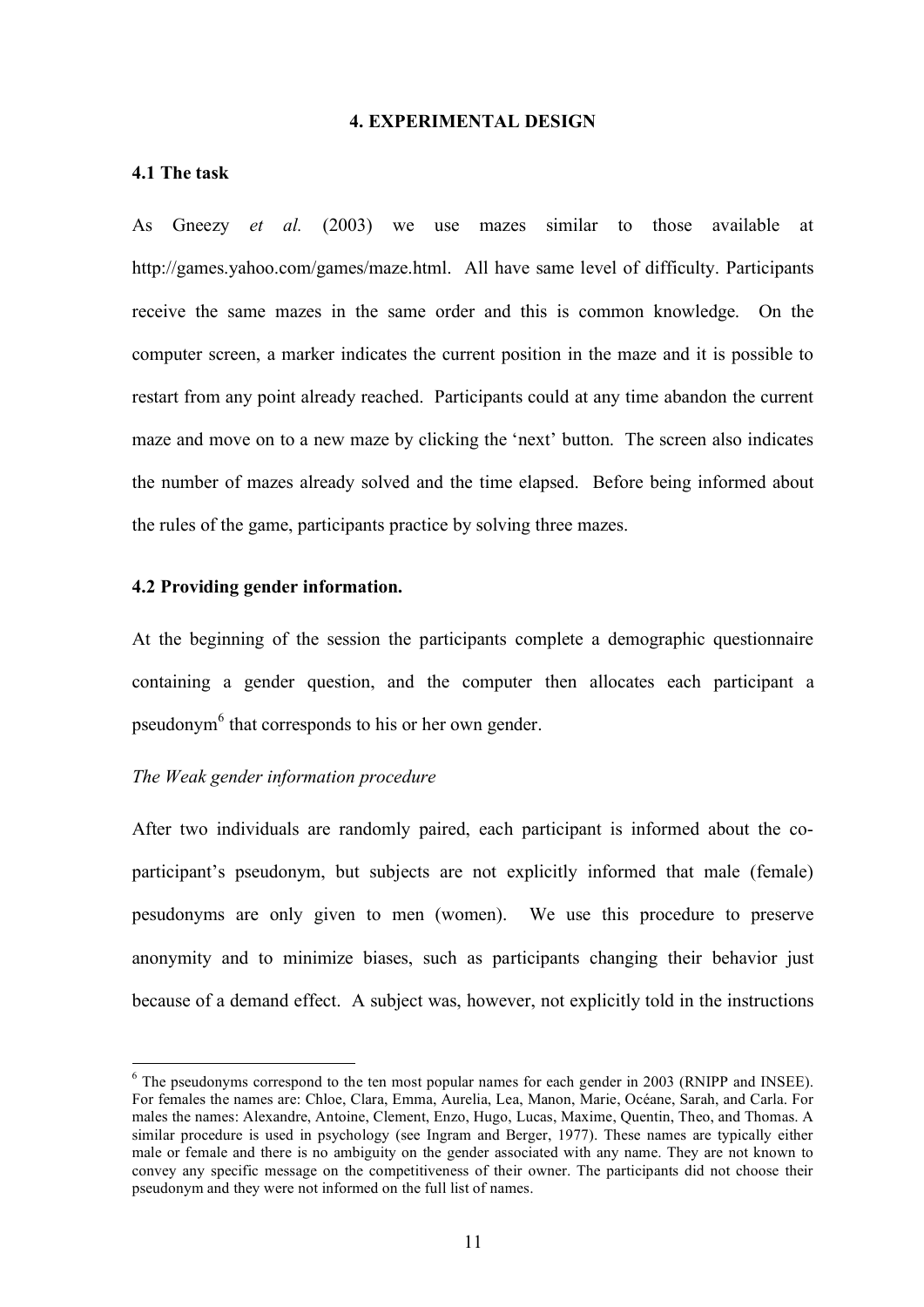that a pseudonym always reflected the person's gender, and this was therefore not common knowledge. We cannot exclude the possibility that participants might disregard gender information because they were not certain that the co-participant's pseudonym corresponded to his/her actual gender, or because they may have worried that the other participant had such doubt. To deal with these concerns, we also used a stronger procedure.

### *The Strong gender information procedure*

We ran two additional sessions where it was made explicit that participants' pseudonyms reflected their gender. Precisely, the instructions stated that "If you are a woman, your pseudonym is a female name, and if you are a man your pseudonym is a male name. Similarly, if your co-participant is a man, his pseudonym will be a male name, and if your co-participant is a woman, her pseudonym will be a female name."

### **4.3 Measuring risk attitudes and eliciting beliefs**

**Risk attitudes**. Risk aversion can influence the decision to choose the tournament payment scheme.<sup>7</sup> To measure risk attitudes, we use a modified version of the psychometric test in Weber, Blais, and Betz (2002). In a post-experimental questionnaire (see online Supplementary Material, SM2), participants rate the likelihood that they would engage in sixteen domain-specific risky activities on a five-point scale ranging from 1 ("extremely unlikely") to 5 ("extremely likely"). A participant's risk attitude score is computed by summing up her answers to these sixteen items. The higher the score, the more risk-loving the participant is. $8<sup>8</sup>$ 

<sup>&</sup>lt;sup>7</sup> Women have been found to be more risk-averse than men in financial decision-making (Eckel and Grossman, 2001, Powell and Ansic, 1997; Barsky et al., 1997; Borghans et al. 2009; they invest less (Charness and Gneezy, 2007) or more conservatively (Jianokoplos and Bernasek, 1998). See Croson and Gneezy (2009) for a survey.

<sup>&</sup>lt;sup>8</sup> We did not use lottery choices. A psychometric scale is a more neutral elicitation method in the context of our game. Compared to the traditional lottery elicitation procedures, this method seems to give more stable results (Eckel, 2005). In addition, organizing the lottery before starting the game would have focused attention on the risk associated with the tournament choice and could have biased behavior. Organizing it at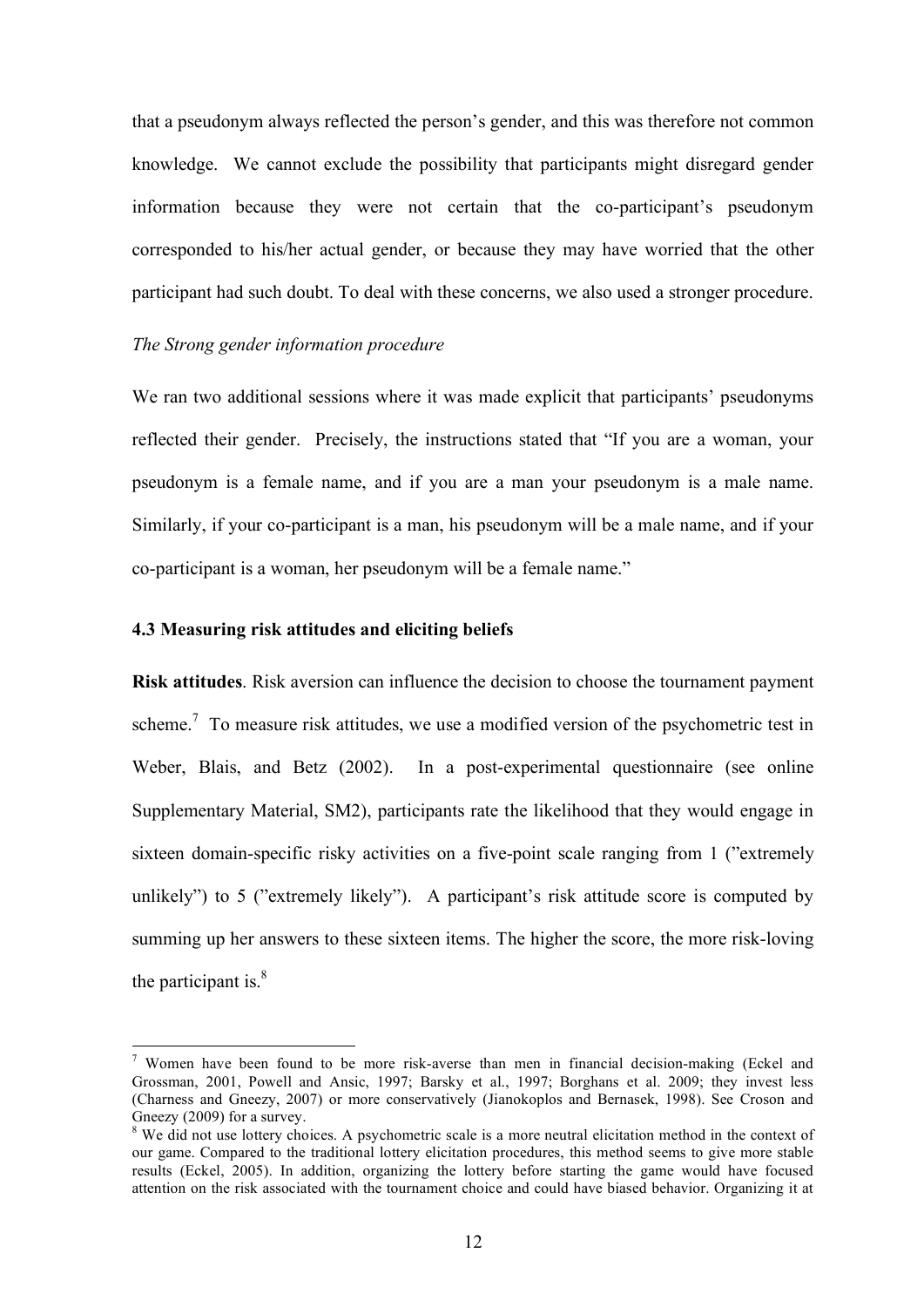**Measuring beliefs about ability.** Any gender difference in the choice of the tournament could be due to men and women differing in beliefs about relative ability.<sup>9</sup> After performing the task and receiving feedback on earnings, participants estimate the average performance of men and of women in their session. For simplicity they are asked to do this unconditional on the payment scheme chosen. Each accurate answer pays  $61$ .<sup>10</sup>

**Measuring beliefs about payment scheme choices.** After having performed the task and received a feedback on own payoff, and after being informed of the numbers of men and women participating in the session, each participant is asked to predict the number of men and the number of women in the session who chose the tournament. Each correct answer is paid  $\epsilon$ 1. This data allows us to see whether men and women differ in their beliefs about men's and women's payment scheme choices, to see how accurate these beliefs are, and to see if these beliefs influenced people's own choices.<sup>11</sup> In addition, in our last four sessions, after making his own decision, but before being informed of the actual choice of his co-participant, each participant has to predict the decision of his co-participant to enter or not the competition. This gives us an additional information on the subject's belief at the time of making his decision. The accuracy of this prediction is also rewarded  $(61)$ .

the end of the session would have introduced a risk that subjects' choices in the lottery were conditioned on the risk already taken during the game. In contrast, our questionnaire was based on reported risk behavior in various domains and we assume that the answers were not conditioned on the decisions in the game.

<sup>&</sup>lt;sup>9</sup> Overconfidence can give excess entry in competition (Camerer and Lovallo, 1999). Exaggerating their control over events, a majority of individuals is unreasonably optimistic about the future (Taylor and Brown, 1988). They overestimate the precision of their knowledge (Lichtenstein et al., 1982). They believe their performance is above the median (Kahneman and Lovallo, 1993). Also, men have been shown to be more overconfident than women in investment decisions (Barber and Odean, 2001).

 $10$  An alternative procedure would have been to ask the participants to assess their chances of winning the tournament. We did not use this procedure because we sought to collect more detailed data on predicted performance of men and women to measure the potential importance of gender stereotypes. We discuss our elicitation procedure further in Section 5.3.

 $11$  Previous research has shown that people can suffer from "competitive blind spots" (i.e., a tendency to underestimate the competitiveness of the environment (Camerer and Lovallo, 1999).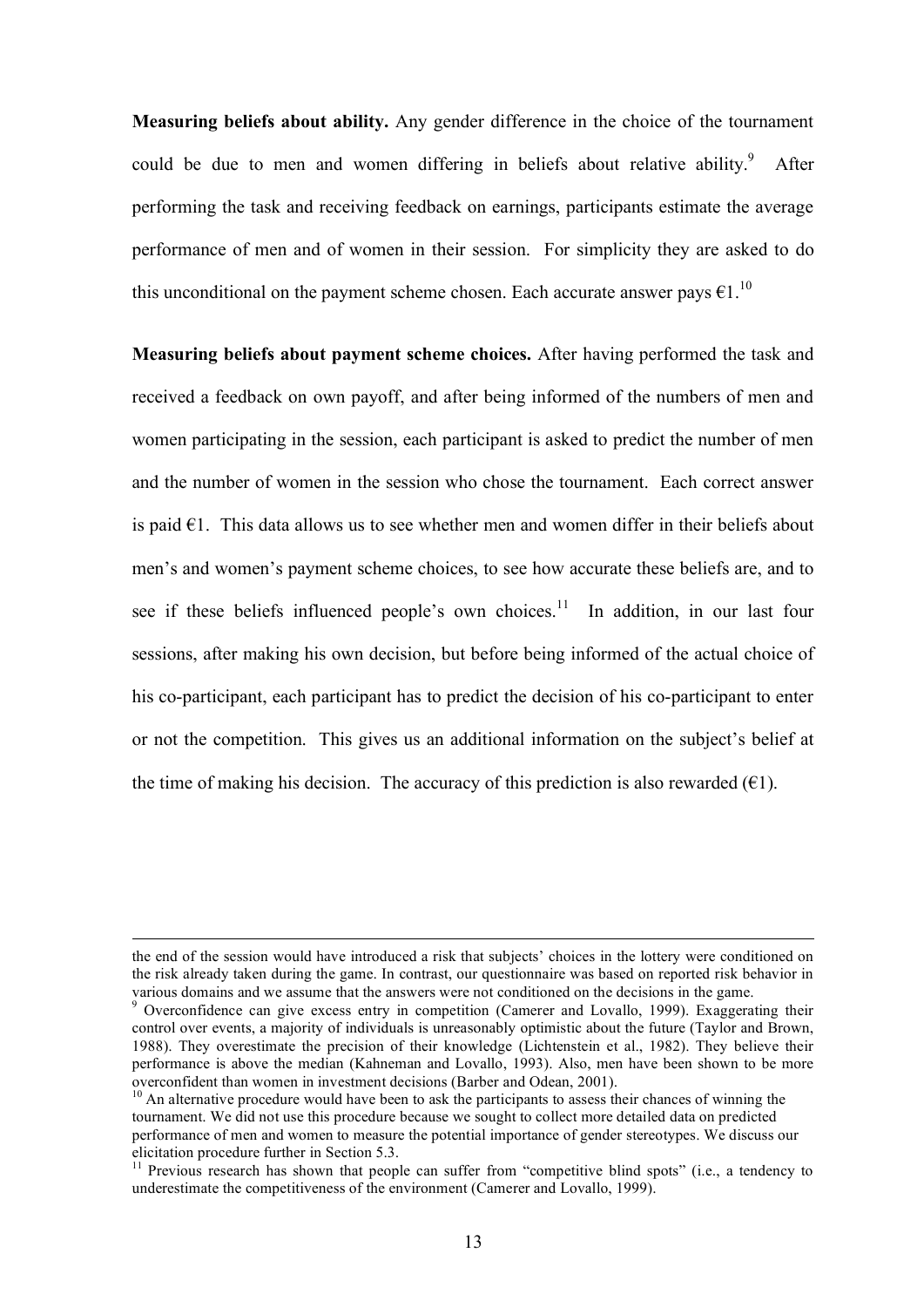#### **4.4 Logistics**

The experiment was conducted at the GATE laboratory (Groupe d'Analyse et de Théorie Economique) in Lyon, France, using the REGATE software (Zeiliger, 2000). In total 280 undergraduates studying at business or engineering schools (139 men and 141 women) participated in 14 sessions (see Appendix 1). 12 (2) sessions used the Weak (Strong) gender information procedure. Each session involved 20 participants, with at least 9 participants of the same gender. 57 mixed pairs, 46 female pairs, and 37 male pairs were matched. The main treatment involved 70 women and 70 men.

 Upon arrival, the participants were randomly assigned to a computer. They answered a computerized demographic survey. The first part of the instructions (see online Supplementary Material, SM1), describing the nature of the task, was distributed and read aloud, and participants then practiced by solving three mazes. The second part of the instructions was then distributed and read aloud. The participants filled out a questionnaire in order to check their understanding and any questions were answered in private. Each participant then received a pseudonym, was randomly matched with another participant, and learned the co-participant's pseudonym. Participants chose their payment scheme and received feedback on their co-participant's decision. Then participants performed the task for 15 minutes. They were then informed about their earnings, but not about the coparticipant's performance or earnings. We elicited their beliefs regarding the choice and performance of men and women in the session. Finally, participants reported their risk behaviors.

On average a session lasted 70 minutes. The participants were paid at the rate 1 point  $=$ 0.25 Euro. In addition, they were paid a show-up fee of  $\epsilon$ 2, plus  $\epsilon$ 2 for the questionnaire on risk attitudes, and up to  $\epsilon$ 5 for accurate predictions. On average, women earned  $\epsilon$ 16.90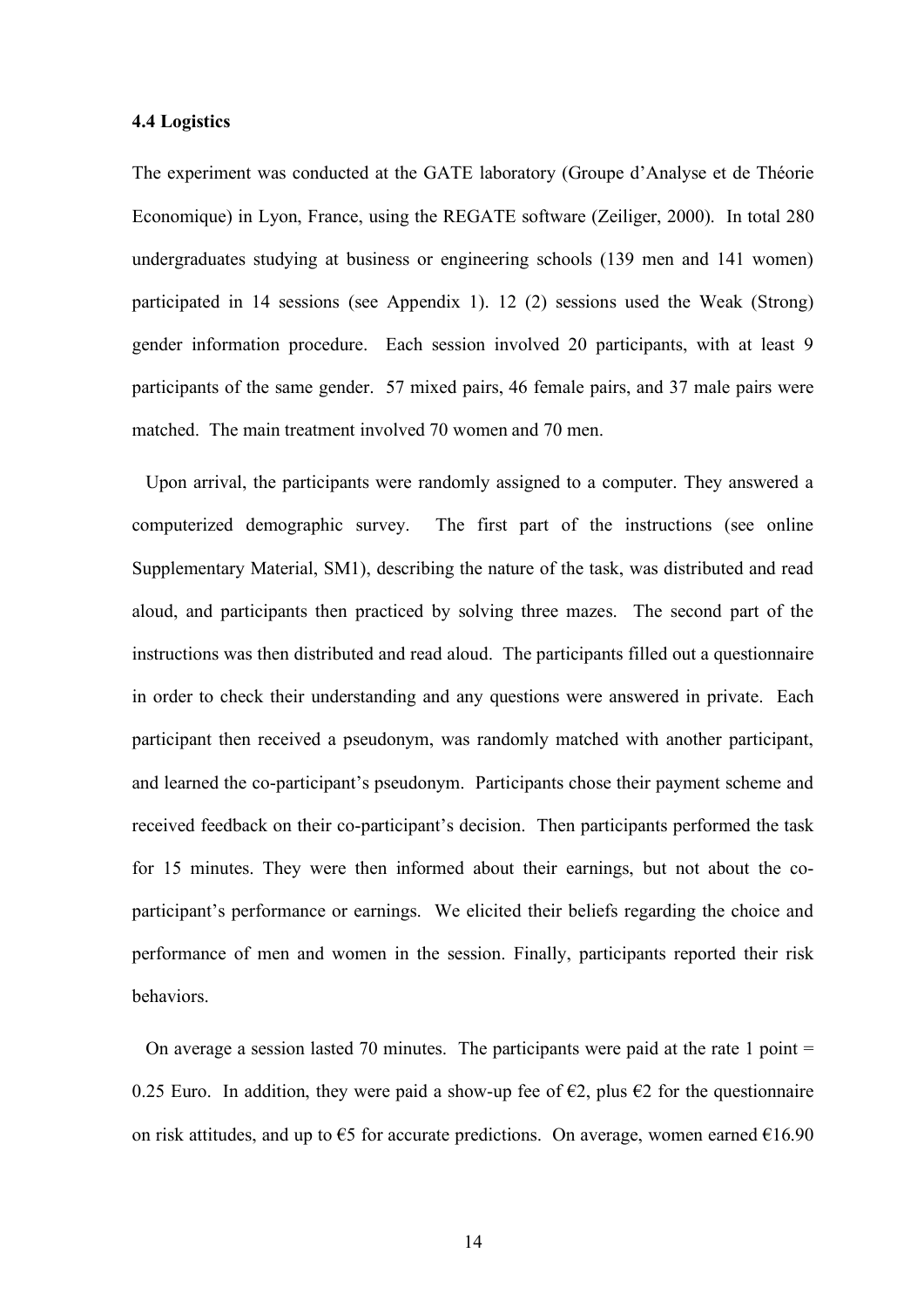(SD 5.82) and men  $E19.08$  (SD 7.92). The payments were made in cash in a separate room.

### **5. RESULTS**

Tables 1a and 1b present descriptive statistics for the payment scheme choices and average number of mazes solved, for each gender and conditional on the gender of the coparticipant. Table 1a (1b) is about the Weak (Strong) gender information procedure.

## (*Table 1 about here*)

## **5.1 The gender gap in competition and the influence of the co-participant's gender**

Tables 1a and 1b show a large gender gap in payment scheme choices: using the Weak gender information procedure, 34% of women and 60% of men enter the tournament; using the Strong information procedure, the respective percentages are 25% and 45%. In both treatments, the percentage of women choosing the tournament is significantly lower than the 50% that would have been expected if choices were random (binomial tests:  $p = 0.032$ ) under the Weak information procedure and  $p = 0.041$  under the Strong information procedure, two-sided). In contrast, the corresponding percentages of men are not significantly different from 50% (binomial tests:  $p = 0.203$  under the Weak procedure and  $p = 0.823$  under the Strong procedure, two-sided).

Overall, there is no significant difference in the choice of tournament between the Weak and the Strong conditions, both for women (M-W:  $p = 0.467$ ) and for men ( $p = 0.257$ ). This allows us to pool the data from both conditions. Overall, the gender gap is statistically significant ( $\chi^2$  test: *p* = 0.004; two-sided Fisher's exact test: *p* = 0.006).

 As regards the impact of gender matching under the Weak information procedure, Table 1a indicates that 34.37% of women choose the tournament payment scheme when matched with another woman, and 33.33% of women do the same when matched with a man. The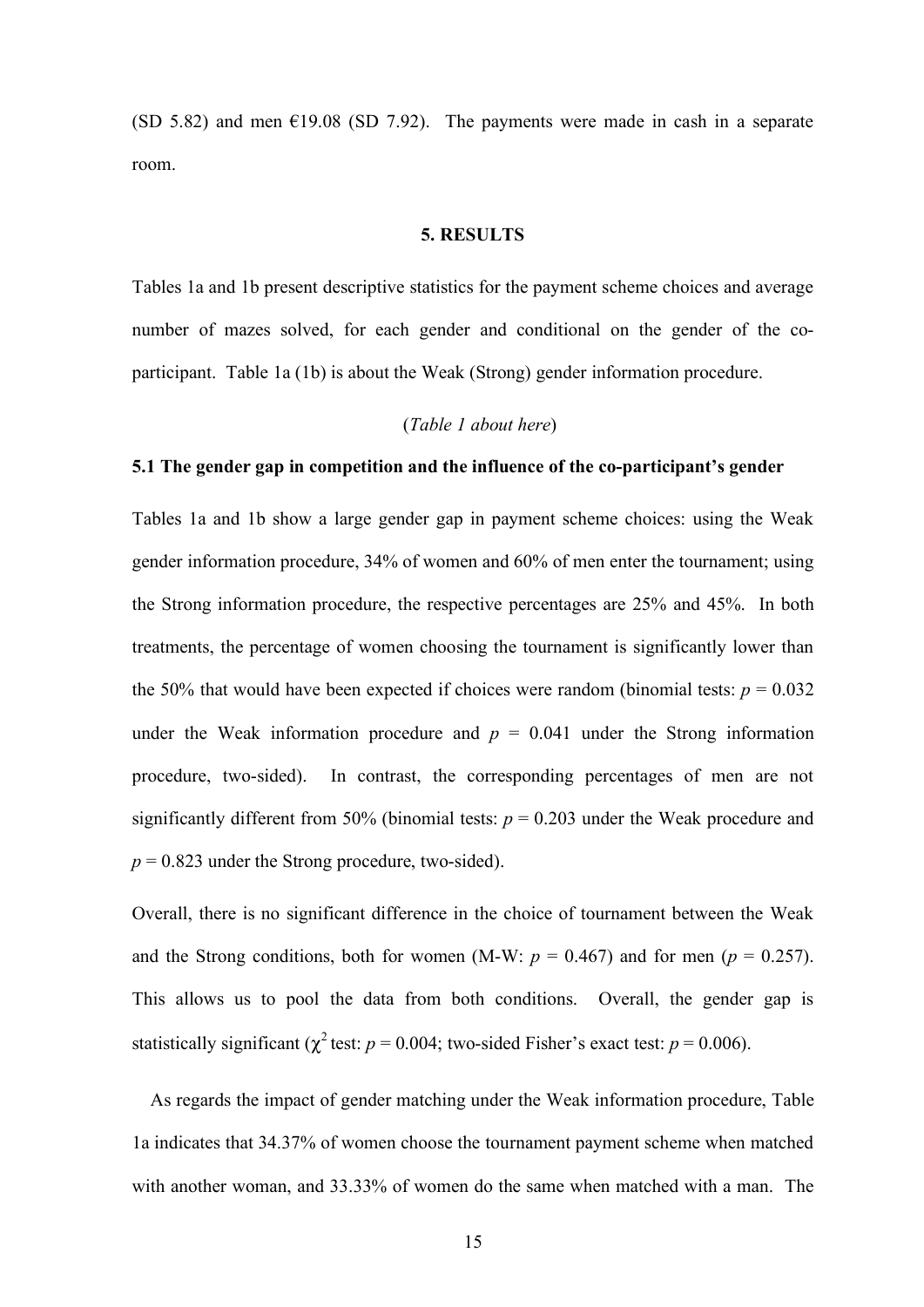difference is not significant ( $\chi^2$  test:  $p = 0.941$ ; two-sided Fisher's exact test:  $p = 1.000$ ). In this condition, 55.56% of men choose the tournament when matched with a woman and 62.50% of men make the same choice when matched with a man; the difference is not significant either ( $\chi^2$  test: *p* = 0.630; two-sided Fisher's exact test: *p* = 0.765). Turning to the Strong gender information procedure, Table 1b indicates that 25% of women choose the tournament payment scheme both when matched with another woman or with a man, while 62.50% of men make the same choice when matched with a woman and 33.33% when matched with another man. Although the proportion of men entering the competition is twice as high when matched with a woman than with a man, the difference is not statistically significant ( $\chi^2$  test: *p* = 0.199, two-sided Fisher's exact test: *p* = 0.362).

Mann-Whitney tests (M-W thereafter) comparing the choice of the payment scheme in the Weak and the Strong information conditions for each gender and each gender matching configuration indicate no significant differences, except when considering the choice of the tournament by men who are matched with another man  $(p = 0.087)$ .<sup>12</sup> We next turn to an econometric analysis of the data to identify the determinants of competitive choices.

#### **5.2 Explaining the gender gap in tournament choice**

We estimate four probit models to identify the determinants of the probability to choose the tournament. The first two probit models are estimated on the pooled sample of men and women, in order to measure the overall impact of gender and gender matching on pay scheme choices. In model (1) we introduce the separate effects of the participant's and the co-participant's gender on tournament choice, while in model (2) we allow for the interaction of own gender and partner's gender by including all possible gender configurations of the pairs, with the woman-man pairs as the reference. Model (2) is also

<sup>&</sup>lt;sup>12</sup> The *p*-value is equal to 0.746 for men matched with a woman, 0.677 for women matched with a man, and 0.557 for women matched with another woman.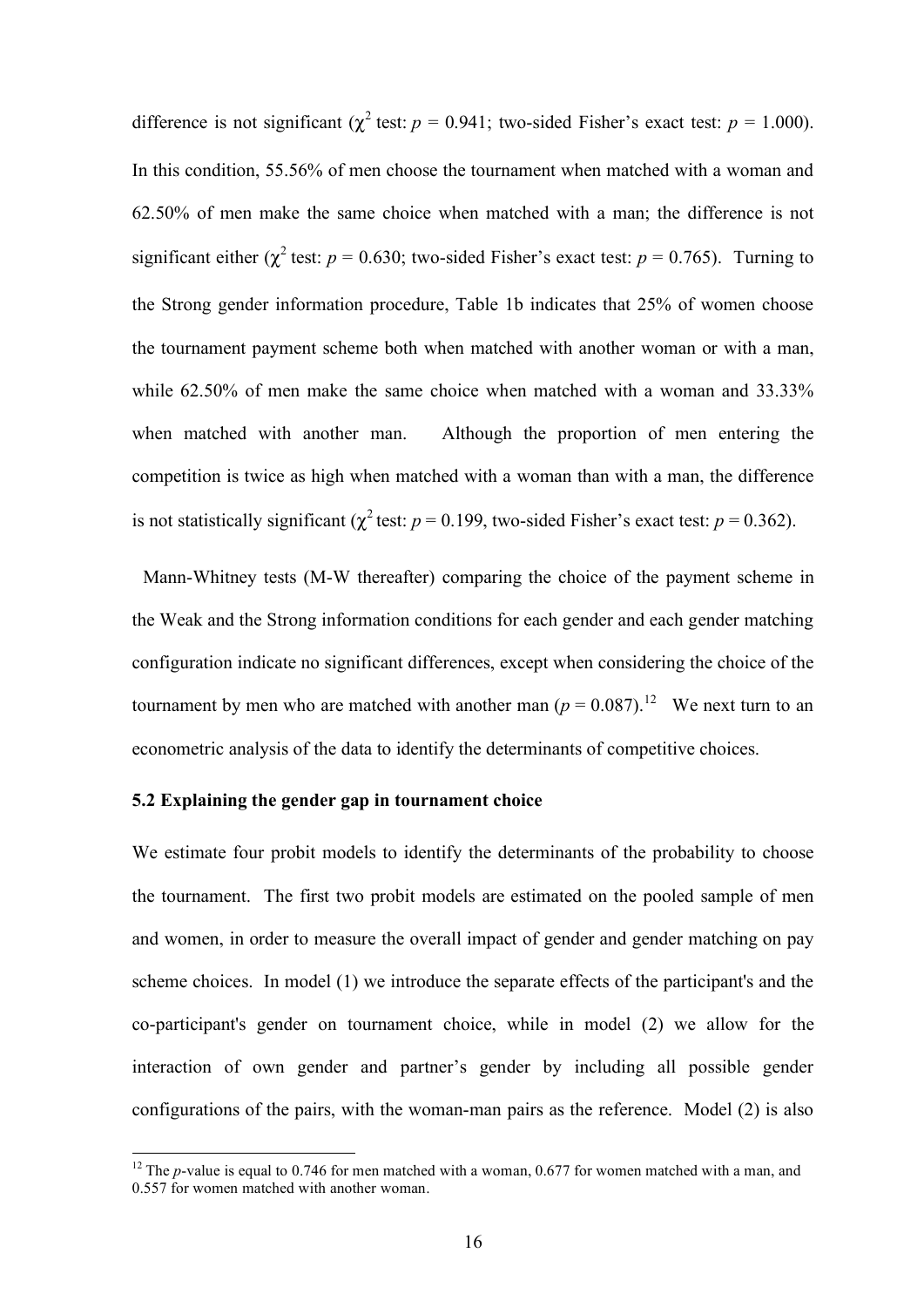estimated on each sub-sample separately to test whether some variables have a different impact on men and women (model (3) is for the sub-sample of women and model (4) is for the sub-sample of men). In models (3) and (4), the reference category is the mixed pairs. In the four models we have pooled the data from the Weak and the Strong gender information procedures and we have included a dummy variable indicating the Strong gender information procedure. This variable is interacted with both the subject's gender variable and the co-participant's gender variable.

 In all models, we include as an explanatory variable the participant's risk score; the higher the score, the less risk-averse the participant. In the first two models this score is interacted with the participant's gender to allow for a different impact of risk score by gender on the choice of the tournament. Also included is the participant's belief about the proportion of men (women) choosing the tournament (excluding him or herself) if paired with a man (woman), and his or her beliefs about the average maze output of men (women) (excluding him or herself) if paired with a man (woman). A participant should be more likely to choose the tournament the less likely he thinks that his co-participant will choose the tournament. Similarly, he should be more likely to enter the tournament the less able he thinks that his co-participant is. We add the participant's actual performance as a control for own ability. We make two assumptions when doing so. First, we assume that effort is the same in both payment schemes and that differences in performance under the piece rate and the tournament result from the self-selection of participants with various abilities.<sup>13</sup> Second, we assume that the participants are aware of their own ability. Lastly, we control for the participant's age and his or her experience with economic experiments. These regressions test whether any gender effect remains when we control for both own

<sup>&</sup>lt;sup>13</sup> Participants have an incentive to provide the maximum level of effort whatever the payment scheme chosen since they are always paid as a function of the number of mazes solved.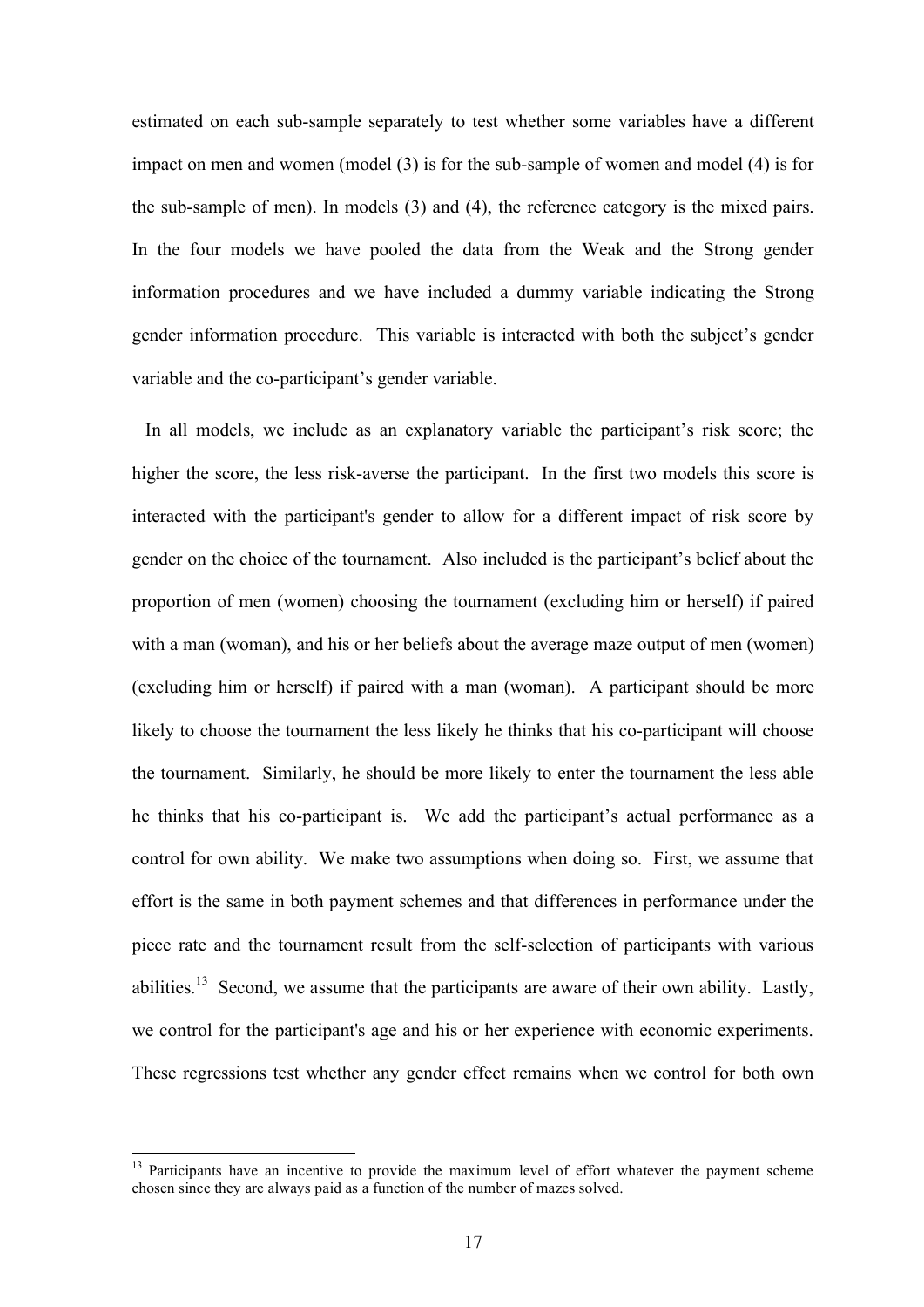characteristics and beliefs about others conditional on the co-participant's gender. Table 2 displays the results of these regressions (mean values in Appendix 3).

## (*Table 2 about here*)

*Gender*. Model (1) in Table 2 shows that in both models, when we control for risk attitude, ability, and beliefs, men choose the tournament significantly more (at the 1% level) than women, whatever their co-participant's gender. Model (2) indicates that, compared to women matched with a man (the reference category), both men matched with a man and men matched with a woman (especially under the Strong gender information procedure) are significantly more likely to choose the tournament. Also, women matched with a woman do not compete more than when matched with a man.

We also find that men's probability of choosing the tournament is directly influenced by their co-participant's gender when the information on gender is provided via the Strong gender information procedure. More precisely, men matched with men compete significantly less under the Strong than the Weak information procedure (see models (1) and (4)). Since in both models we control for risk attitude, ability and beliefs, these findings indicate that men's decisions are conditioned by their opponent's gender when the gender information is provided in a sufficiently salient manner. This is consistent with the results from the non-parametric tests.<sup>14</sup>

*Risk attitude***.** Table 2 shows that risk attitudes influence the payment scheme choices of women, but not of men. Women are more likely to choose the tournament the higher is their risk score and this is highly significant (see model (3)). The decision of men is, however, not affected by their risk attitude (see model (4)). Considering the raw data from

<sup>&</sup>lt;sup>14</sup> Mann-Whitney tests indicate that the same number of women matched with a man choose the tournament under the Strong and the Weak information procedure ( $p = 0.677$ ); they reach the same conclusion for both women ( $p = 0.557$ ) and men ( $p = 0.756$ ) when paired with a woman. In contrast, when paired with another man, less men choose the tournament when information on gender is more salient ( $p = 0.087$ ).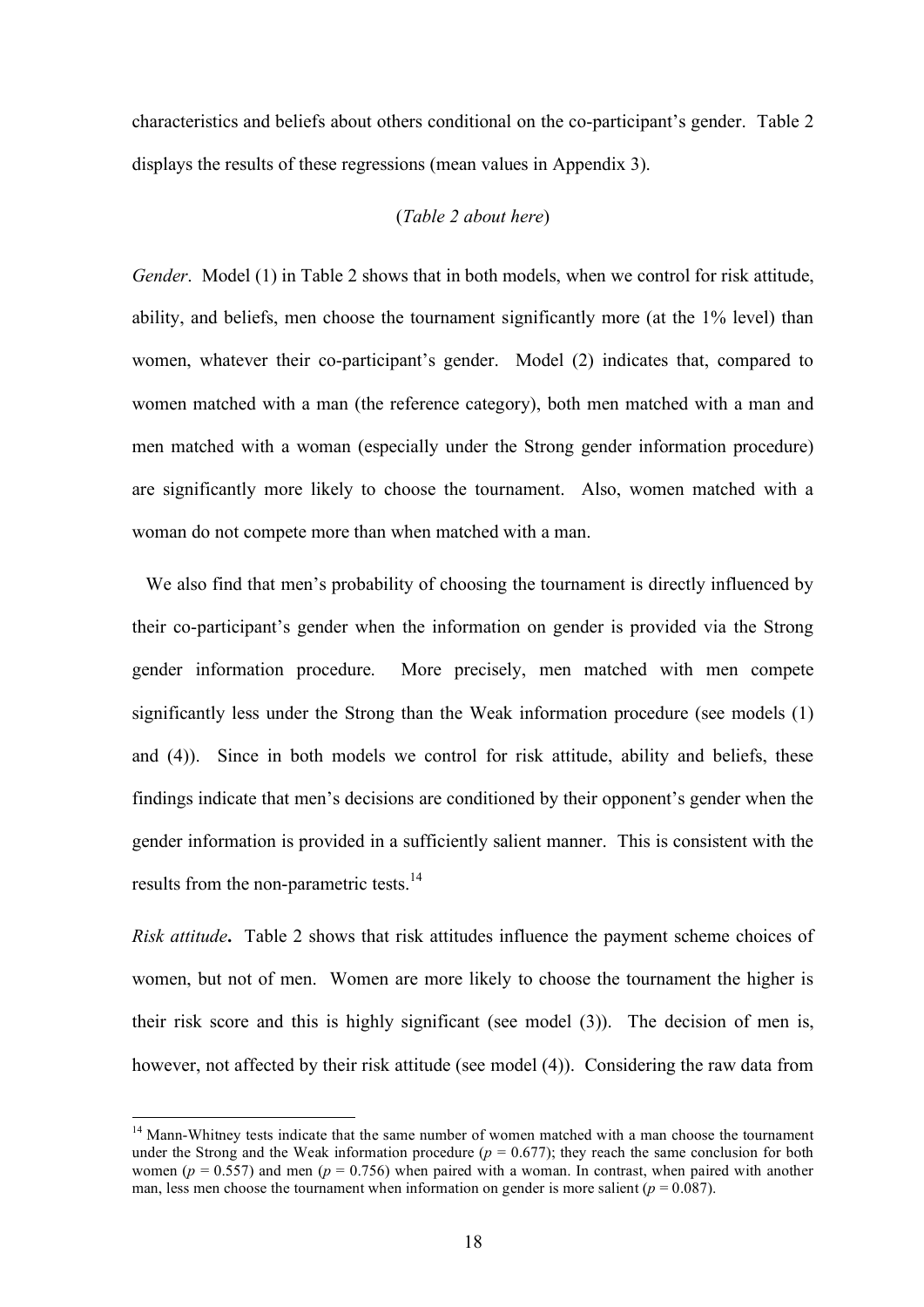both Weak and Strong information procedures (see the score distributions in Appendix 2), we find that the average risk score is higher for men (mean  $= 49.36$ , S.D.  $= 6.45$ ) than for women (mean  $= 48.33$ , S.D.  $= 6.80$ ). The difference is, however, not significant according to a Kolmogorov-Smirnov test for equality of distribution functions ( $p = 0.826$ , exact). The women who compete are significantly less risk-averse than the non-competing women (means  $= 50.86$  and  $47.17$  respectively, S.D.  $= 7.99$  and  $5.90$ ; Kolmogorov Smirnov test: *p*  $= 0.066$ , exact). In contrast, the men who choose the tournament are not less risk-averse than those who choose the piece rate (mean =  $49.87$  and  $48.71$ , respectively, S.D. =  $6.59$ ) and 6.30; Kolmogorov Smirnov test:  $p = 0.759$ , exact). Variations in risk preference thus explain variations in women's choices, but not men's.<sup>15</sup>

*Beliefs about others' payment scheme choices*. In both models an expectation of higher female competitiveness (the "predicted entry rate of women if female co-participant" variable) significantly increases the likelihood of choosing the tournament payment scheme for both men and women. Only women are influenced, but marginally so, by their beliefs regarding men's competitiveness. These results are surprising because according to the model outlined in Section 3.2 a participant should be more likely to choose the tournament the more he or she believes that the co-participant will stay out of the competition. One possible explanation is that participants feel it is normatively less acceptable to shy away from competing against a woman when one believes that women will compete. Pooling data from both the Weak and Strong information procedures, descriptive statistics indicate that 91.43% of women and 88.57% of men believe that the percentage of men choosing the tournament is higher than the percentage of women making the same choice (M-W:  $p = 0.575$ , two-tailed). On average women and men have the same beliefs about women's likelihood of choosing the tournament payment scheme

<sup>&</sup>lt;sup>15</sup> If our risk attitude elicitation method underestimated gender differences compared to lottery choices, we should expect that this difference in choices conditional on the risk score would be even larger.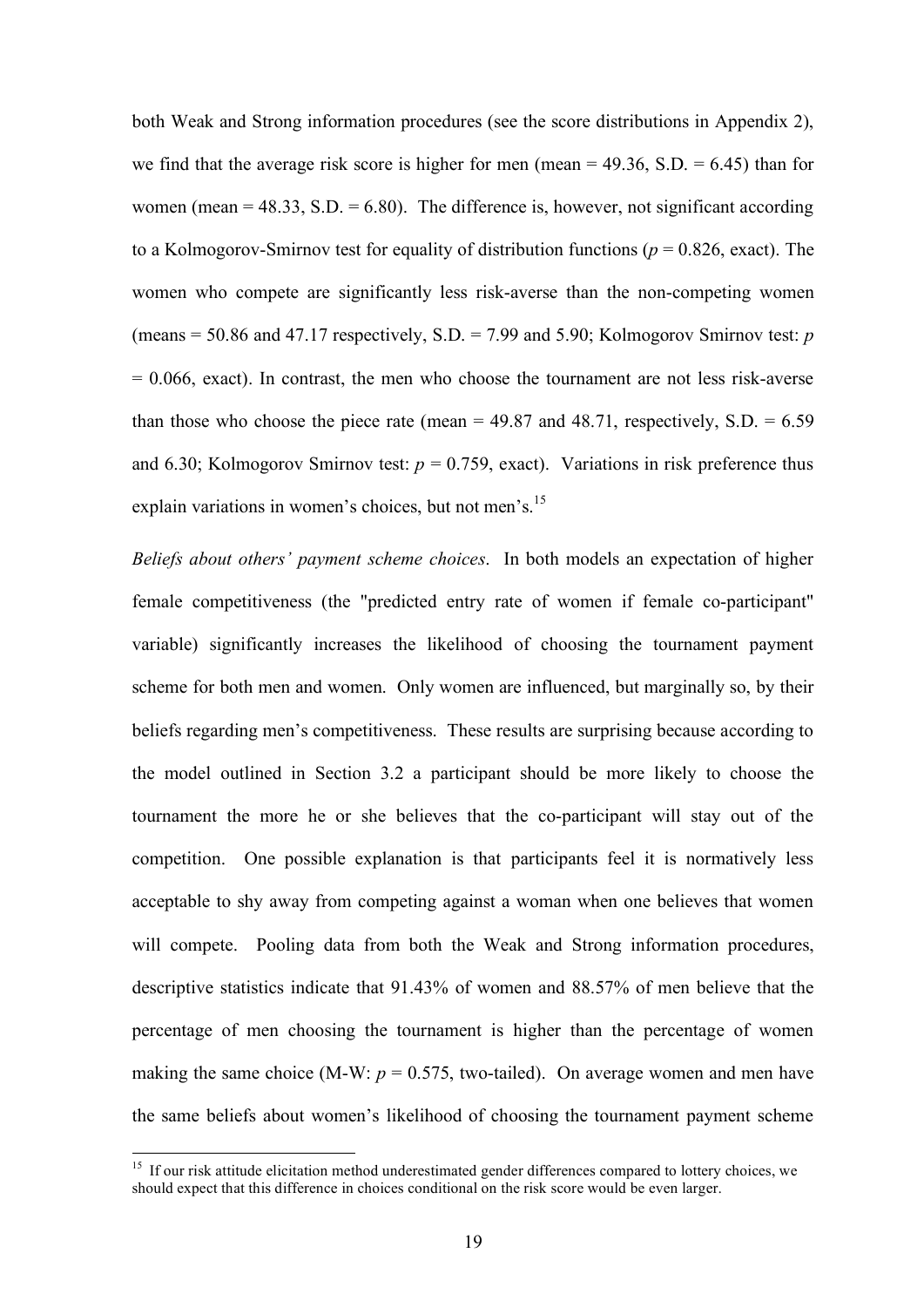$(42.46\%$  and 39.36%, respectively; M-W:  $p = 0.139$ ), but women predict a marginally higher competitiveness of men than men themselves (66.94% and 61.00%, respectively; *p*  $= 0.083$ ). These beliefs are quite accurate. The differences in men's and women's beliefs are, however, too small to explain the gender gap in competition.

*Beliefs about abilities*. Beliefs about others' ability receive the predicted negative sign and this variable is significant at the 1% level in both models. Regressions on the gender subsamples show, however, that these beliefs mainly influence women's decisions, while men only react to the predicted average ability of women when paired with a woman, and only marginally so. The raw data show that on average women believe that men solved 11.52 mazes  $(S.D. = 3.05)$  and other women solved 9.93 mazes  $(S.D. = 2.85,$  Wilcoxon test:  $p$ <0.001); men believe that other men solved 11.73 mazes (S.D. = 2.70) and women solved 10.15 mazes (S.D. = 2.52, Wilcoxon test:  $p<0.001$ ). Average male and female predictions about men's and women's ability are thus similar (M-W:  $p = 0.250$  and  $p = 0.390$ , respectively). In addition, 93.33% of women and 95% of men expect men to be more able than women (M-W:  $p = 0.698$ ). However, men only avoid competing against women but not against men when they expect the latter to be very able, as if taking the risk of losing against an abler woman was bringing additional disutility.<sup>16</sup>

 Table 2 also indicates that, controlling for the other variables, more able participants from both genders are significantly more likely to choose the tournament, at the 1% level. Descriptive statistics indicate that those men who chose the tournament payment scheme solved more mazes (12.50 in a two-person tournament and 14.29 in a single-person tournament) than those who chose the piece rate payment scheme (12.13), whereas for

<sup>&</sup>lt;sup>16</sup> We found no correlation between the beliefs about entry decisions and those about ability ( $p = 0.869$  when the co-participant is a man and  $p = 0.787$  when she is a woman). This indicates that the participants make a clear distinction between these dimensions. The same regressions as those reported in Table 2 have also been tested without including beliefs about the entry decisions. For women, the opponent's predicted ability still matters whatever the gender of the opponent. For men, the opponent's predicted ability remains insignificant.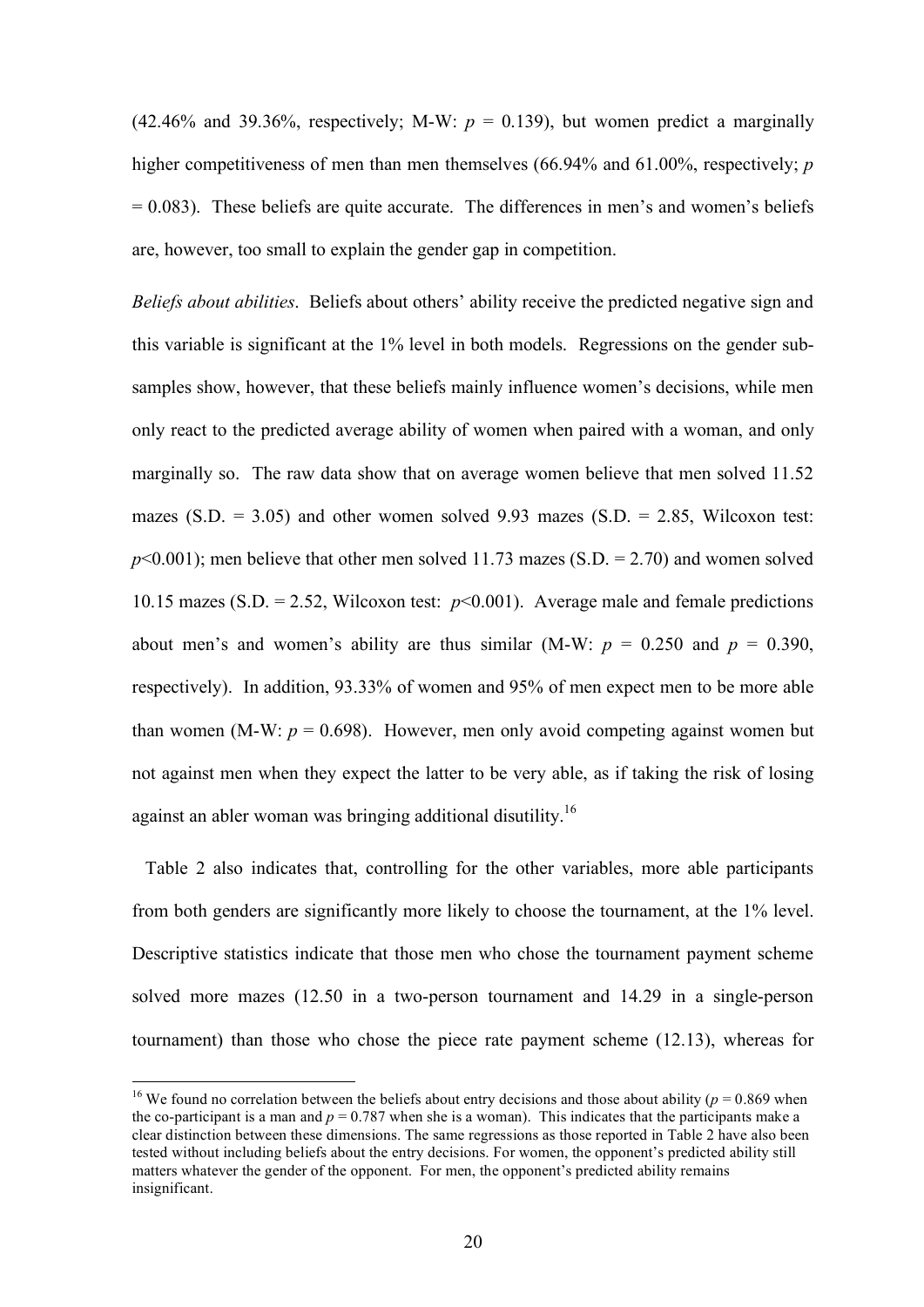women the difference is smaller (11.44 in a two-person tournament, 10.46 in a singleperson tournament, and 11.10 in the piece rate scheme). Tables 1a and 1b give the corresponding numbers for the Weak and the Strong information procedures separately.

Summarizing the above, we find that own gender remains a significant determinant of the decision to compete even after controlling for risk attitude, beliefs and ability.<sup>17</sup> Also, the co-participant's gender matters directly for men when the information on gender is provided via the Strong gender information procedure, and indirectly through beliefs mainly about women's competitiveness and ability.<sup>18</sup>

## **6. THE OPTIMALITY OF PAYMENT SCHEME CHOICES**

The optimal pay scheme choice for a participant is the one that, given the empirical distribution of pay scheme choices and outputs, maximizes the person's expected earnings. In what follows we ignore the unmeasured subjective cost of performing the task and assume people are risk-neutral. Moreover, we assume that a participant would produce the same number of mazes in the non-chosen payment scheme as in the chosen payment scheme. This reflects our previous assumption that a participant's output is a good measure of his inherent ability.

<sup>&</sup>lt;sup>17</sup> When estimating model 1 with only gender, partner's gender, ability, age, experience, and the Strong information procedure, the pseudo  $R^2$  is 0.081. Adding the risk and risk\*man variables raises the pseudo  $R^2$ to 0.111. Adding beliefs about the co-participant's gender entry rate raises it to 0.130. After adding beliefs about others' ability, the pseudo  $R^2$  reaches 0.204. This confirms the importance of each of these dimensions.

<sup>&</sup>lt;sup>18</sup> The beliefs about entry decisions are measured after participants were informed of their co-player's choice. We have checked that this procedure has not influenced reported beliefs. Mann-Whitney tests indicate that neither women nor men's beliefs on entry rates by gender are influenced by their coparticipant's actual decision. Furthermore, in four sessions participants stated their beliefs about their coparticipant's choice after they had made their own choice, but *before* they learned the co-participant's choice. We found that expecting the co-participant entering the competition increases (*and not decreases*) the individual's likelihood of competing, especially if the co-participant is a woman. Eliciting beliefs about their co-participant's payment scheme choice before or after they learned the co-participant's choice leads to the same qualitative analysis. Regarding beliefs about ability, a potential bias could arise from the fact that a participant states his belief after being informed on whether he won or lost the tournament in case both players competed. Mann-Whitney tests show that being informed about one's success or failure does not impact the predictions. Also, there is no significant difference in beliefs between the winners and the losers of the two-person tournaments. We thus believe that there is no noticeable bias in the way we elicited beliefs. Details are available in the online Supplementary Material, SM3.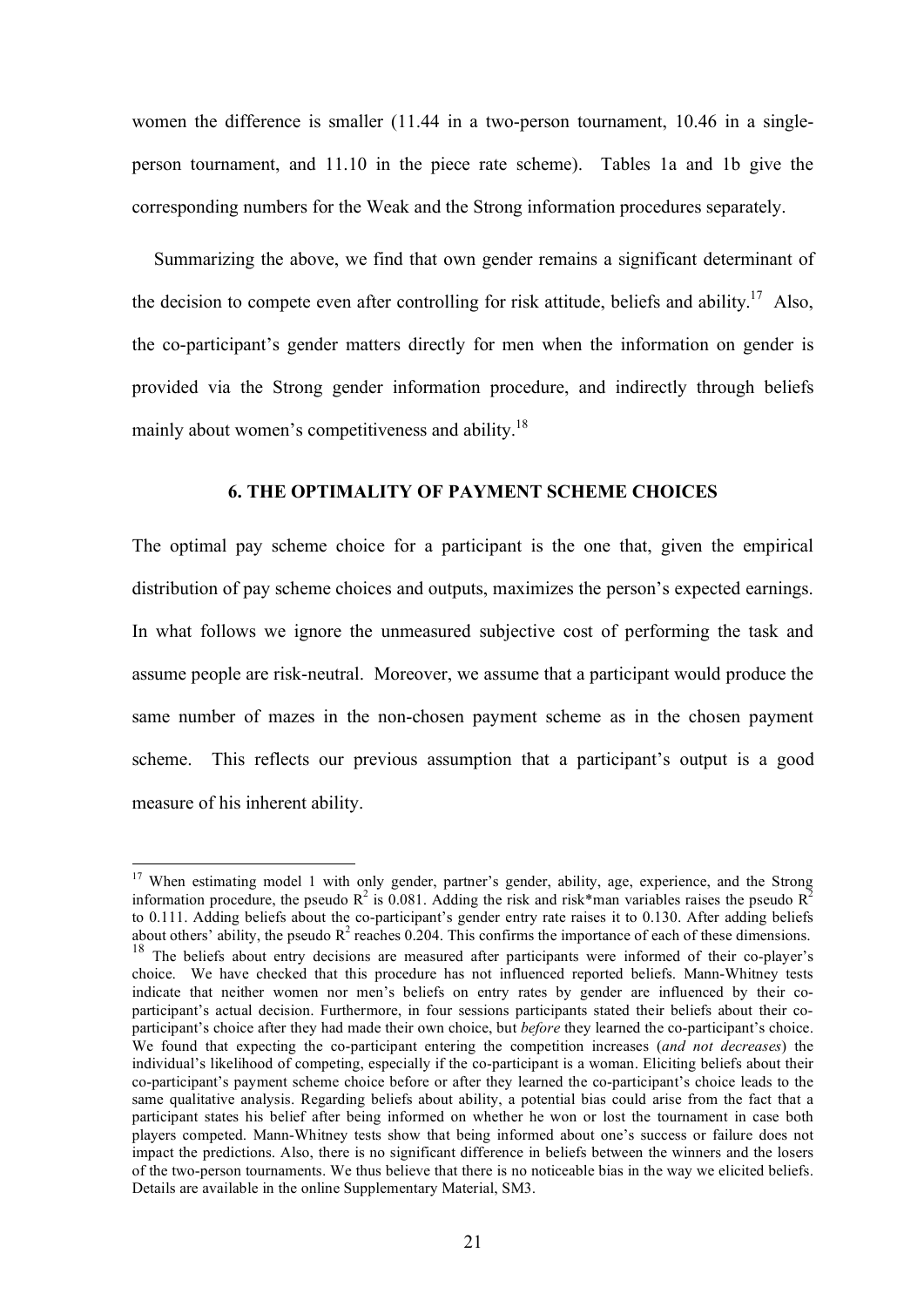In order to compute the expected payoff an individual would earn from choosing the piece rate instead of the tournament, we simply multiply his tournament output by the piece rate. To compute what expected payoff a participant would earn from having chosen the tournament instead of the piece rate, we keep the gender configuration fixed and compare the participant's output with the relevant reference group. As an example, consider a woman who was matched with a man and who chose the piece rate. We compute her expected payoff from choosing the tournament by randomly matching her with one of the men who were matched with a woman and who either i) chose the piece rate or ii) who chose the tournament and whose female opponent also chose the tournament. The expected payoff from choosing the tournament is a weighted average of these payoffs. $^{19}$ 

Table 3 shows, for each of the four gender configurations, the proportion of participants for whom the actually chosen pay scheme was optimal.

### (*Table 3 about here*)

Consider first the Weak gender information procedure. Among the women who were matched with men and who chose the piece rate, only 16.66% did so optimally. But in the same encounters the tournament was optimal for 83.33% of the women who chose this pay scheme. All the women who were matched with other women and who chose the piece rate should have competed instead, and all the women who competed did so optimally. This shows that women compete too little: most would have been better off by choosing

*j*

<sup>&</sup>lt;sup>19</sup> More precisely, suppose the woman's piece rate output is  $q_i$ . Let p denote the empirical proportion of men who were matched with women and who chose the tournament. Let  $\pi_{\scriptscriptstyle FM}^{\scriptscriptstyle TT}$  denote the expected payoff to a female of ability  $q_i$  from being matched with a man when both chose the tournament:  $\pi_{r_M}^T = \sum p_j \pi_{r_j}$ , where

the summation is over all the outputs of males matched with females where both chose the tournament,  $p_j$  is the relative frequency of these outputs, and  $\pi_{ij}$  is the tournament payoff from matching output  $q_i$  with output *q<sub>j</sub>*. The expected payoff from choosing the tournament is then computed as  $6q_i(1-p) + \pi_{FM}^{TT} p$ . If this payoff exceeds the woman's observed piece rate payoff, *4qi*, we conclude that she made a sub-optimal payment scheme choice. Otherwise her payment scheme choice is optimal.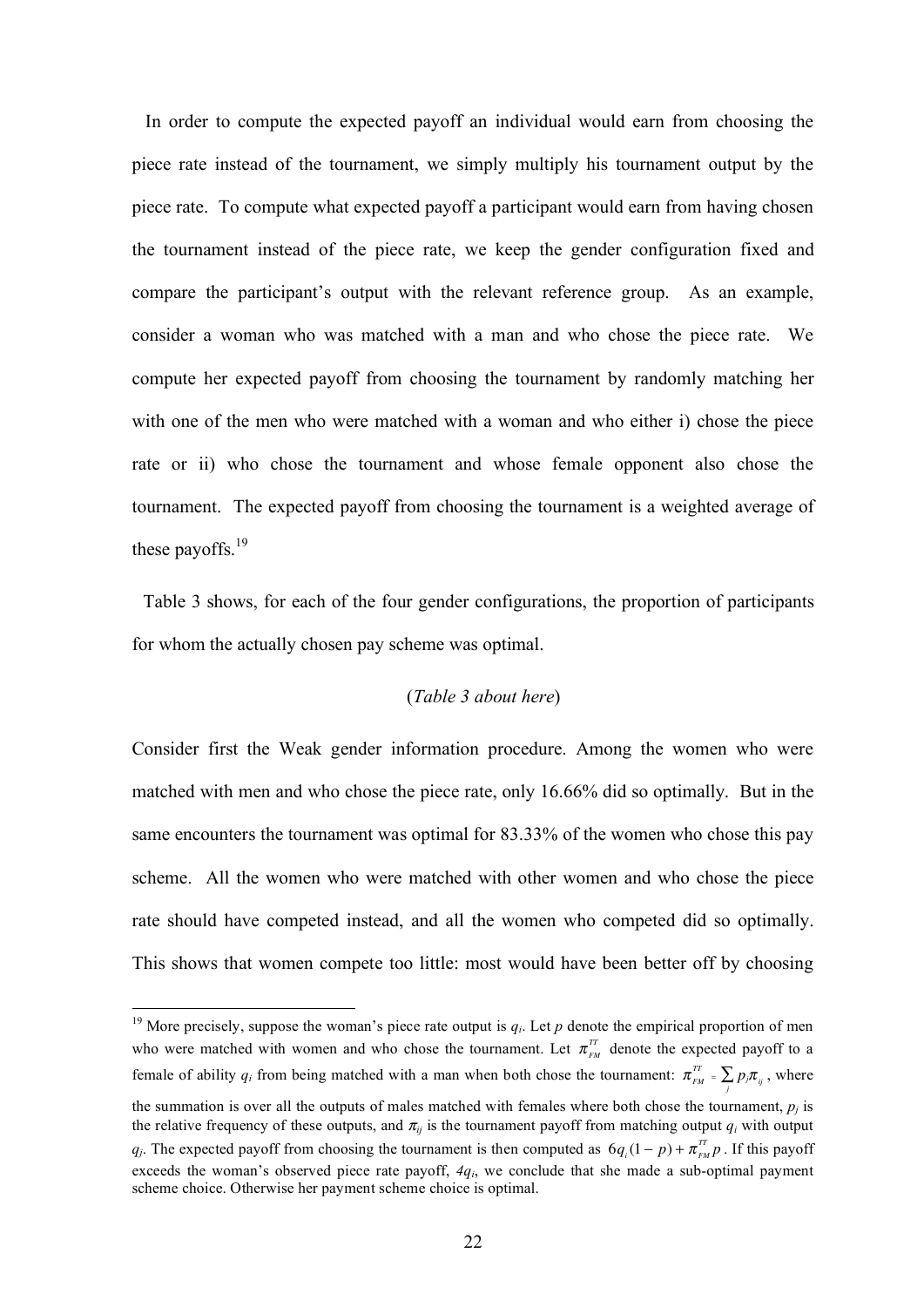the tournament instead of the piece rate. Although all the women who were matched with a woman should have chosen the tournament, only 34.38% of them did so.

 We also see from Table 3 that, when matched with a woman, the tournament is optimal regardless of the participant's own gender. This is true even for participants with very low productivity. The reason is that since only 34% of the women choose the tournament, a participant who is matched with a woman will profit from choosing the tournament simply because he or she is likely to be the only one who chose to compete.

 Compared with women, men behave significantly more optimally. Like women, all the men who in encounters with women chose the piece rate, all did so incorrectly, and like women all the men who in encounters with women chose the tournament did so correctly. But among the men who were matched with men and who chose the piece rate, 58.33% did so optimally, while the number for women is only 16.66%. And while 90% of the men who in encounters with men chose the tournament optimally, for women the number is only 83.33%. Combining Table 3 with Table 1a, we find that, overall, 78.12% (55.56%) of men paired with another man (woman) made the appropriate choice. In contrast, only 38.89% (34.38%) of women paired with a man (woman) chose the best payment scheme. On average men earn 24.20% more than women.

 Consider now the Strong gender information procedure. In encounters with women the optimality of the observed choices is the same as for the Weak information procedure: Women are so unlikely to compete that any person, whether man or women, and regardless of her actual ability, should choose the tournament if matched with a woman. The main difference from the Weak information procedure lies in encounters with men. Since men matched with men (women) are less (more) likely to compete under the Strong than the Weak gender information procedure, all the men who chose the piece rate should have chosen the tournament, and all the men who chose the tournament did so optimally; for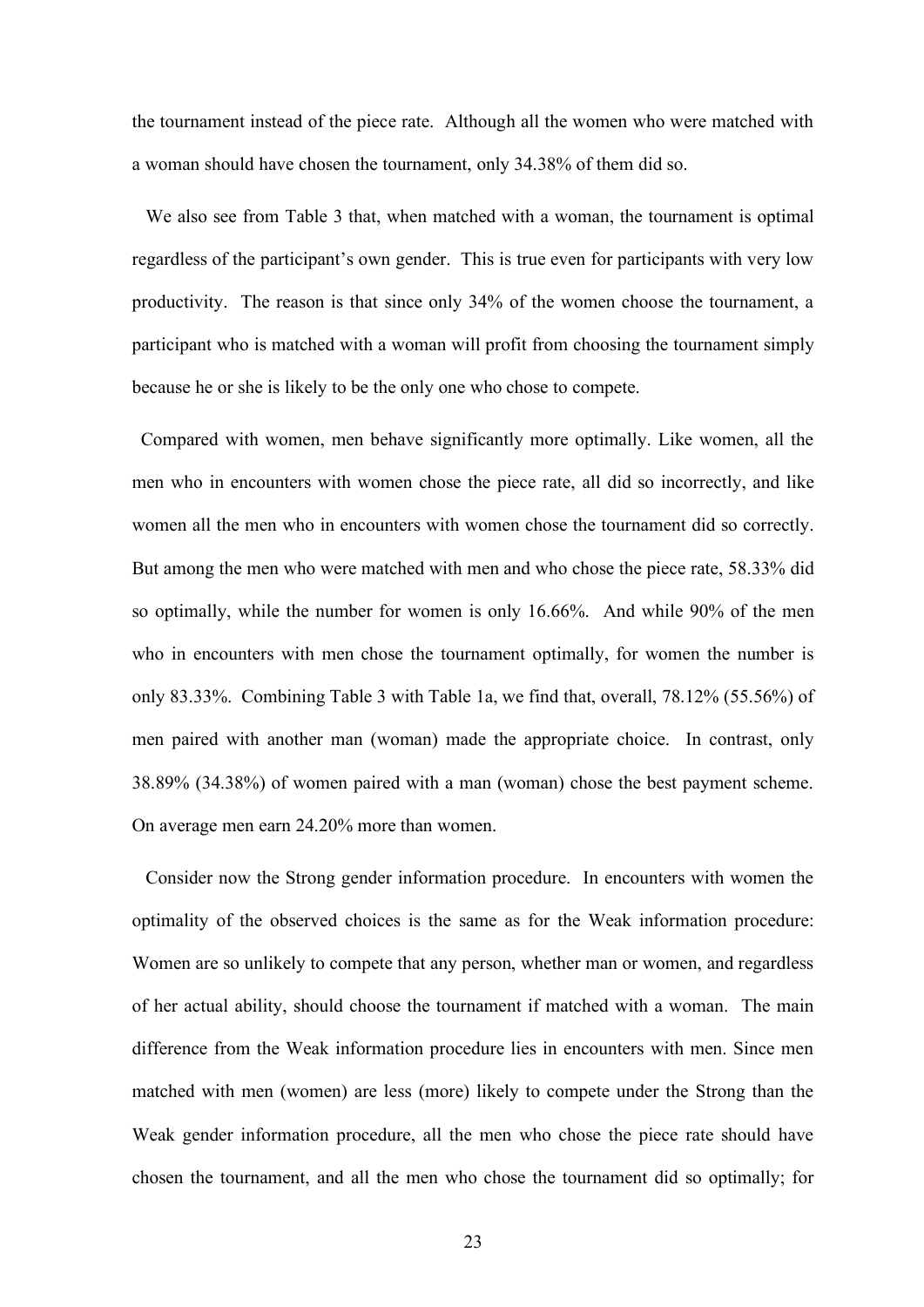women the piece rate pay scheme becomes correspondingly more optimal. Here, on average men earn 13.82% more than women.

 How much could those who made sub-optimal choices expect to gain from switching payment scheme? We consider the Weak information procedure and randomly select from each of the four gender configurations a participant from the pool who made a suboptimal payment scheme and compute his or her expected gain from switching to the optimal payment scheme, while keeping all other participants' choices fixed.<sup>20</sup> Table 4 shows the average expected gains for each procedure.

## (*Table 4 about here*)

Under the Weak information procedure, when matched with a woman, the women (men) who incorrectly chose the piece rate could on average gain 35.8% (30.8%) more from switching to the tournament. Against men, both women and men stand to gain considerable increases in earnings from switching payment scheme. The numbers for the Strong information procedure are qualitatively similar. When matched with a woman, the tournament was never suboptimally chosen, even by low ability individuals. The difference from the Weak information procedure is that the same is now true when men are matched with male opponents. The reason is again that men are less competitive in these encounters than under the Weak information procedure.

## **7. CAN ONE INCREASE WOMEN'S COMPETITIVENESS?**

Which policies can increase women's competitiveness and decrease the gap in competitiveness? We first investigate the impact of increasing the monetary incentives offered by tournaments. We then increase the participants' control over their environment by letting them choose their co-participant's gender.

 $20$  In computing these numbers, we have ignored the fact that moving a participant from the sub-optimal to the optimal payment scheme affects the overall distributions of payment scheme choices, and hence affects the expected payoffs of other participants.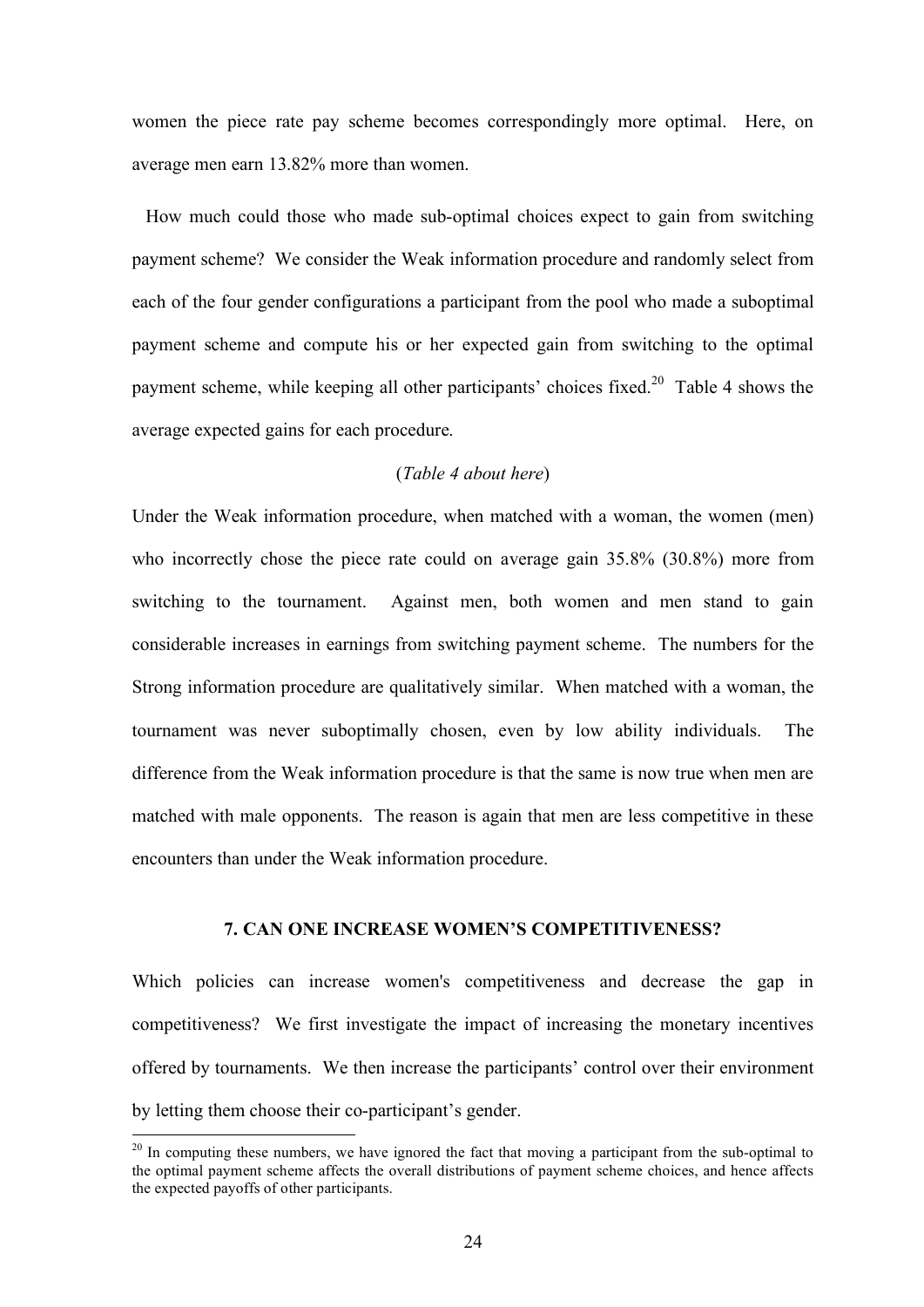#### **7.1 Increasing the monetary incentives to compete**

In our Incentive treatment we change the payoffs. In three new sessions, involving 30 women and 30 men, the loser's payment was increased from 1 to 1.5 points per maze and the piece rate payment was reduced from 4 to 3 points per maze. The winner's payment remains the same (6 points per maze). This is the only difference from the Baseline treatment with the Weak gender information procedure. Figure 1 displays the percentage of individuals choosing the tournament for each gender configuration in this treatment compared to the Baseline.

### (*Figure 1 about here*)

The percentage of women choosing the tournament is now 63.33%, whereas before it was 34% and the difference is significant (M-W:  $p = 0.011$ ); the increase is similar whatever the co-participant's gender. But men are also more competitive when tournament incentives are increased, especially when matched with a woman. The percentage of men choosing the tournament increases from  $60\%$  to  $93.33\%$  (M-W:  $p = 0.001$ ). Therefore the gender gap in competitiveness increases to 30% while it was equal to 24.28% in the Baseline and it remains significant ( $\chi^2$  test:  $p = 0.005$ ; Fisher's exact test:  $p = 0.010$ , twosided). This shows that women respond to changes in the monetary incentives (it is not the case that women 'just don't like to compete'), but this does not reduce the gap in competitiveness whatever the co-participant's gender.

## **7.2 Allowing participants to choose their co-participant**

To see the gender matching preferences and their impact on the gap in competitiveness, we run an additional treatment, Partner Choice, where individuals choose to interact with a man or a woman after being informed on the rules of the game, but before choosing their payment scheme. Four additional sessions involved 41 women and 39 men. Each participant saw on the screen a female and a male pseudonym, each referring to another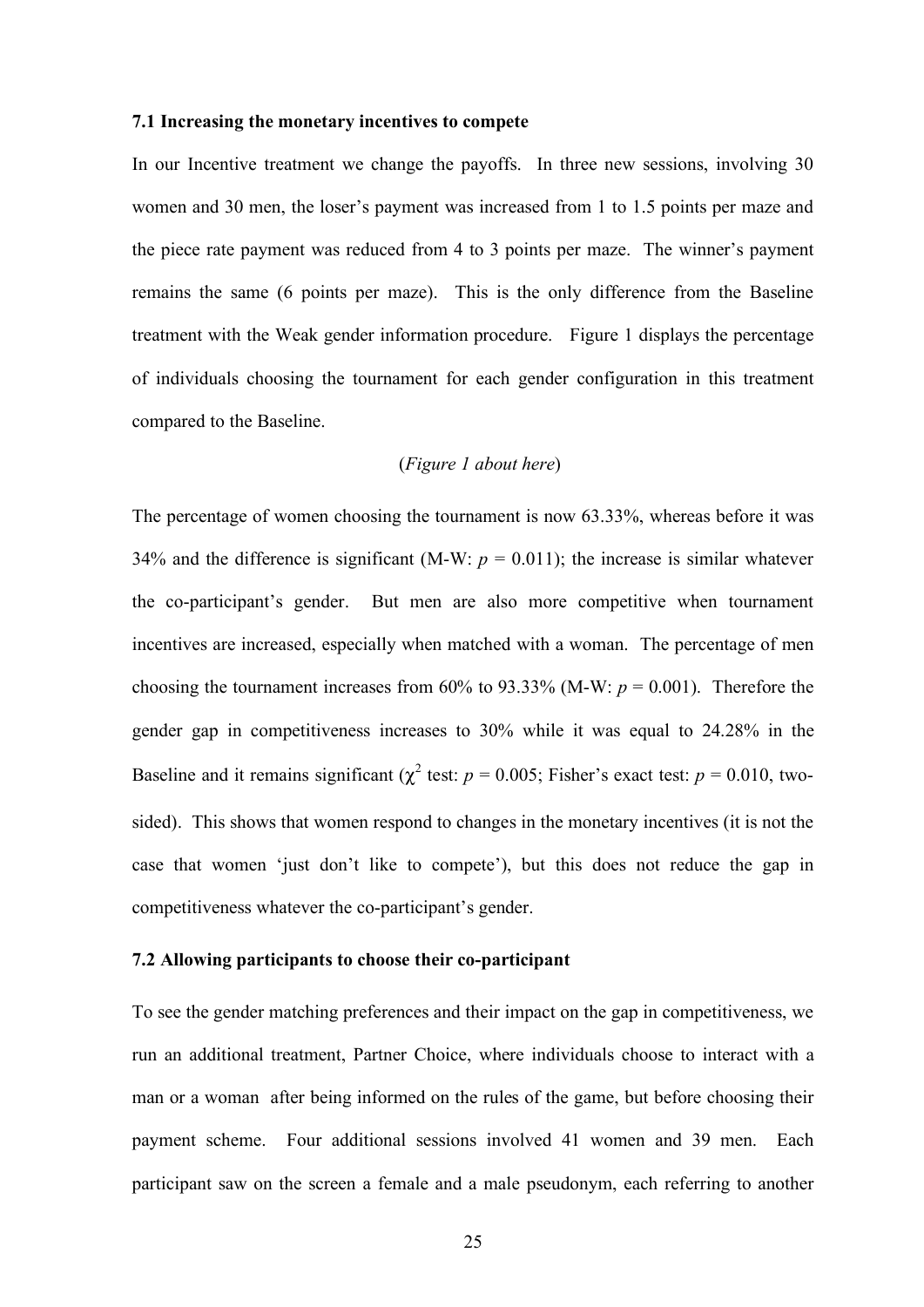participant in the room. The participant then chose one of these participants to be his or her co-participant.<sup>21</sup> All other features of the experiment remained the same as in the Baseline under the Weak gender information procedure.

 In comparison with the Baseline treatment under the Weak gender information procedure, women but not men are more likely to choose the tournament. The overall percentage of women who choose the tournament increases from 34% to 53.66%  $(+57.82\%; M-W: p = 0.068)$ , while the percentage of men increases from 60% to 74.36%, but not significantly so  $(+23.93\%; M-W: p = 0.157)$ . Giving participants more control over their environment reduces the gender gap in tournament choice from 26 (25 if one includes the data from the Strong procedure) percentage points in the Baseline treatment to 20.70 percentage points in the new treatment (a Mann-Whitney test indicates, however, that the difference is not significant,  $p = 0.570$ , N=11). The choice of the tournament remains, however, significantly different for men and women  $(\chi^2 \text{ test: } p = 0.054; \text{ Fisher's})$ exact test:  $p = 0.066$ , two-sided).

 Considering participants' partner choices, 68.29% of women and 71.78% of men choose to be paired with a woman (the difference is not significant;  $(\chi^2 \text{ test: } p = 0.733, \text{ Fisher's})$ exact test,  $p = 0.810$ , two-sided). Both percentages are significantly different from a random choice (binomial tests:  $p = 0.027$  for women and  $p = 0.009$  for men).<sup>22</sup> This makes sense for participants who plan to compete since a large majority of participants believe that women are less able and less willing to choose the tournament. This cannot be the only motivation since the impact of the choice of a female co-participant on competitiveness is only significant for women. Indeed, of the women who choose to be

<sup>&</sup>lt;sup>21</sup> A participant is always matched with the person he chose. To see how the matching works, suppose that participant X chooses Y, that Y chooses Z, and that they all choose the tournament. Participant X's performance is then compared with Y's. Y is not informed about him/her being chosen by X, and Y's payoff only depends on the comparison between Y and Z.

 $22$  These percentages also indicate that the participants considered the pseudonyms as corresponding to the actual gender even in the Weak information procedure; otherwise they would have been indifferent.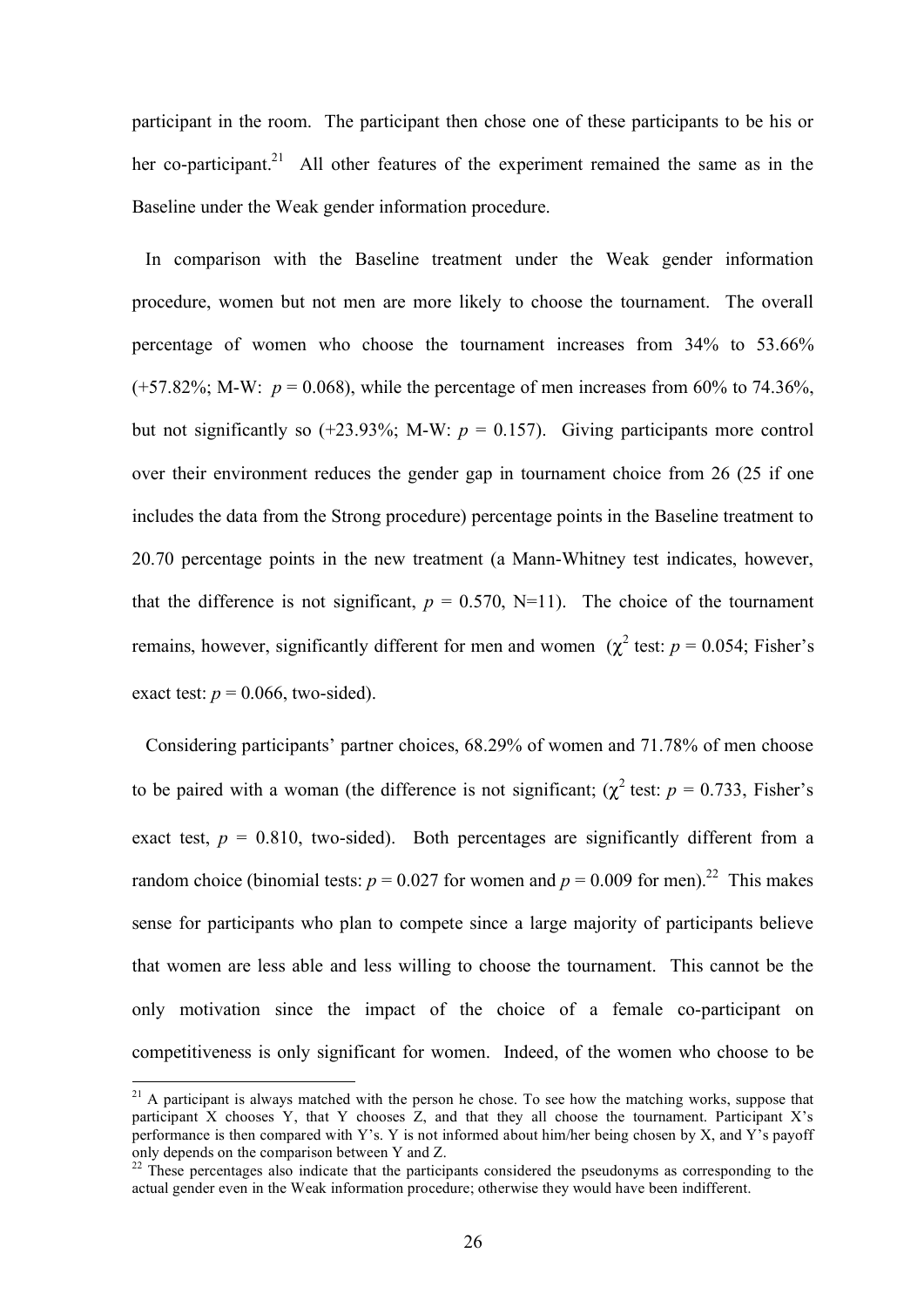matched with another woman, 57.14% select the tournament, while only 34.38% of the women who were exogenously matched with a woman made the same decision (M-W: *p* = 0.079). Those women who chose to be matched with a man choose the tournament more often than in the Baseline (46.15% vs. 33.33%), but not significantly so ( $p = 0.477$ ). Of the men who choose to be matched with a woman, 75% select the tournament (55.56% in the Baseline; M-W:  $p = 0.175$ ); those who chose to be matched with another man choose the tournament more often than in the Baseline (72.73% versus 62.50%), but not significantly so either  $(p = 0.544)$  (see also Figure 1).<sup>23</sup>

Being able to decide whether to work with women rather than men has a stimulating effect on women's competitiveness. This increase in competitiveness cannot be explained by women believing they have a larger chance of winning the competition against a woman than against a man. Indeed, similar regressions than those reported in Table 2 conducted on this treatment only (not reported but available upon request) reveal that the more women believe that women are able on average, the more they choose the tournament ( $p = 0.096$ ). Even in this treatment, the gender of the co-participant does not influence the selection of the tournament ( $p = 0.675$  for women and  $p = 0.823$  for men). A more plausible explanation of the higher competitiveness of women in this treatment is that women tend to be more sensitive to the social context in which they make choices. Having better control over this environment, through the choice of the co-participant's gender, improves their competitiveness. Indeed, as reported in Croson and Gneezy (2009), women would be more sensitive to the social context than men.

Overall, the two policies we have investigated increase women's competitiveness but they are not able to reduce the gap in competitiveness.

<sup>&</sup>lt;sup>23</sup> The conclusions are similar if we pool the data from the Weak and the Strong information procedures.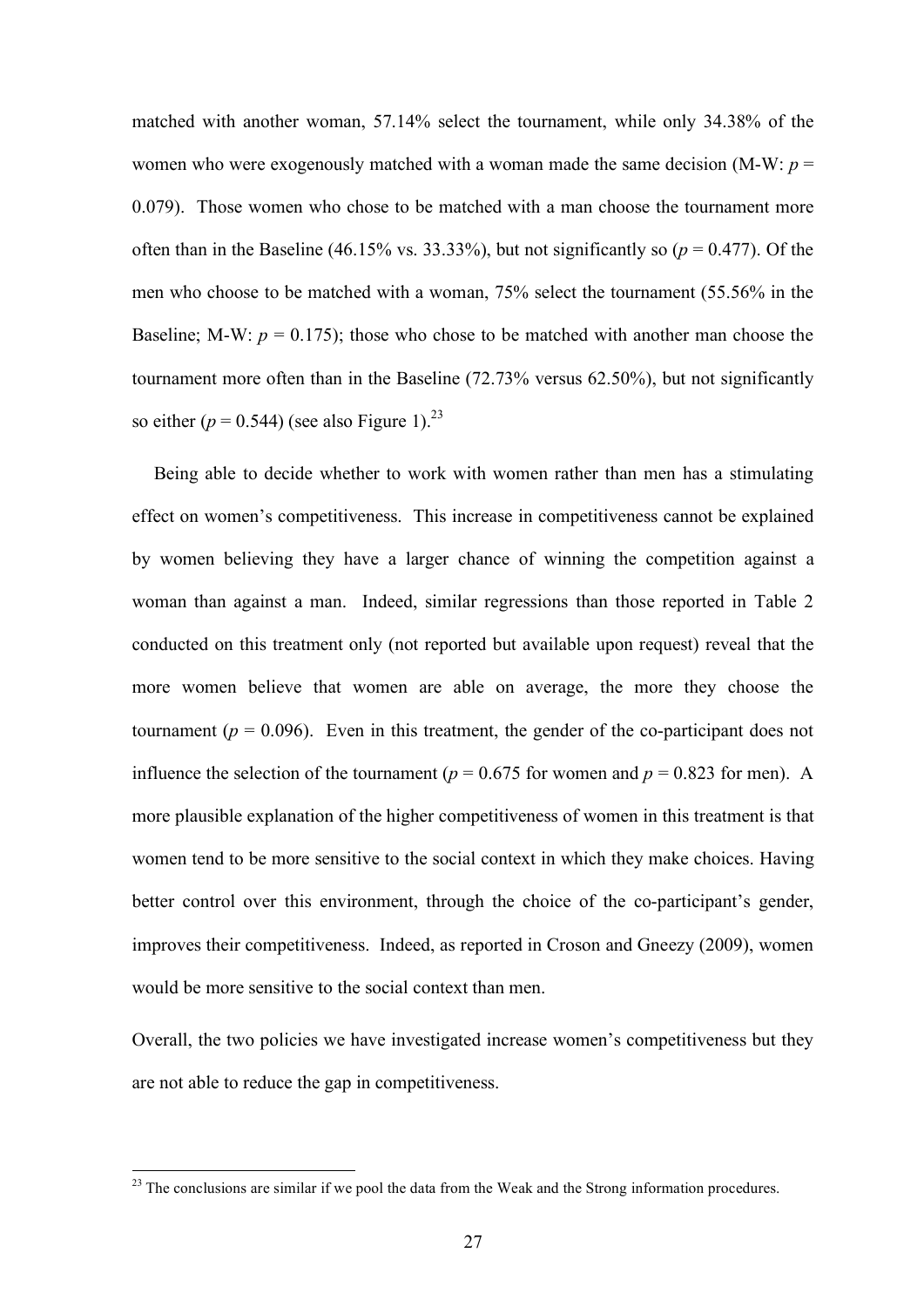#### **8. CONCLUSION**

Niederle and Vesterlund (2007) found that men are more competitive than women. We extend their investigation by asking if these differential competitive tendencies interact with the gender composition of the group. We also find that individuals' own gender matters, after controlling for ability, risk attitudes and beliefs about others' ability and competitiveness. Women but not men are influenced by the riskiness of the tournament, and beliefs about other's ability influence the decision to enter a tournament. We measure the extent to which gender information affects behavior indirectly, through genderconditioned beliefs about others' ability and pay scheme choices, and whether there is a direct effect on behavior of knowing others' gender, possibly due to the presence of a preference for discriminating between men and women, or due to commonly held genderconditioned beliefs about others' behavior (Holm, 2000). We find that the strength of the direct effect depends on the exact way the gender information is provided. When using the Strong gender information procedure, men compete more when matched with women than with men. There is, however, no analogous result for women. The direct effect seems to be based on a preference-based taste for discrimination among men rather than the people using gender as a coordination device. When we use a weaker procedure to provide gender information, there is no direct effect. Turning to indirect effects, we find that the beliefs about other individuals' competitiveness are gender-conditioned: the more competitive a female co-participant is expected to be, the more likely both men and women are to choose the tournament. Beliefs about men's competitiveness have no impact on men's decisions and only a marginal influence on women's.

 The finding that both men and women are more likely to compete against women who are expected to compete themselves may at first seem surprising. We offer two possible explanations. One possibility is that an expectation that a woman will compete triggers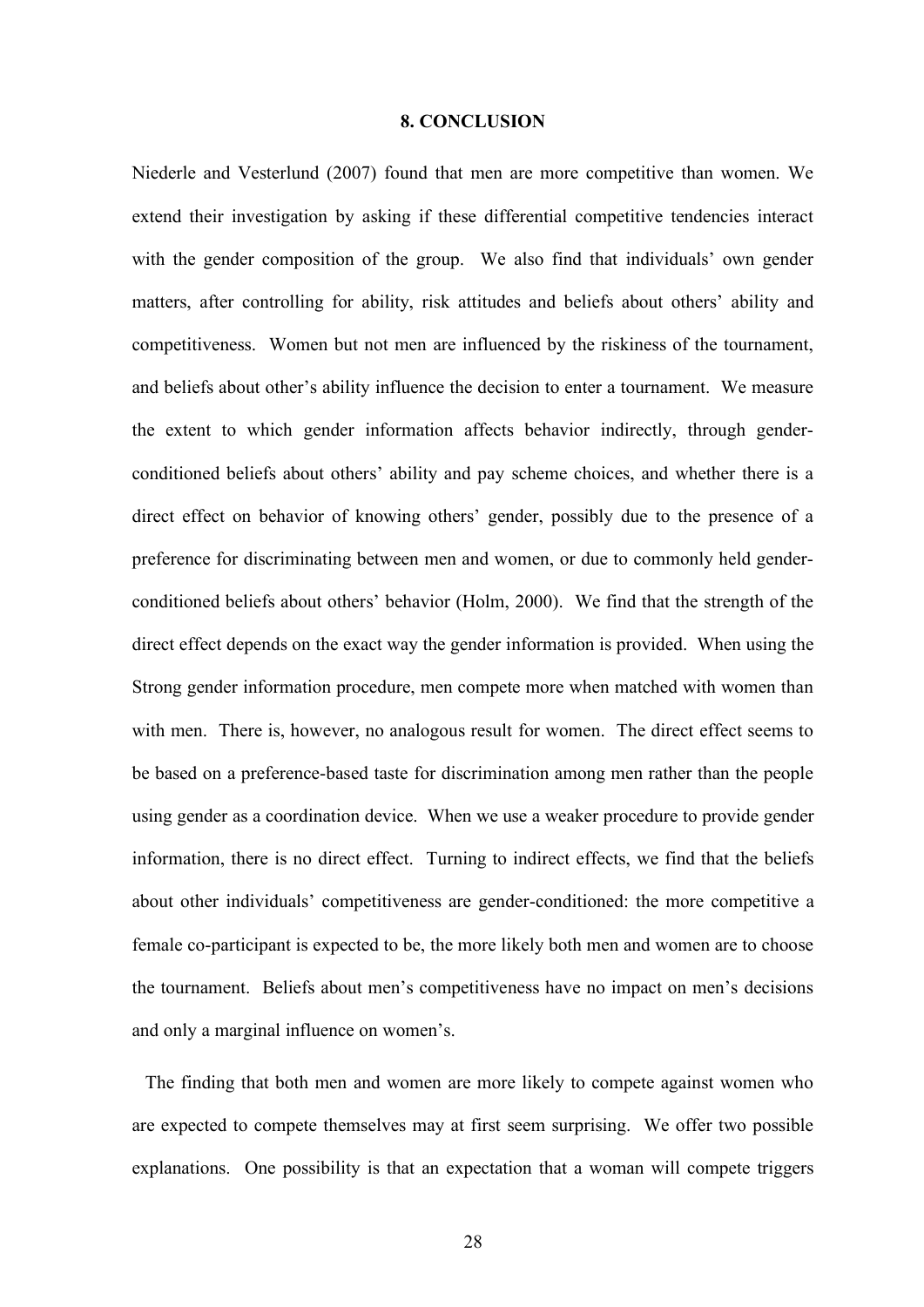non-monetary components in both men's and women's utility functions, such as spite or envy. By this we mean an aversion to letting the woman be the only one who chooses the tournament and to letting the woman get the winner's prize 'without a fight'. Another possibility relates to social norms or expectations of conventional behavior. There can be a common social practice that holds women up to more scrutiny than men, particularly in traditionally male-dominated spheres (see Eagly, 1995). Recent evidence pointing to the importance of social learning and culture comes notably from Gneezy *et al.* (2009). It should be noted that most of these findings, including ours, result from one-shot games in which participants are not given a chance to learn and to to update their beliefs regarding other individuals' ability and willingness to compete. A natural extension would be to allow for repeated interactions.

 We also study the optimality of the observed pay scheme choices. The predominant form of sub-optimality is that people choose the piece rate when they should have chosen the tournament, and women make this mistake much more frequently than men. It is thus not the case that 'men compete too much', but rather that 'women compete too little'. What environmental changes can lead to a reduction of the gap in competitiveness by increasing women's competitiveness? First, offering higher monetary incentives in the tournament makes women compete more, but does not reduce the gap. Second, when women can choose between interacting with men or women the gender gap in competitiveness is reduced, perhaps due to an increased feeling of confidence of women (such as when relative performance feedback is provided, see Wozniak *et al.*, 2010), but it remains high. This suggests that more targeted policies are necessary to reduce this gap in competitiveness, such as affirmative action (Niederle *et al*., 2008), quotas or preferential treatment (Balafoutas and Sutter, 2010).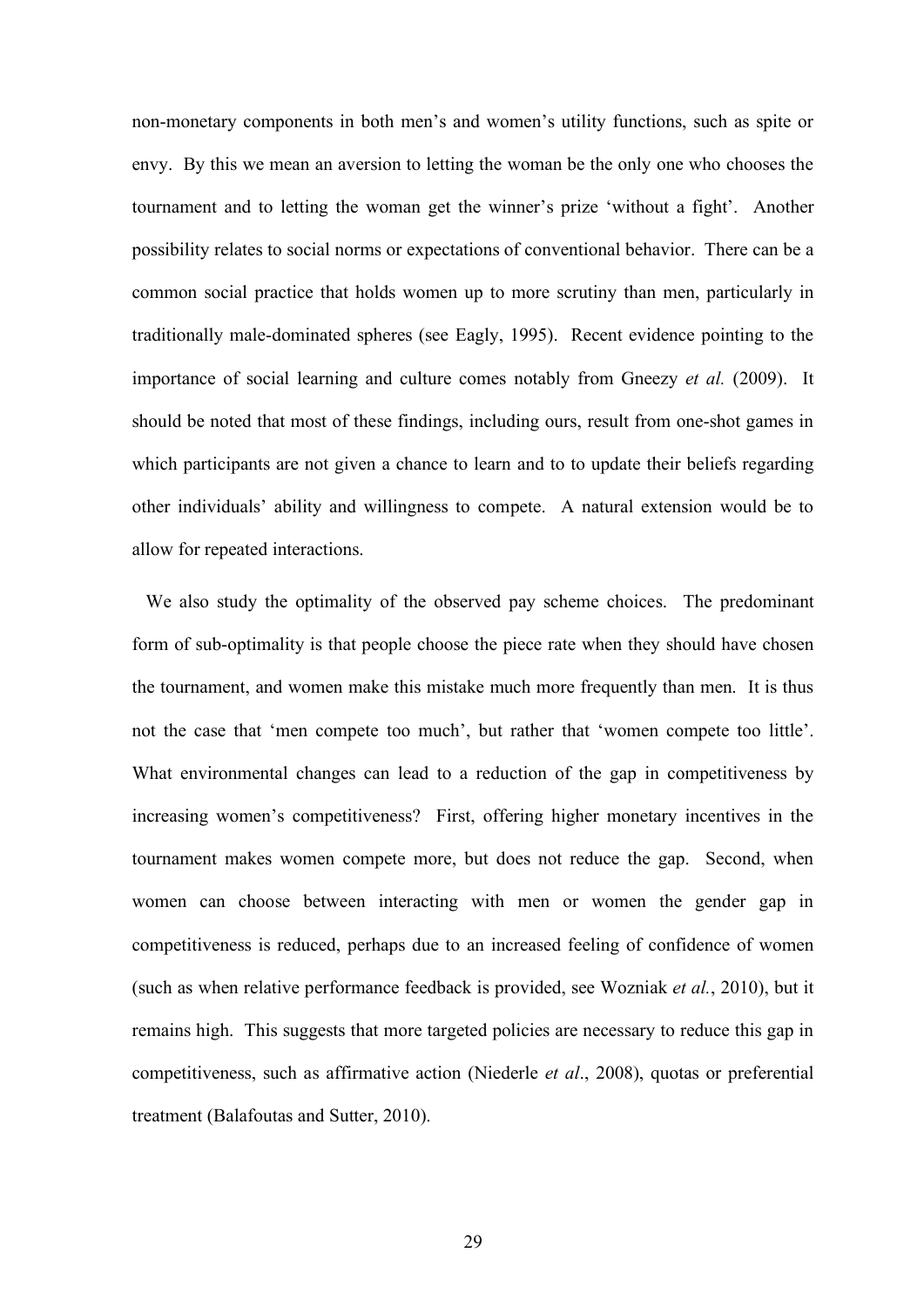#### **REFERENCES**

- Altonji, Joseph G. and Blank, Rebecca, (1999). "Race and Gender in the Labor Market," O. Ashenfelter and D. Card, Handbook of Labor Economics. Amsterdam: Elsevier Science, 3144-259.
- Ayres, Ian and Siegelman, Peter, (1995). "Race and Gender Discrimination in Bargaining for a New Car." *American Economic Review*, 85, 304-21.
- Balafoutas, Loukas and Sutter, Matthias, (2010). "Gender, competition and the efficiency of policy interventions." IZA Discussion Paper 4955.
- Barber, Brad M. and Odean, Terrance, (2001). "Boys Will Be Boys: Gender, Overconfidence, and Common Stock Investment." *Quarterly Journal of Economics*, 261-92.
- Barsky, Robert B.; Juster, Thomas F.; Kimball, Miles S. and Shapiro, Matthew D., (1997). "Preference Parameters and Behavioral Heterogeneity: An Experimental Approach in the Health and Retirement Study." *Quarterly Journal of Economics*, 112, 537-79.
- Bertrand, Marianne and Hallock, Kevin F., (2001). "The Gender Gap in Top Corporate Jobs." *Industrial and Labor Relations Review,* 55(1), 3-21.
- Blau, Francine; Simpson, Patricia and Anderson, Deborah, (1998). "Continuing Progress? Trends in Occupational Segregation in the United States over the 1970s and 1980s." *NBER Working Paper* no. 6716.
- Booth, Alison L., and Nolan, Patrick J., (2009). "Choosing to compete: How different are girls and boys?" CEPR Discussion Paper 7214.
- Borghans, Lex; Goldsteyn, Bart H.H.; Heckman, James J. and Meijers, Huub, (2009). "Gender Differences in Risk Aversion and Ambiguity Aversion." *Journal of the European Economic Association*, 7(2-3), 649-58.
- Boschini, Anne and Sjögren, Anna, (2007). "Is Team Formation Gender Neutral? Evidence from Coauthorship Patterns," *Journal of Labor Economics*, 25(2), 325-65.
- Brown, Charles, (1990). "Firm's Choice of Method of Pay." *Industrial and Labor Relations Review*, 43, 165-82.
- Cadsby, C. Bram and Maynes, Elizabeth, (1998). "Gender and Free-Riding in a Threshold Public Goods Game: Experimental Evidence." *Journal of Economic Behavior and Organization*, 34, 603-20.
- Camerer, Colin F. and Lovallo, Dan, (1999). "Overconfidence and Excess Entry: An Experimental Approach." *American Economic Review*, 89(1), 306-18.
- Charness, Gary and Gneezy, Uri, (2007). "Strong Evidence for Gender Differences in Financial Investment." Available at SSRN: http://ssrn.com/abstract=648735.
- Croson, Rachel and Gneezy, Uri, (2009). "Gender Differences in Preferences." *Journal of Economic Literature,* 47(2), 448–74.
- Daly, Martin and Wilson, Margo, (1983). Sex, evolution, and behavior. Boston: Willard Grant Press.
- Dohmen, Thomas, and Falk, Armin, (2010). "Performance Pay and Multi-dimensional Sorting – Productivity, Preferences and Gender. " *American Economic Review*, forthcoming.
- Dreber, Anna; von Essen, Emma and Ranehill, Eva, (2009). "Outrunning the Gender Gap Boys and Girls Compete Equally." SSE/EFI Working Paper 709.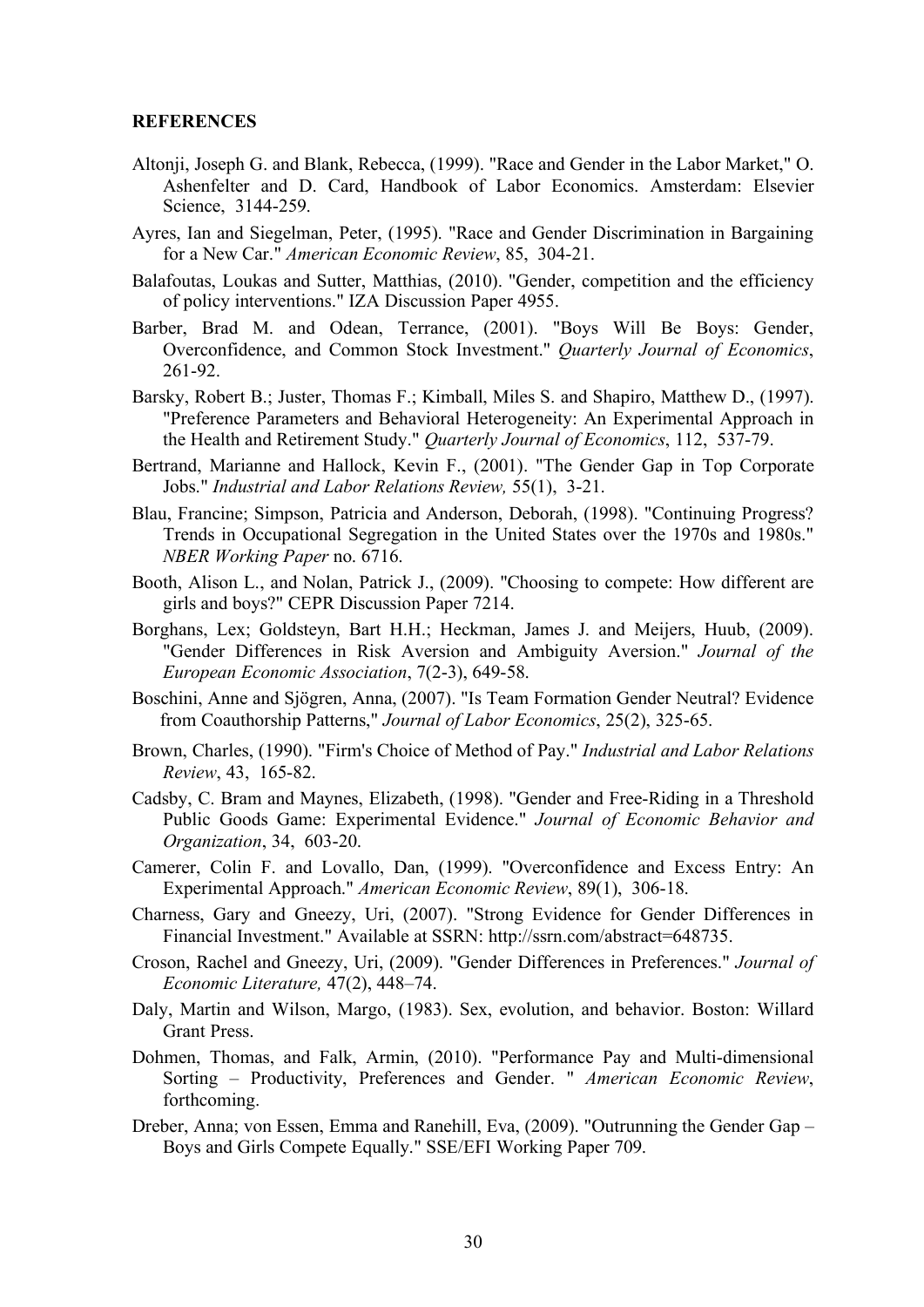- Eagly, Alice H., (1995). "The Science and Politics of Comparing Women and Men", American Psychologist, 50(3), 145-158.
- Eckel, Catherine C., (2005). "Measuring Risk." North American meeting of the Economic Science Association, Tucson, Arizona.
- Eckel, Catherine C. and Grossman, Philip J., (2001). "Chivalry and Solidarity in Ultimatum Games." *Economic Inquiry*, 39(2), 171-88.
- \_\_\_\_, (2008). "Forecasting Risk Attitudes: An Experimental Study Using Actual and Forecast Gamble Choices.", *Journal of Economic Behavior and Organization*, 68 (1), 1-17.
- Gneezy, Uri; Niederle, Muriel and Rustichini, Aldo, (2003). "Performance in Competitive Environments: Gender Differences." *Quarterly Journal of Economics*, 1049-74.
- Gneezy, Uri and Rustichini, Aldo, (2004). "Gender and Competition at a Young Age." *American Economic Review* (*Papers and Proceedings*), 94(2), 377-81.
- Gneezy, Uri; Leonard, Kenneth L. and List, John A., (2009). "Gender Differences in Competition: Evidence from a Matrilineal and a Patriarchal Society." *Econometrica*, 77(5), 1637-1664.
- Goldin, Claudia, (1986). "The Gender Gap in Historical Perspective, 1800 to 1980," P. Kilby, Quantity and Quality: Essays in American Economic History. Wesleyan: Wesleyan University Press.
- Goldin, Claudia and Rouse, Cecilia, (2000). "Orchestrating Impartiality: The Impact of "Blind" Auditions on Female Musicians." *American Economic Review*, 90(4), 715-41.
- Heywood, John S. and Jirjahn, Uwe, (2002). "Payment Schemes and Gender in Germany." *Industrial and Labor Relations Review*, 56(1), 44-64.
- Heywood, John S.; Siebert, W.Stanley and Wei, Xiangdong, (1997). "Payment by Results Systems: British Evidence." *British Journal of Industrial Relations*, 35, 1-22.
- Holm, Hakan, (2000). "Gender-Based Focal Points." *Games and Economic Behavior*, 32, 292-314.
- Ingram, Barbara L. and Berger, Stephen E., (1977). "Sex-Role Orientation, Defensiveness, and Competitiveness in Women." *Journal of Conflict Resolution*, 21(3), 501-18.
- Ivanova Stenzel, Radosteva and Kübler, Dorothea (2005). "Courtesy and Iddleness: Gender Differences in Team Work and Team Competition." SFB Discussion Paper 2005-049.
- Jianokoplos, Nancy A. and Bernasek, Alexandra, (1998). "Are Women More Risk-Averse?" *Economic Inquiry*, 36, 620-30.
- Jirjahn, Uwe and Stephan, Gesine, (2004). "Gender, Piece rates and Wages: Evidence from Matched Employer-Employee Data." *Cambridge Journal of Economics*, 28(5), 683- 704.
- Kahneman, Daniel and Lovallo, Dan, (1993). "Timid Choice and Bold Forecasts: A Cognitive Perspective on Risk Taking." *Management Science*, 39(1), 17-31.
- Knight, Jonathan, (2002). "Sexual Stereotypes." *Nature*, 415, 254-56.
- Lichtenstein, Sarah; Fischhoff, Baruch and Phillips, Lawrence, (1982). "Calibration of Probabilities: The State of the Art to 1980," D. Kahneman, P. Slovic and A. Tversky, Judgment under Uncertainty: Heuristics and Biases. Cambridge: Cambridge University Press,
- Mincer, Jacob and Polachek, Solomon W., (1974). "Family Investments in Human Capital: Earnings of Women." *Journal of Political Economy*, 82(2), S76-S108.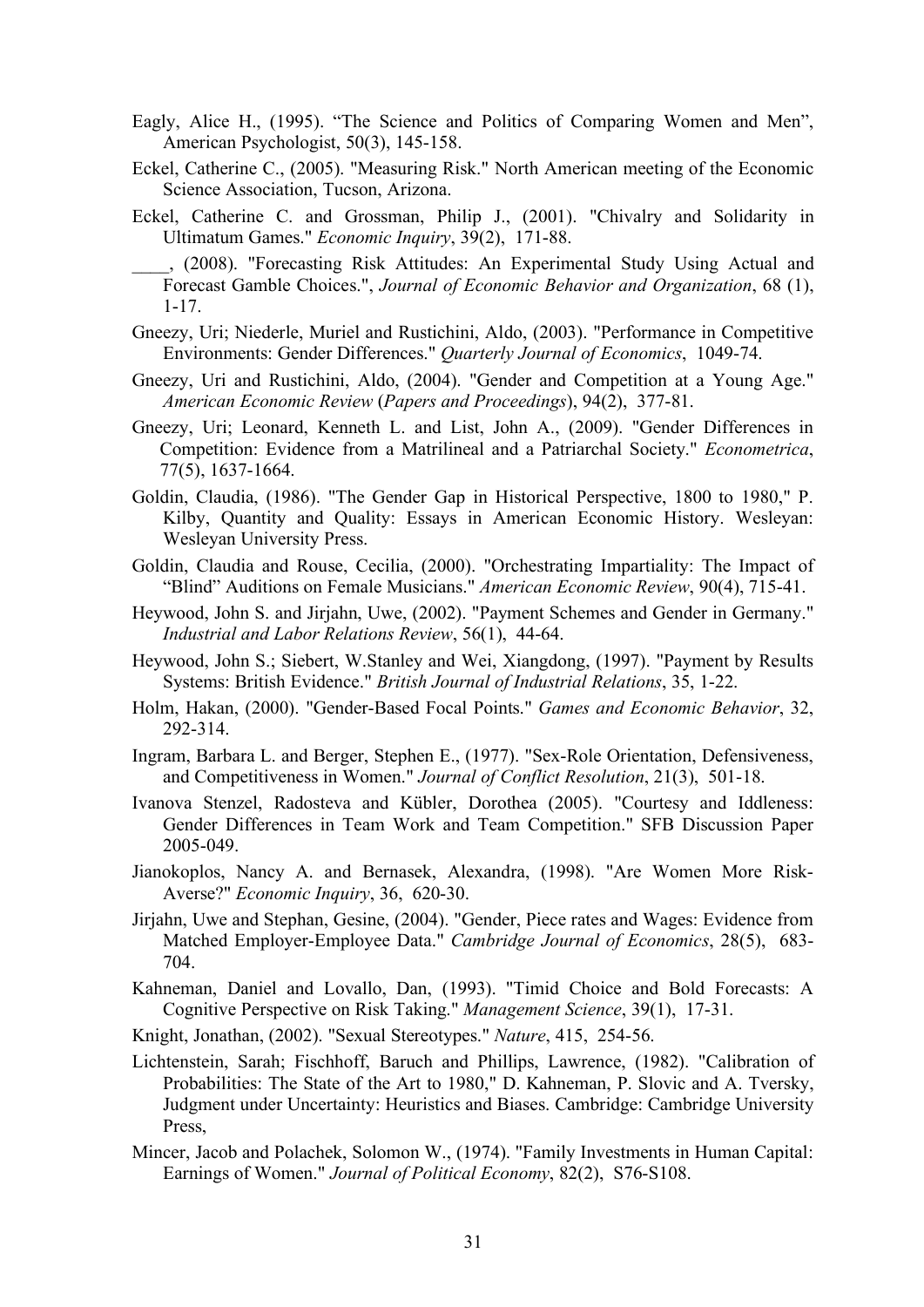- Neumark, David; Blank, Roy J. and Van Nort, Kyle D., (1996). "Sex Discrimination in Restaurant Hiring: An Audit Study." *Quarterly Journal of Economics*, 111(3), 915-41.
- Niederle, Muriel and Vesterlund, Lise, (2007). "Do Women Shy Away from Competition? Do Men Compete Too Much?" *Quarterly Journal of Economics, 122(3),* 1067-1101.
- Niederle, Muriel; Segal, Carmit and Vesterlund, Lise, (2008). "How costly is diversity? Affirmative action in the light of gender differences in competitiveness", *NBER Working Paper* no. 13923.
- Polachek, Solomon W., (1981). "Occupational Self-Selection: A Human Capital Approach to Sex Differences in Occupational Structure." *Review of Economics and Statistics*, 63(1), 60-69.
- Powell, Melanie and Ansic, David, (1997). "Gender Differences in Risk Behavior in Financial Decision-Making: An Experimental Analysis." *Journal of Economic Psychology*, 18, 605-28.
- Rapoport, Anatol and Chammah, Albert M., (1965). "Sex Differences in Factors Contributing to the Level of Cooperation in the Prisoner's Dilemma Game." *Journal of Personality and Social Psychology*, 2(6), 831-38.
- Slonim, Robert, (2006). "Gender Selection Discrimination: Evidence from a Trust Game." Case Western Reserve University, Mimeo.
- Slonim, Robert and Garbarino, Ellen, (2007). "Increases in trust and altruism from partner selection: experimental evidence." *Experimental Economics, 11 (2), 134-153.*
- Sutter, Matthias; Bosman, Ronald; Kocher, Martin and van Winden, Franz, (2009). "Gender pairing and bargaining – Beware the same sex!" *Experimental Economics*, 12(3), 318-331.
- Sutter, Matthias and Rützler, Daniela, (2010). "Gender differences in competition emerge early in life: Three-year old girls compete as much as boys, but older girls don't." University of Innsbruck, mimeo.
- Taylor, Shelley E. and Brown, Jonathan D., (1988). "Illusion and Well-Being: A Social Psychological Perspective on Mental Health." *Psychological Bulletin*, 103(2), 193- 210.
- Vandegrift, Donald and Brown, Paul M., (2005). "Gender differences in the use of highvariance strategies in tournament competition." *Journal of Socio-Economics*, 34 (6), 834-849.
- Vandegrift, Donald and Yavas, Abdullah, (2009). "Men, Women, and Competition: An Experimental Test of Labor Market Behavior." *Journal of Economic Behavior and Organization*, 72(1), 554-570.
- Weber, Elke U.; Blais, Ann-Renée and Betz, Nancy E., (2002). "A Domain-Specific Risk-Attitude Scale: Measuring Risk Perceptions and Risk Behaviors." *Journal of Behavioral Decision Making*, 15, 263-90.
- Wozniak, Daniel; Harbaugh, William T. and Mayr, Ulrich, (2010). "Choices About Competition: Differences by gender and hormonal fluctuations and the role of relative performance feedback." University of Oregon, mimeo.
- Zeiliger, Romain, (2000). A Presentation of Regate, Internet Based Software for Experimental Economics. http://www.gate.cnrs.fr/~zeiliger/regate/RegateIntro.ppt., GATE.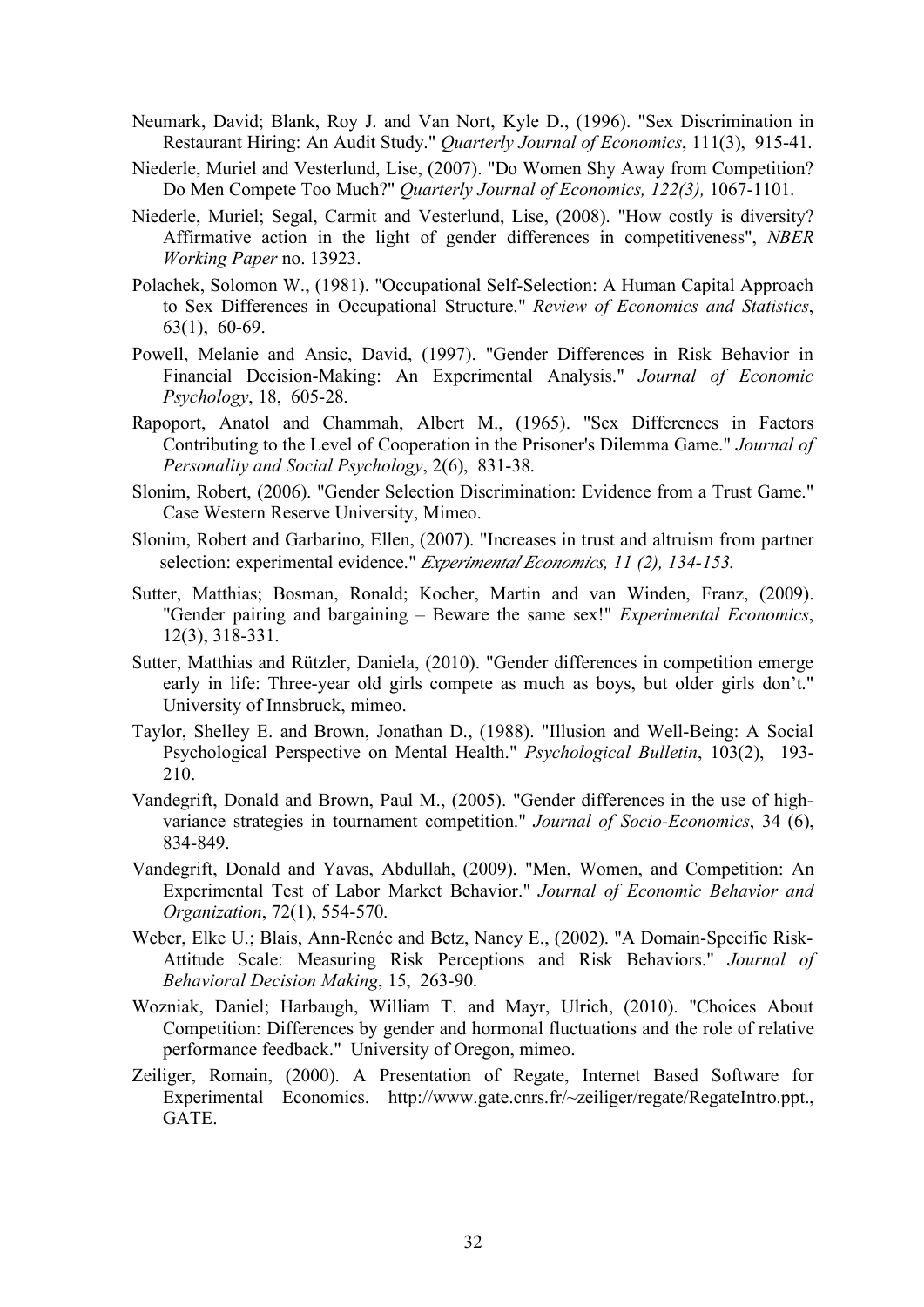| Table 1. Descriptive statistics on payment scheme choices and maze solving performance |  |
|----------------------------------------------------------------------------------------|--|
| a) Weak gender information procedure                                                   |  |

| Participant's gender                                                                | Co-participant's gender | All         |             |  |  |  |
|-------------------------------------------------------------------------------------|-------------------------|-------------|-------------|--|--|--|
|                                                                                     | Female                  | Male        |             |  |  |  |
| Distribution of payment schemes in absolute numbers by gender (% in parentheses)    |                         |             |             |  |  |  |
| Females                                                                             | 32(100.00)              | 18(100.00)  | 50 (100.00) |  |  |  |
| Piece rate                                                                          | 21 (65.62)              | 12(66.67)   | 33 (66.00)  |  |  |  |
| Tournament                                                                          | 11 (34.38)              | 6(33.33)    | 17(34.00)   |  |  |  |
| - without competition                                                               | 7(21.88)                | 3(16.67)    | 10(20.00)   |  |  |  |
| - with competition                                                                  | 4(12.50)                | 3(16.67)    | 7(14.00)    |  |  |  |
| <b>Males</b>                                                                        | 18 (100.00)             | 32(100.00)  | 50 (100.00) |  |  |  |
| Piece rate                                                                          | 8(44.44)                | 12(37.50)   | 20(40.00)   |  |  |  |
| Tournament                                                                          | 10(55.56)               | 20(62.50)   | 30(60.00)   |  |  |  |
| - without competition                                                               | 7(38.89)                | 8(25.00)    | 15(30.00)   |  |  |  |
| - with competition                                                                  | 3(16.67)                | 12(37.50)   | 15(30.00)   |  |  |  |
| Average number of mazes solved by gender and payment scheme (standard deviations in |                         |             |             |  |  |  |
| <i>parentheses</i> )                                                                |                         |             |             |  |  |  |
| Females                                                                             | 10.72(3.20)             | 9.83(3.07)  | 10.40(3.15) |  |  |  |
| Piece rate                                                                          | 11.00(3.32)             | 9.67(3.20)  | 10.52(3.29) |  |  |  |
| Tournament                                                                          | 10.18(3.03)             | 10.17(3.06) | 10.18(2.94) |  |  |  |
| - without competition                                                               | 10.14(3.76)             | 8.33(2.08)  | 9.60(3.34)  |  |  |  |
| - with competition                                                                  | 10.25(1.50)             | 12.00(3.00) | 11.00(2.24) |  |  |  |
| <b>Males</b>                                                                        | 11.61(3.16)             | 13.41(3.59) | 12.76(3.52) |  |  |  |
| Piece rate                                                                          | 11.50(3.42)             | 11.67(3.87) | 11.60(3.60) |  |  |  |
| Tournament                                                                          | 11.70(3.13)             | 14.45(3.05) | 13.53(3.30) |  |  |  |
| - without competition                                                               | 12.86(2.34)             | 16.00(2.20) | 14.53(2.72) |  |  |  |
| - with competition                                                                  | 9.00(3.46)              | 13.42(3.18) | 12.53(3.60) |  |  |  |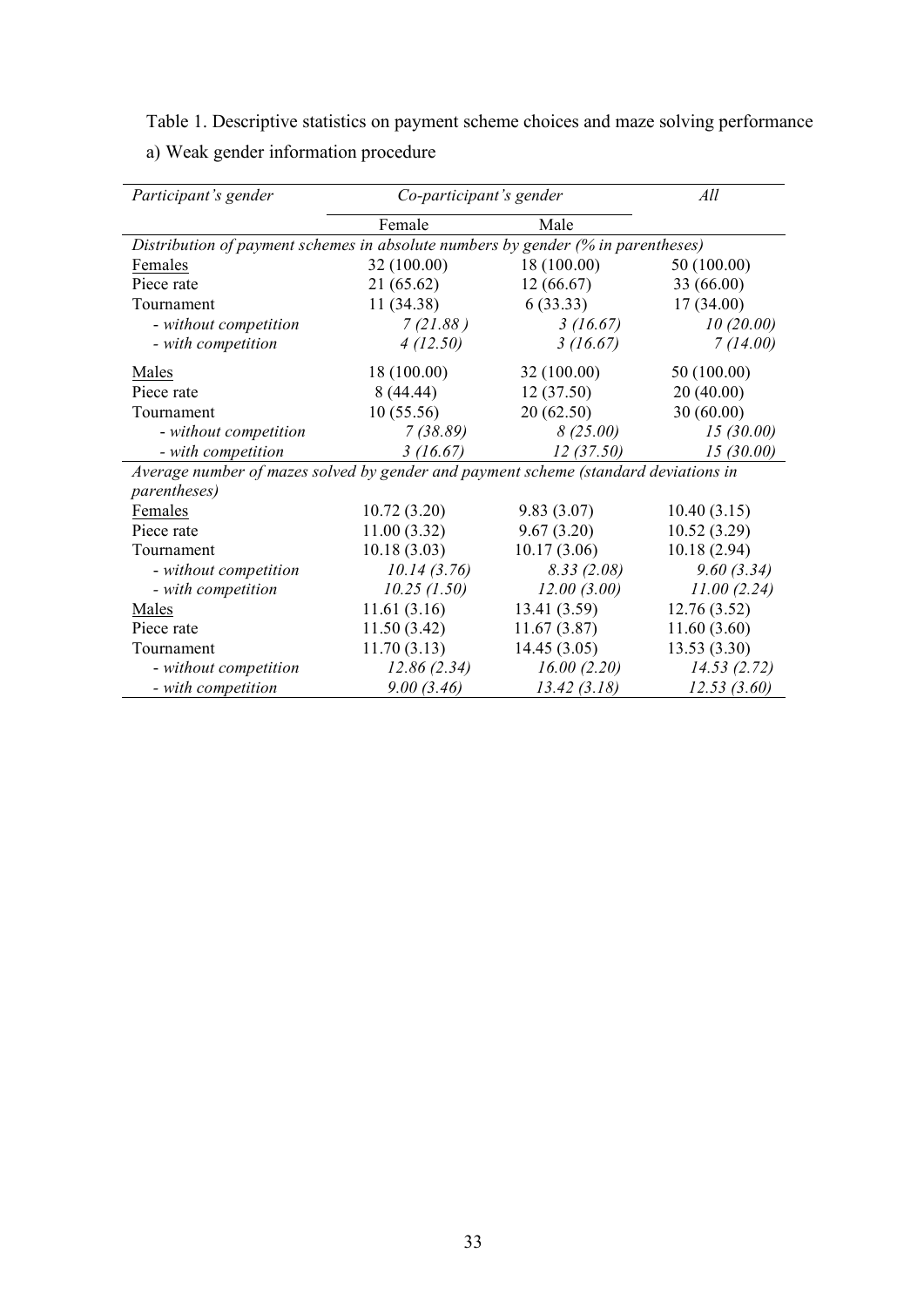|  |  |  |  |  | b) Strong gender information procedure |
|--|--|--|--|--|----------------------------------------|
|--|--|--|--|--|----------------------------------------|

| Participant's gender                                                                | Co-participant's gender | All          |             |  |
|-------------------------------------------------------------------------------------|-------------------------|--------------|-------------|--|
|                                                                                     | Female                  | Male         |             |  |
| Distribution of payment schemes in absolute numbers by gender (% in parentheses)    |                         |              |             |  |
| Females                                                                             | 12(100.00)              | 8(100.00)    | 20(100.00)  |  |
| Piece rate                                                                          | 9(75.00)                | 6(75.00)     | 15(75.00)   |  |
| Tournament                                                                          | 3(25.00)                | 2(25.00)     | 5(25.00)    |  |
| - without competition                                                               | 3(25.00)                | 0(0.00)      | 3(15.00)    |  |
| - with competition                                                                  | (0.00)<br>$\theta$      | 2(25.00)     | 2(10.00)    |  |
| <b>Males</b>                                                                        | 8(100.00)               | 12(100.00)   | 20(100.00)  |  |
| Piece rate                                                                          | 3(37.50)                | 8(66.67)     | 11(55.00)   |  |
| Tournament                                                                          | 5(62.50)                | 4(33.33)     | 9(45.00)    |  |
| - without competition                                                               | (25.00)                 | 4(33.33)     | 6(30.00)    |  |
| - with competition                                                                  | 3(37.50)                | 0(0.00)      | 3(15.00)    |  |
| Average number of mazes solved by gender and payment scheme (standard deviations in |                         |              |             |  |
| <i>parentheses</i> )                                                                |                         |              |             |  |
| Females                                                                             | 12.17(2.69)             | 13.25(3.77)  | 12.06(3.12) |  |
| Piece rate                                                                          | 11.78(3.03)             | 13.33(4.27)  | 12.40(3.52) |  |
| Tournament                                                                          | 13.33(0.58)             | 13.00(2.83)  | 13.20(1.48) |  |
| - without competition                                                               | 13.33(0.58)             | $-(-)$       | 13.33(0.58) |  |
| - with competition                                                                  | $-(-)$                  | 13.00(2.83)  | 13.00(2.83) |  |
| <b>Males</b>                                                                        | 12.50(2.62)             | 13.58 (3.40) | 13.15(3.08) |  |
| Piece rate                                                                          | 12.67(4.04)             | 13.25(3.99)  | 13.09(3.81) |  |
| Tournament                                                                          | 12.40(1.95)             | 14.25(2.06)  | 13.22(2.11) |  |
| - without competition                                                               | 12.50(2.12)             | 14.25(2.06)  | 13.67(2.07) |  |
| - with competition                                                                  | 12.33(2.31)             | - (-)        | 12.33(2.31) |  |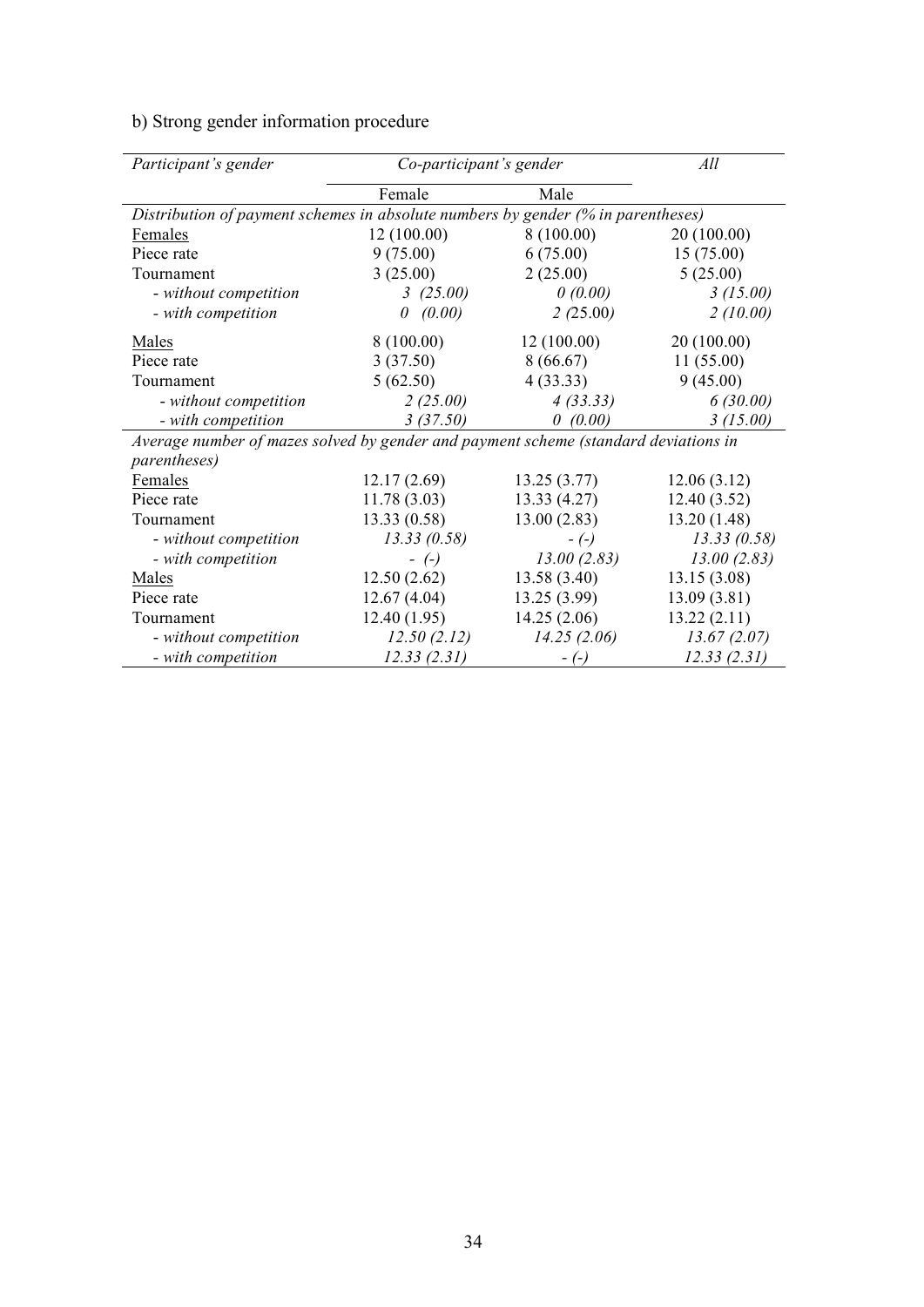| Dependent variable: Tournament   | All         | All         | Women       | Men         |
|----------------------------------|-------------|-------------|-------------|-------------|
| entry                            | (1)         | (2)         | (3)         | (4)         |
| Male participant                 | $0.974***$  |             |             |             |
|                                  | (0.067)     |             |             |             |
| Male participant - Strong        | 0.235       |             |             |             |
| information procedure            | (0.220)     |             |             |             |
|                                  |             |             |             |             |
| Male co-participant              | $-0.020$    |             | 0.384       | 0.029       |
|                                  | (0.526)     |             | (0.838)     | (0.851)     |
| Male co-participant              | $-0.371***$ |             | $-0.213$    | $-0.639***$ |
| - Strong information procedure   | (0.135)     |             | (0.188)     | (0.141)     |
|                                  |             |             |             |             |
| Man matched with a man           |             | $0.965***$  |             |             |
|                                  |             | (0.058)     |             |             |
| Man matched with a man -         |             | 0.002       |             |             |
| Strong information procedure     |             | (0.312)     |             |             |
|                                  |             |             |             |             |
| Man matched with a woman         |             | $0.880***$  |             |             |
|                                  |             | (0.095)     |             |             |
| Man matched with a woman-        |             | $0.559***$  |             |             |
| Strong information procedure     |             | (0.157)     |             |             |
|                                  |             |             |             |             |
| Woman matched with a woman       |             | 0.006       |             |             |
|                                  |             | (0.544)     |             |             |
| Woman matched with a woman-      |             | 0.201       |             |             |
| Strong information procedure     |             | (0.344)     |             |             |
|                                  |             |             |             |             |
| Strong gender information        | 0.060       | $-0.256$    | 0.097       | $0.426*$    |
| procedure                        | (0.191)     | (0.220)     | (0.238)     | (0.220)     |
|                                  |             |             |             |             |
| Risk score                       | $0.026**$   | $0.029**$   | $0.034***$  | $-0.015$    |
|                                  | (0.012)     | (0.012)     | (0.013)     | (0.015)     |
| Risk score * man                 | $-0.038**$  | $-0.042**$  |             |             |
|                                  | (0.016)     | (0.017)     |             |             |
| Predicted entry rate of men if   | 0.004       | 0.004       | $0.013*$    | < 0.001     |
| male co-participant              | (0.004)     | (0.004)     | (0.007)     | (0.005)     |
| Predicted entry rate of women if | $0.014***$  | $0.014***$  | $0.011*$    | $0.016**$   |
| female co-participant            | (0.005)     | (0.005)     | (0.006)     | (0.007)     |
| Predicted ability of men if male | $-0.075**$  | $-0.083**$  | $-0.182***$ | $-0.044$    |
| co-participant                   | (0.039)     | (0.039)     | (0.069)     | (0.055)     |
| Predicted ability of women if    | $-0.132***$ | $-0.144***$ | $-0.144***$ | $-0.125*$   |
| female co-participant            | (0.040)     | (0.042)     | (0.051)     | (0.070)     |
| Own ability                      | $0.094***$  | $0.103***$  | $0.098**$   | $0.120***$  |
|                                  | (0.028)     | (0.030)     | (0.039)     | (0.045)     |
| Other demographics (age and      | Yes         | Yes         | Yes         | Yes         |
| experience)                      |             |             |             |             |
| LR $\chi^2$                      | 33.38       | 35.25       | 26.39       | 20.16       |
| Prob $\approx^2$                 | 0.002       | 0.004       | 0.006       | 0.043       |
| Log Likelihood<br>Pseudo $R^2$   | $-65.132$   | $-64.197$   | $-25.653$   | $-31.507$   |
| ${\bf N}$                        | 0.204       | 0.215       | 0.340       | 0.242       |
|                                  | 120         | 120         | 60          | 60          |

Table 2. Determinants of the tournament payment scheme choice (probit models)

Note: Marginal effects are indicated with their level of significance. Standard errors are in parentheses. \*, \*\*, and \*\*\* indicate statistical significance at the 0.10, 0.05, and 0.01 level, respectively. The mean values

of the independent variables are displayed in Appendix 3.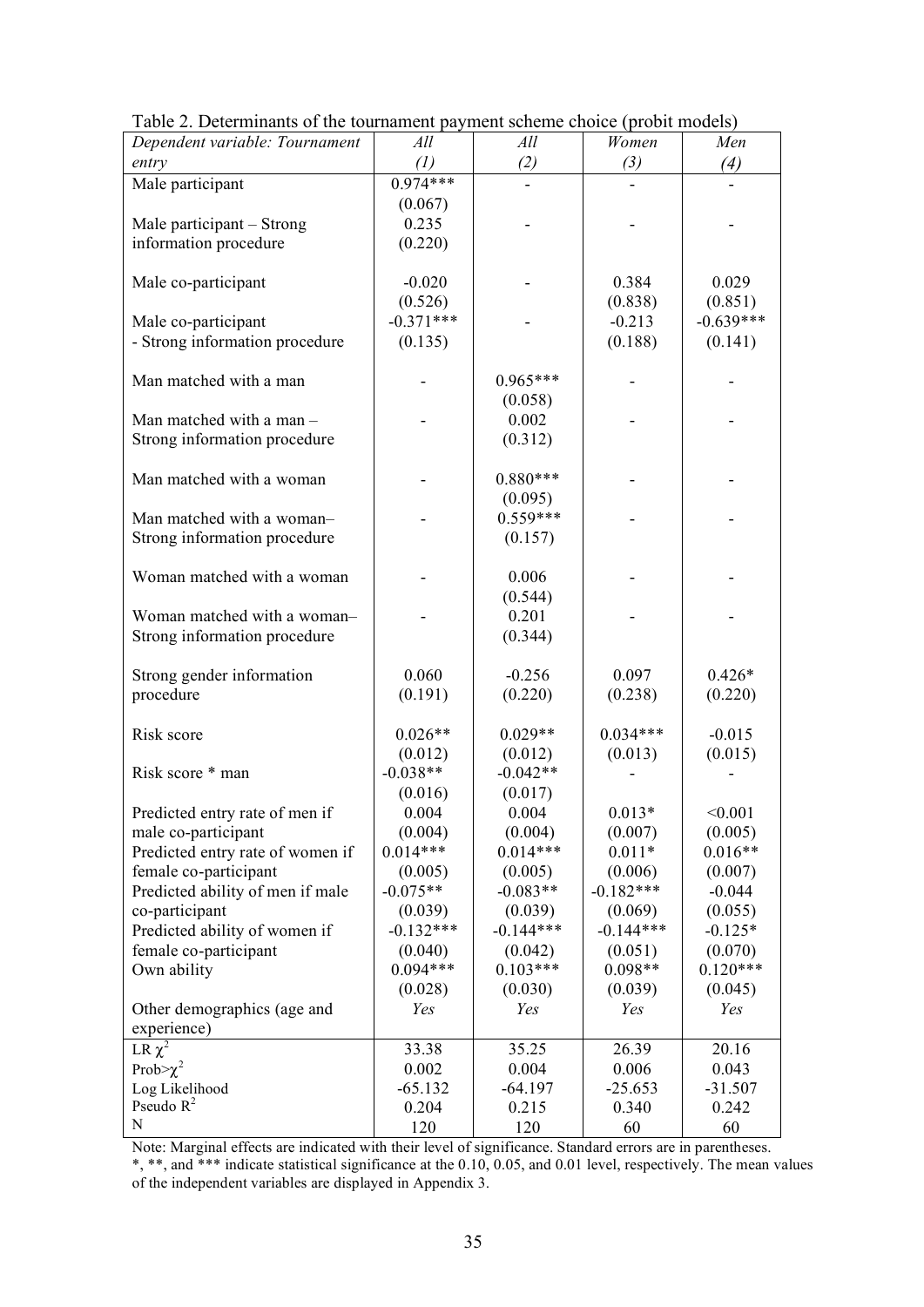| Actual choice | Piece rate                          |                | Tournament     |                |
|---------------|-------------------------------------|----------------|----------------|----------------|
|               | Female                              | Male           | Female         | Male           |
|               | co-participant                      | co-participant | co-participant | co-participant |
|               | Weak gender information procedure   |                |                |                |
| Women         | 0.00                                | 16.66          | 100.00         | 83.33          |
| Men           | 0.00                                | 58.33          | 100.00         | 90.00          |
|               | Strong gender information procedure |                |                |                |
| Women         | 0.00                                | 50.00          | 100.00         | 50.00          |
| Men           | 0.00                                | 0.00           | 100.00         | 100.00         |

Table 3. Percentage of observed pay scheme choices that were optimal, conditional on own and co-participant's gender.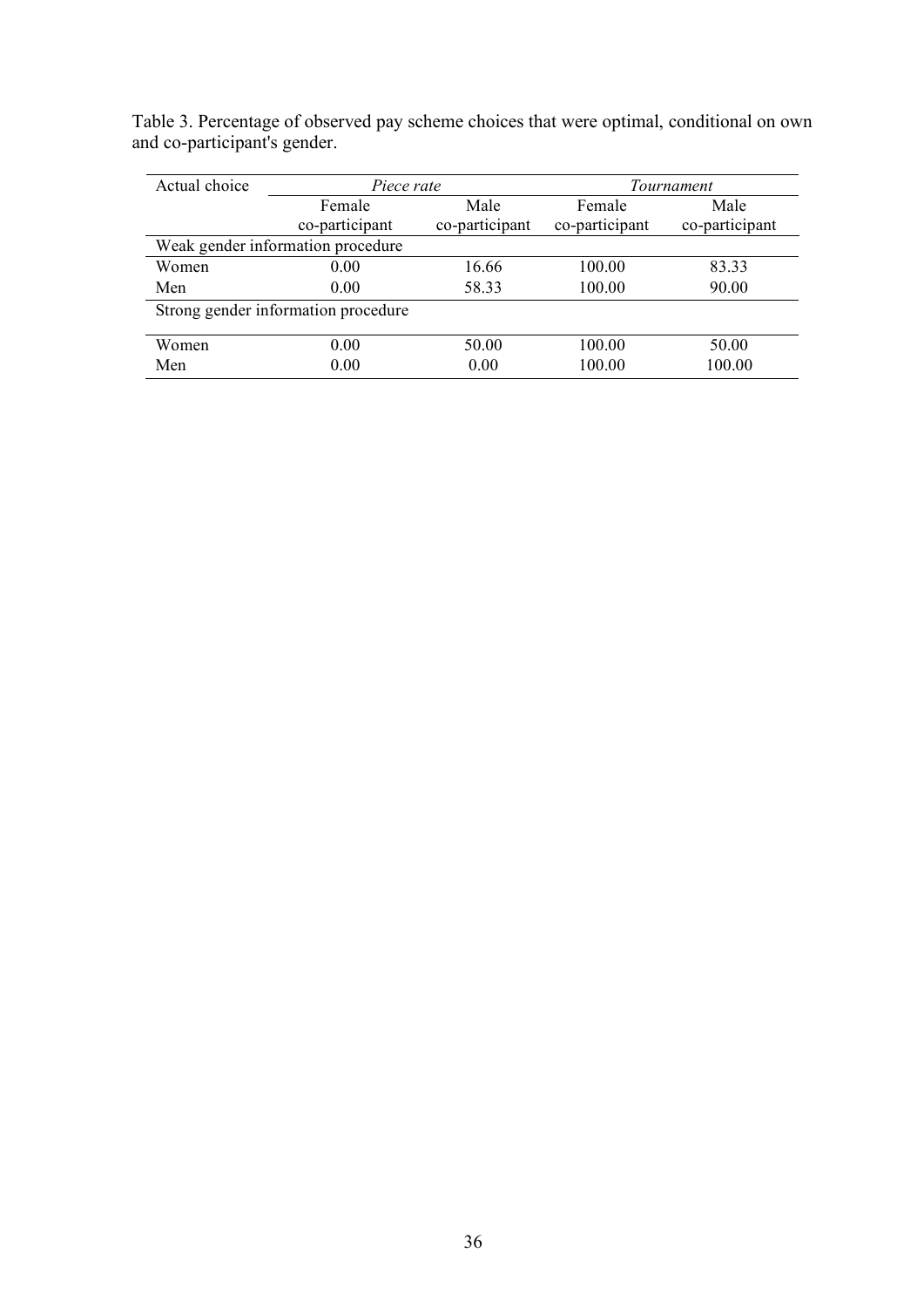|                                     | Gain from switching from piece |                 | Gain from switching from tournament |                  |  |
|-------------------------------------|--------------------------------|-----------------|-------------------------------------|------------------|--|
| Gender                              | rate to tournament             |                 | to piece rate                       |                  |  |
|                                     | Female                         | Male            |                                     | Male             |  |
|                                     | co-participant                 | co-participant  | co-participant                      | co-participant   |  |
| Weak gender information procedure   |                                |                 |                                     |                  |  |
| Woman                               | 15.75 (35.79%)                 | 12.72 (18.00%)  |                                     | 4.68 $(24.22\%)$ |  |
| Man                                 | 14.15 (30.77%)                 | 15.07 (24.79%)  |                                     | 6.6(19.85%)      |  |
| Strong gender information procedure |                                |                 |                                     |                  |  |
| Woman                               | $13.67(28.22\%)$               | 34.00 (50.00 %) |                                     | 3.78 $(9.39\%$   |  |
| Man                                 | 19.08 (38.00 %)                | 15.95 (30.09 %) |                                     |                  |  |

Table 4. Average expected earnings gain from switching from observed sub-optimal payment scheme to other payment scheme.

Note: Numbers are the absolute gain in points (1 point = 0.25 Euro). Numbers in parentheses are the percentage gain. A "-" indicates that there are no observations (i.e., all subjects made optimal pay scheme choices).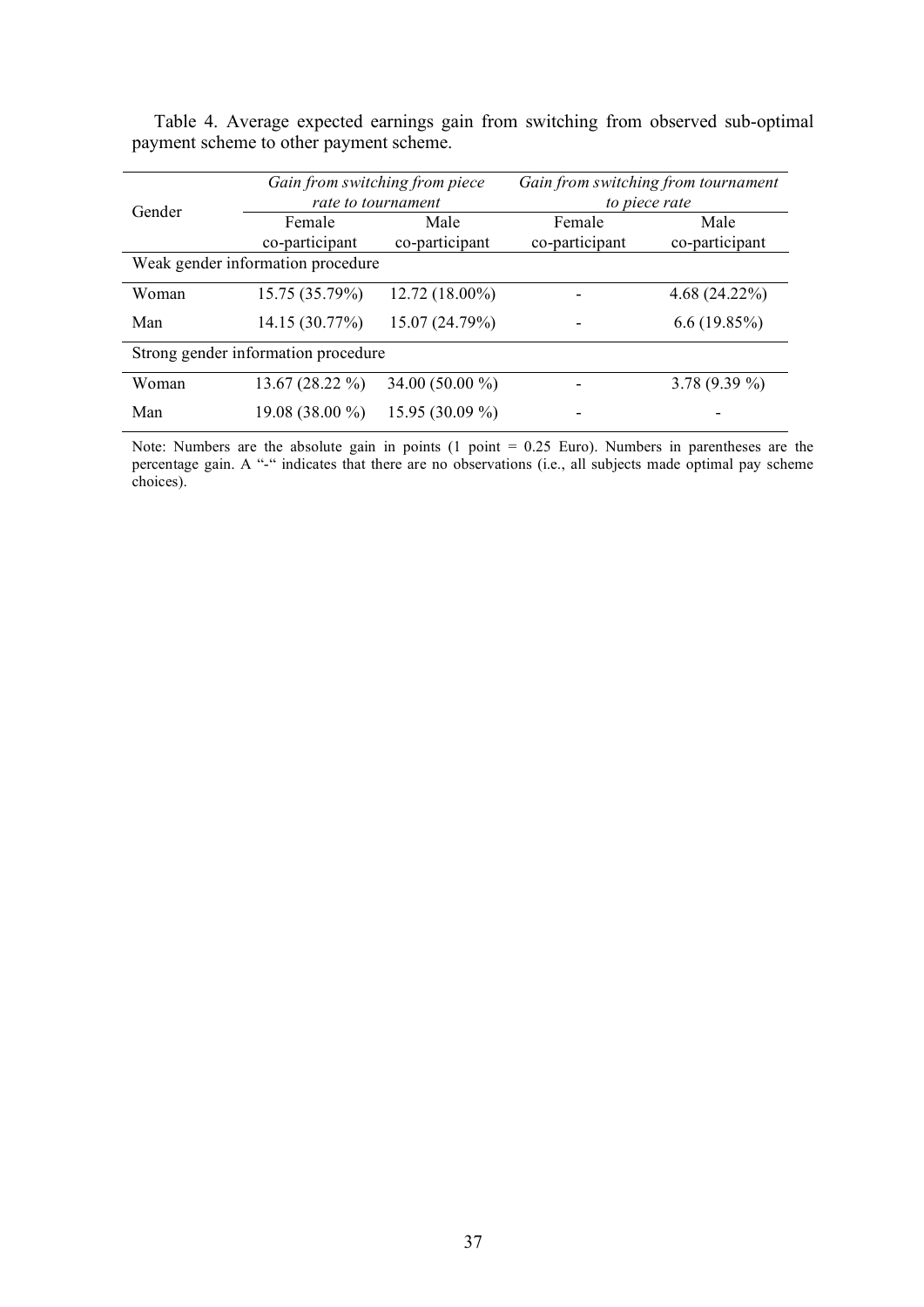

Figure 1. Percentages of individuals choosing the tournament in the Baseline, the Incentive and the Partner Choice treatments in each gender configuration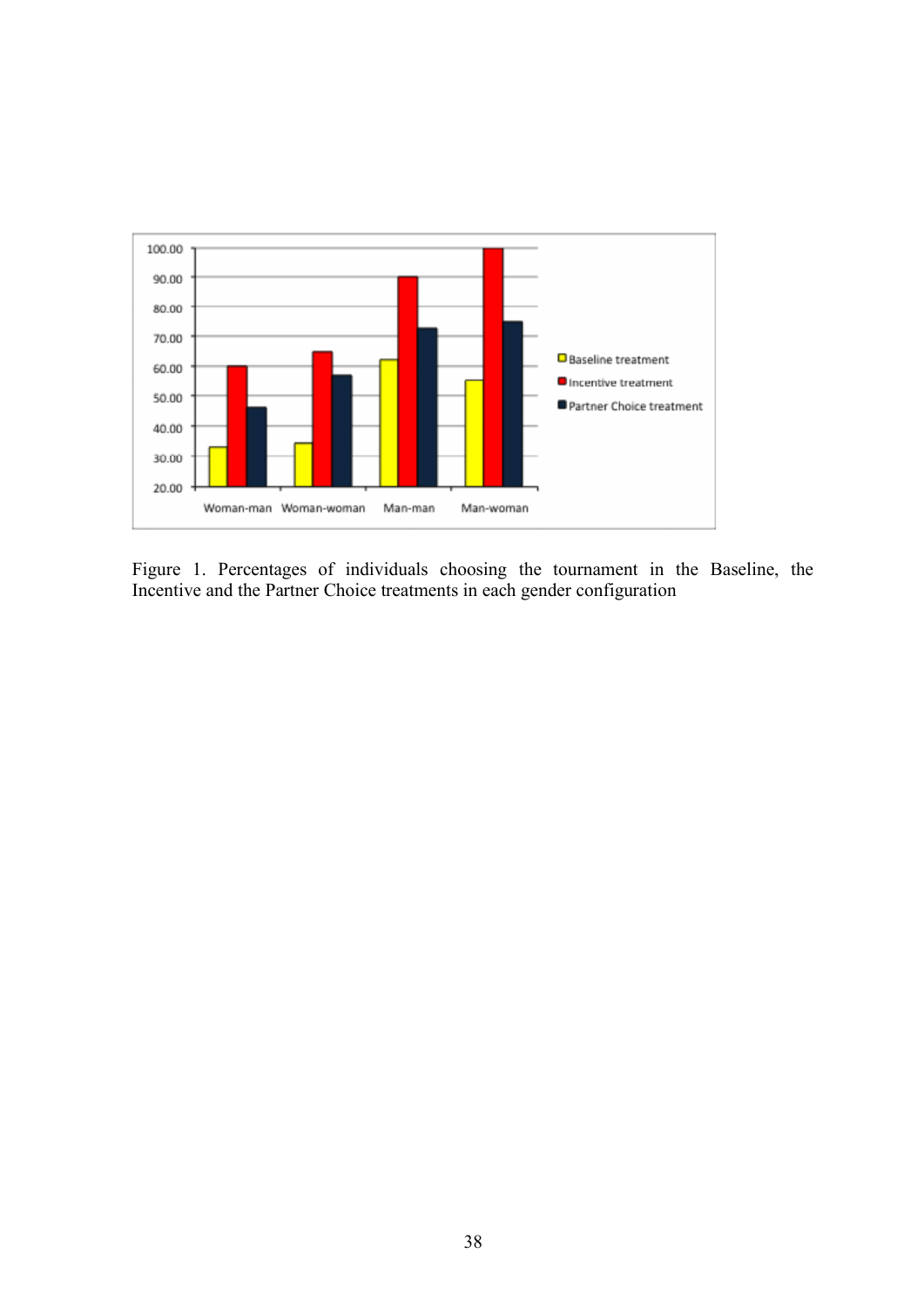| $#$ session | Treatment             | Information on<br>correspondence<br>of pseudonym<br>and gender | Question on the<br>expected co-<br>participant's<br>choice | # participants<br>(women/men) |
|-------------|-----------------------|----------------------------------------------------------------|------------------------------------------------------------|-------------------------------|
|             | Incentives            |                                                                |                                                            | 20(9/11)                      |
|             | Incentives            |                                                                |                                                            | 20(10/10)                     |
| 3           | Incentives            |                                                                |                                                            | 20(11/9)                      |
| 4           | <b>Baseline</b>       |                                                                |                                                            | 20(10/10)                     |
| 5           | <b>Baseline</b>       |                                                                |                                                            | 20(10/10)                     |
| 6           | <b>Baseline</b>       |                                                                |                                                            | 20(10/10)                     |
|             | Choice Partner        |                                                                |                                                            | 20(10/10)                     |
| 8           | <b>Choice Partner</b> |                                                                |                                                            | 20(10/10)                     |
| 9           | Choice Partner        |                                                                |                                                            | 20(10/10)                     |
| 10          | Choice Partner        |                                                                |                                                            | 20(11/9)                      |
| 11          | <b>Baseline</b>       |                                                                | X                                                          | 20(11/9)                      |
| 12          | <b>Baseline</b>       |                                                                | X                                                          | 20(9/11)                      |
| 13          | <b>Baseline</b>       | X                                                              | X                                                          | 20(10/10)                     |
| 14          | <b>Baseline</b>       | X                                                              | X                                                          | 20(10/10)                     |

# A**ppendix 1. Overview of experimental sessions**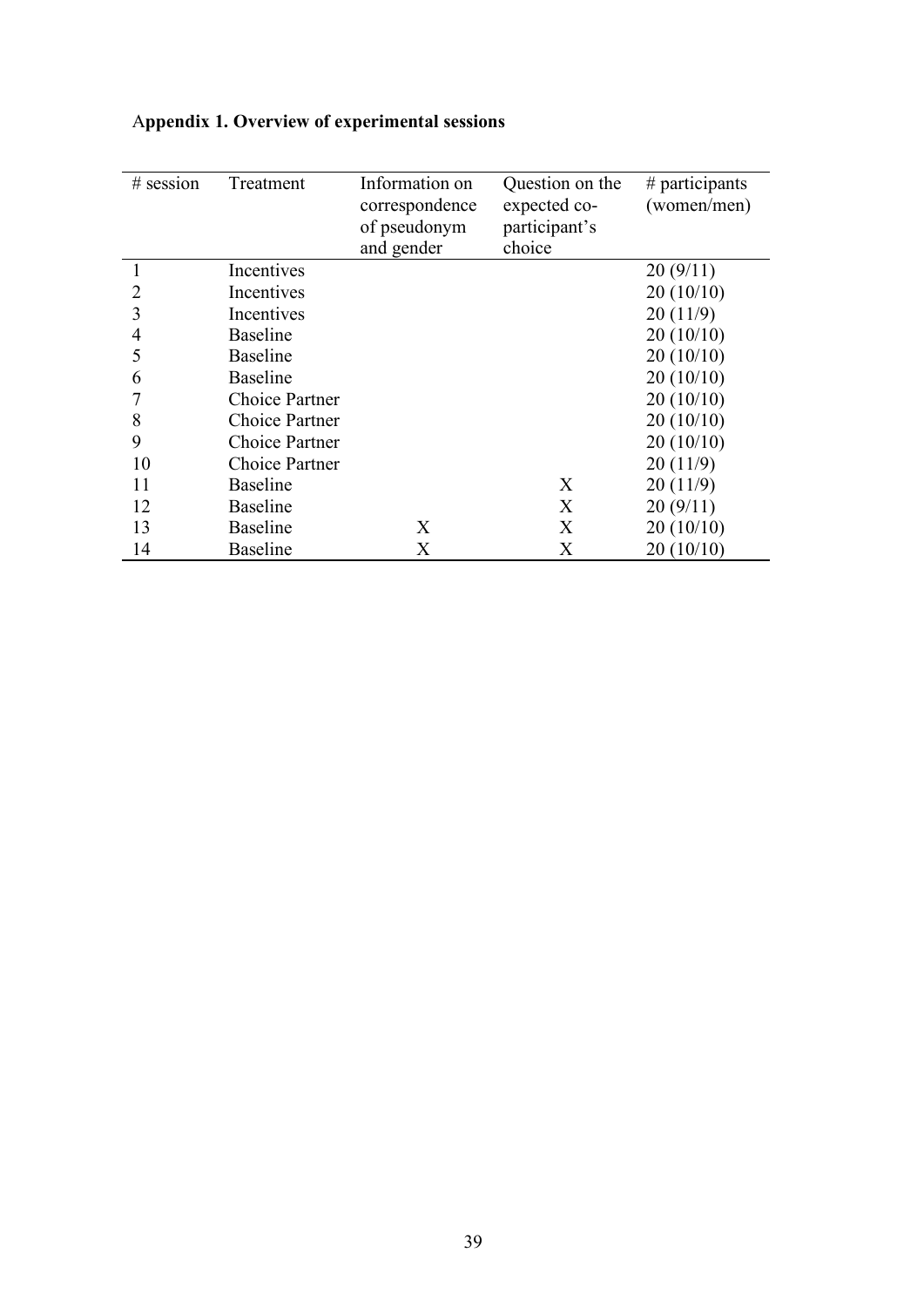

**Appendix 2. Risk Distributions**



Figure 2. Distribution of risk scores by payment scheme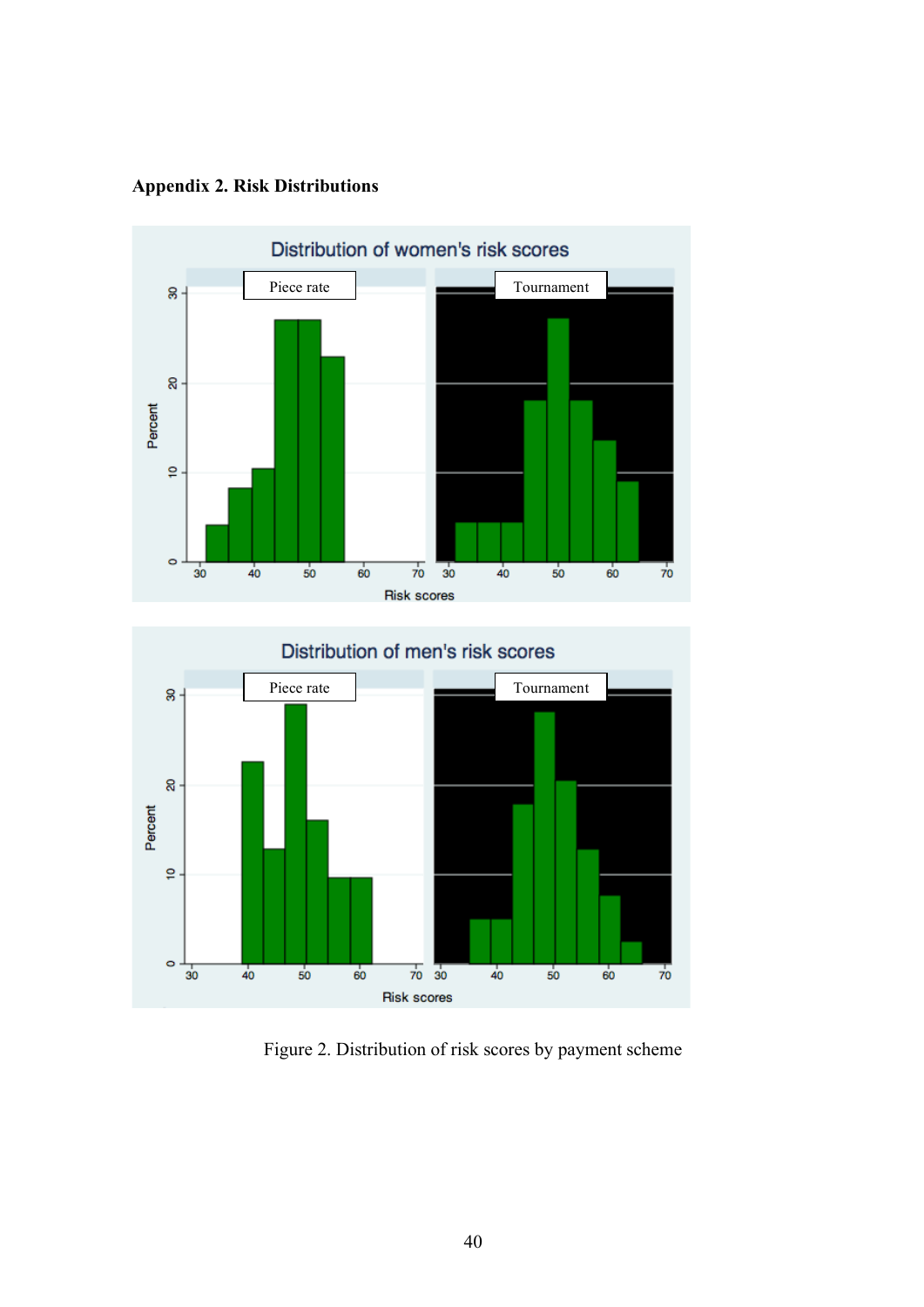| (1)<br>(2)<br>entry<br>Male participant<br>0.500<br>(0.502)<br>Male participant*Strong information<br>0.167 |  |
|-------------------------------------------------------------------------------------------------------------|--|
|                                                                                                             |  |
|                                                                                                             |  |
|                                                                                                             |  |
|                                                                                                             |  |
| (0.374)                                                                                                     |  |
| Male co-participant<br>0.500<br>0.367<br>0.633                                                              |  |
| (0.502)<br>(0.486)<br>(0.486)                                                                               |  |
| 0.133<br>0.200<br>Male co-participant* Strong<br>0.167                                                      |  |
| information<br>(0.374)<br>(0.343)<br>(0.403)                                                                |  |
|                                                                                                             |  |
| Man matched with a man<br>0.317                                                                             |  |
| (0.467)                                                                                                     |  |
| 0.100<br>Man matched with a man* Strong                                                                     |  |
| information<br>(0.301)                                                                                      |  |
|                                                                                                             |  |
| Man matched with a woman<br>0.183                                                                           |  |
| (0.389)                                                                                                     |  |
| 0.067<br>Man matched with a woman* Strong                                                                   |  |
| information<br>(0.250)                                                                                      |  |
|                                                                                                             |  |
| Woman matched with a woman<br>0.317                                                                         |  |
|                                                                                                             |  |
| (0.467)                                                                                                     |  |
| Woman matched with a woman*<br>0.100                                                                        |  |
| Strong information<br>(0.301)                                                                               |  |
| Strong information sessions<br>0.333<br>0.333<br>0.333<br>0.333                                             |  |
| (0.473)<br>(0.473)<br>(0.475)<br>(0.475)                                                                    |  |
| Risk score<br>48.608<br>48.608<br>47.983<br>49.233                                                          |  |
| (6.735)<br>(6.735)<br>(6.866)<br>(6.601)                                                                    |  |
| Risk score * man<br>24.617<br>24.617                                                                        |  |
| (25.153)<br>(25.153)                                                                                        |  |
| 31.326<br>31.326<br>Predicted entry rate of men if male<br>24.500<br>38.153                                 |  |
| co-participant<br>(34.602)<br>(34.602)<br>(34.915)<br>(33.181)                                              |  |
| Predicted entry rate of women if<br>20.744<br>20.744<br>25.991<br>15.497                                    |  |
| female co-participant<br>(24.276)<br>(24.276)<br>(23.417)<br>(24.173)                                       |  |
| Predicted ability of men if male co-<br>5.958<br>5.958<br>4.283<br>7.633                                    |  |
| participant<br>(6.274)<br>(6.274)<br>(5.926)<br>(6.211)                                                     |  |
| Predicted ability of women if female<br>5.017<br>5.017<br>6.350<br>3.683                                    |  |
| (5.394)<br>(5.394)<br>(5.355)<br>co-participant<br>(5.137)                                                  |  |
| 11.100<br>Own ability<br>11.992<br>11.992<br>12.883                                                         |  |
| (3.501)<br>(3.501)<br>(3.338)<br>(3.460)                                                                    |  |
| 21.733<br>21.733<br>21.200<br>22.267<br>Age                                                                 |  |
| (2.393)<br>(2.393)<br>(1.735)<br>(2.822)                                                                    |  |
| 0.575<br>0.575<br>0.533<br>Experience<br>0.617                                                              |  |
| (0.496)<br>(0.503)<br>(0.496)<br>(0.490)                                                                    |  |
| ${\bf N}$<br>120<br>120<br>60<br>60                                                                         |  |

## **Appendix 3.** Mean values of the variables in the regressions reported in Table 2

*Note that the mean values of the variables interacted with a dummy variable are relatively low since the interacted dummy variable is either equal to 1 or to 0. Standard errors are in parentheses.*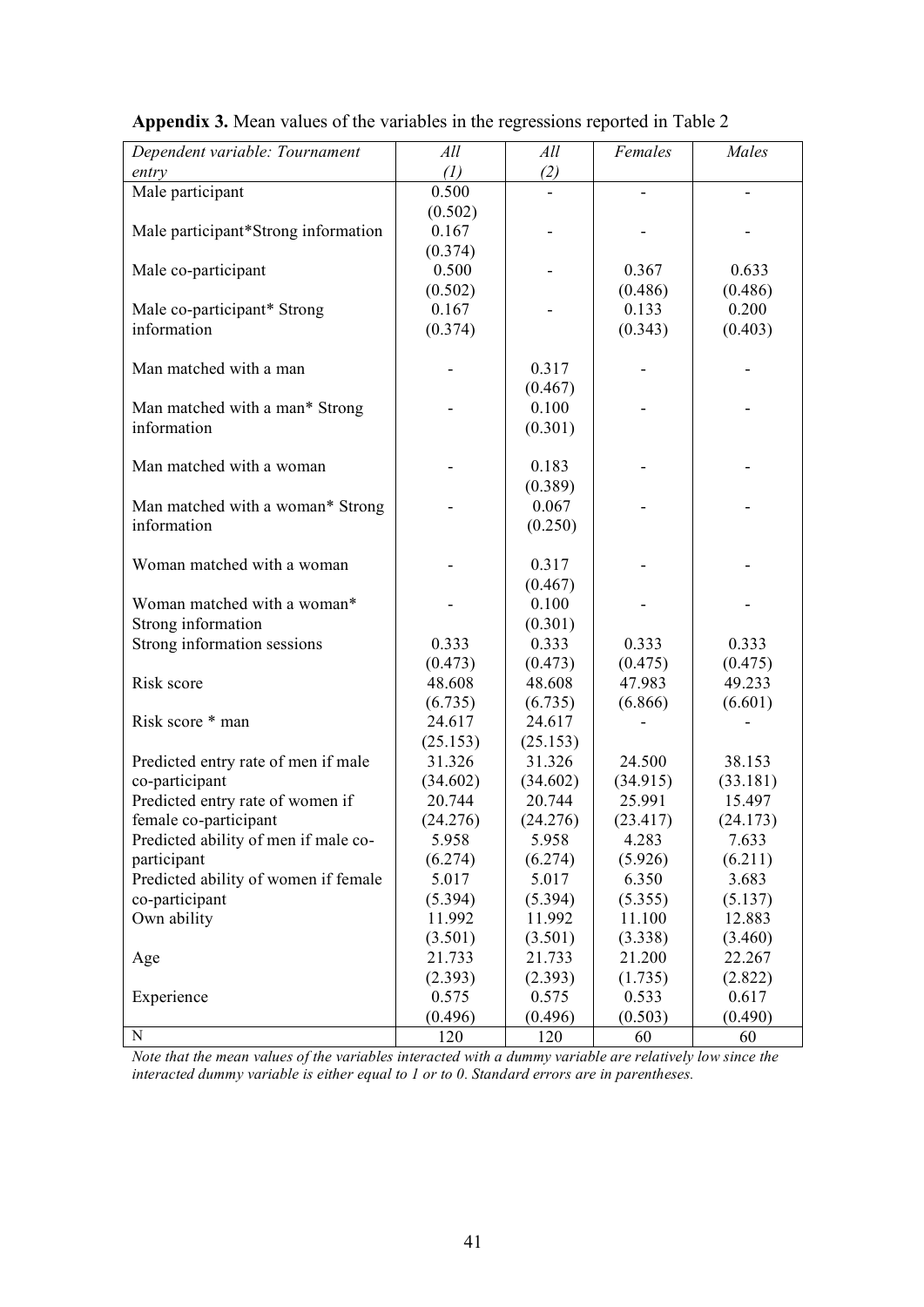## **Gender matching and competitiveness: Experimental evidence**

## **Data Gupta, N., Poulsen, A., Villeval, M.C.**

## **Economic Inquiry, 2011**

## **Supplementary material (SM)**

## **SM1. Instructions**

## *(These instructions are for the Baseline treatment – the instructions for the other treatments are available upon request)*

You are participating in an experiment on decision-making. During this session, you can earn money. The amount of your earnings depends on your decisions and the decisions of another participant you will interact with. During the session, your earnings are expressed in points with the following conversion rule:

#### 1 point =  $0.25 \notin$

At the end of the session, you will be paid in cash your earnings obtained during this session after they have been converted into Euros. We will add up to these earnings an additional amount of money (a" show-up fee of  $2 \in$  + a minimum amount of  $2 \in$  for your participation to a post-experimental questionnaire). You will get paid in a separate room in order to preserve confidentiality, on presentation of the ticket that you have randomly drawn from the envelope upon entering the laboratory. The whole session lasts about one hour long.

Before starting the session, you are kindly requested to supply some personal information about your gender, your age, your school, your level and field of studies and whether you have already participated in an experiment in economics. These anonymous pieces of information will remain confidential.

During this session, you will perform a task on your computer. This task consists of solving mazes. You are going to practice now by solving three mazes in order to get familiar with the task at hand.

As soon as you click the button "start", a maze appears on your screen. Starting from the green point located at the left of your screen, you can move around in this maze by using the mouse of your computer. The path you follow appears in green and a marker always indicates your current position in the maze. You can move forward, stop or restart from any point already reached whenever you want. You can also give up a maze before solving it and make another one appear by clicking the button "next". The maze is solved as soon as you reach the red point located at the right of the screen. You are always shown the time you have spent since you clicked the "start" button. All the participants can see the same three mazes.

When you have completed these three practice periods, you will be requested to answer the following question: "In your opinion, how many mazes do you think you could solve in 15 minutes?". The results of these practice periods and the answer to this question have definitely no consequences for the rest of the session, either for the person you will interact with, or for your earnings. After a moment, you will receive the instructions for the rest of the session.

If you have any questions, please raise your hand. Someone will answer your questions privately. Throughout the entire session, talking is not allowed.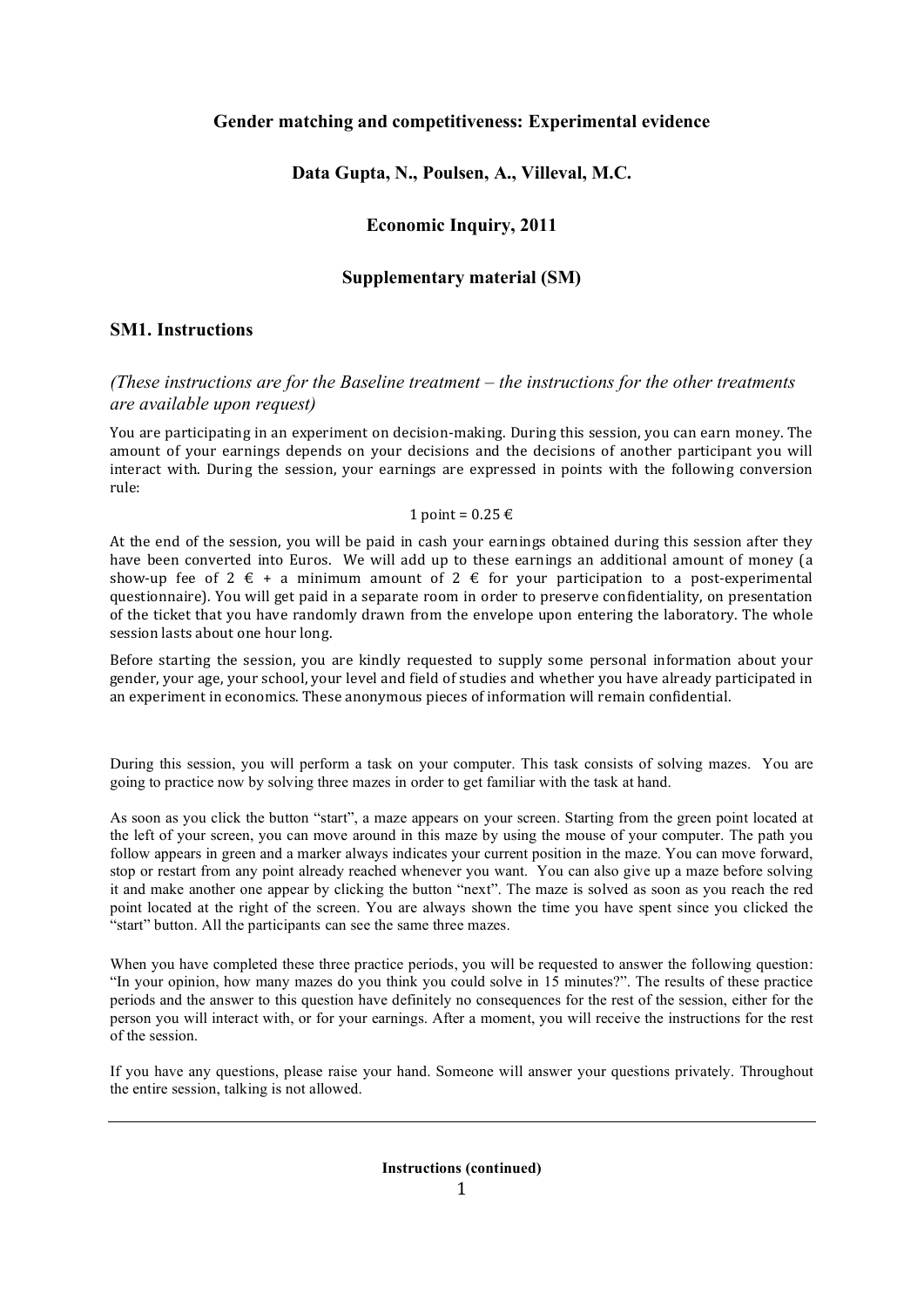#### *[The instructions below were distributed to the participants when all of them had completed the practice periods and answered the question]*

During this session, you are paired with another participant.

Both you and the participant you are paired with have to perform a task. The task consists of solving mazes during a limited period of time of 15 minutes. The number of mazes you solve contributes to determine your earnings. The session consists of two stages.

**In the first stage**, you are allocated a pseudonym(a fake first name) and we inform you on the pseudonym given to your co-participant. Your co-participant is simultaneously informed on your pseudonym. If you are a woman, your pseudonym is a female name, and if you are a man your pseudonym is a male name. Similarly, if your coparticipant is a man, his pseudonym will be a male name, and if your co-participant is a woman, her pseudonym will be a female name. *[The last two sentences were only mentioned in the two sessions of the Baseline treatment with more salient information on gender]*

Next, you choose simultaneously between two possible modes of payment, Mode A and Mode B. Your choice of the mode of payment and the choice of your co-participant determine the number of points you receive for each maze you solve personally.

| You choose    | And your co-<br>participant<br>chooses |                        | You receive personally                                                       |                                                                                                                                                                       |
|---------------|----------------------------------------|------------------------|------------------------------------------------------------------------------|-----------------------------------------------------------------------------------------------------------------------------------------------------------------------|
| Mode A        | Mode A<br>or mode B                    |                        | mazes solved by the participant you are paired with                          | 4 points for each maze you solve, no matter the number of                                                                                                             |
| Mode B        | Mode A                                 |                        | mazes solved by the participant you are paired with                          | 6 points for each maze you solve, no matter the number of                                                                                                             |
| <b>Mode B</b> | <b>Mode B</b>                          | vou<br>mazes than your | solve more you solve fewer mazes as your co-<br>mazes than your participant, | 6 points for each $\vert 1$ point for each If you solve the<br>maze you solve if maze you solve if same number of<br>a                                                |
|               |                                        | co-participant         | co-participant.                                                              | random<br>draw<br>determines<br>which<br>of you two receives<br>6 points for each<br>maze solved and<br>which of you two<br>receives 1 point for<br>each maze solved. |

You choose between Mode A and Mode B by clicking one of the two buttons available on your computer screen. Your choice is registered once you click "OK".

You are informed of the choice of your co-participant before moving to the second stage and your co-participant is informed on your choice.

**In the second stage**, you perform the task of solving mazes during 15 minutes. Time is deducted as soon as you click the "start" button. To make a new maze appear on your screen, you can click the "next" button. The number of mazes you have currently solved is always visible on your screen, as the time already spent since the beginning of the task solving. All the mazes have a solution. All the participants receive the same mazes in the same order.

At the end of the 15-minute period, you are informed about your payoff and the session is over. Then you are asked to fill out a post-experimental questionnaire, the details of which will be shown on your screen.

If you have any questions, please raise your hand. Someone will answer your questions privately.

2 ------------------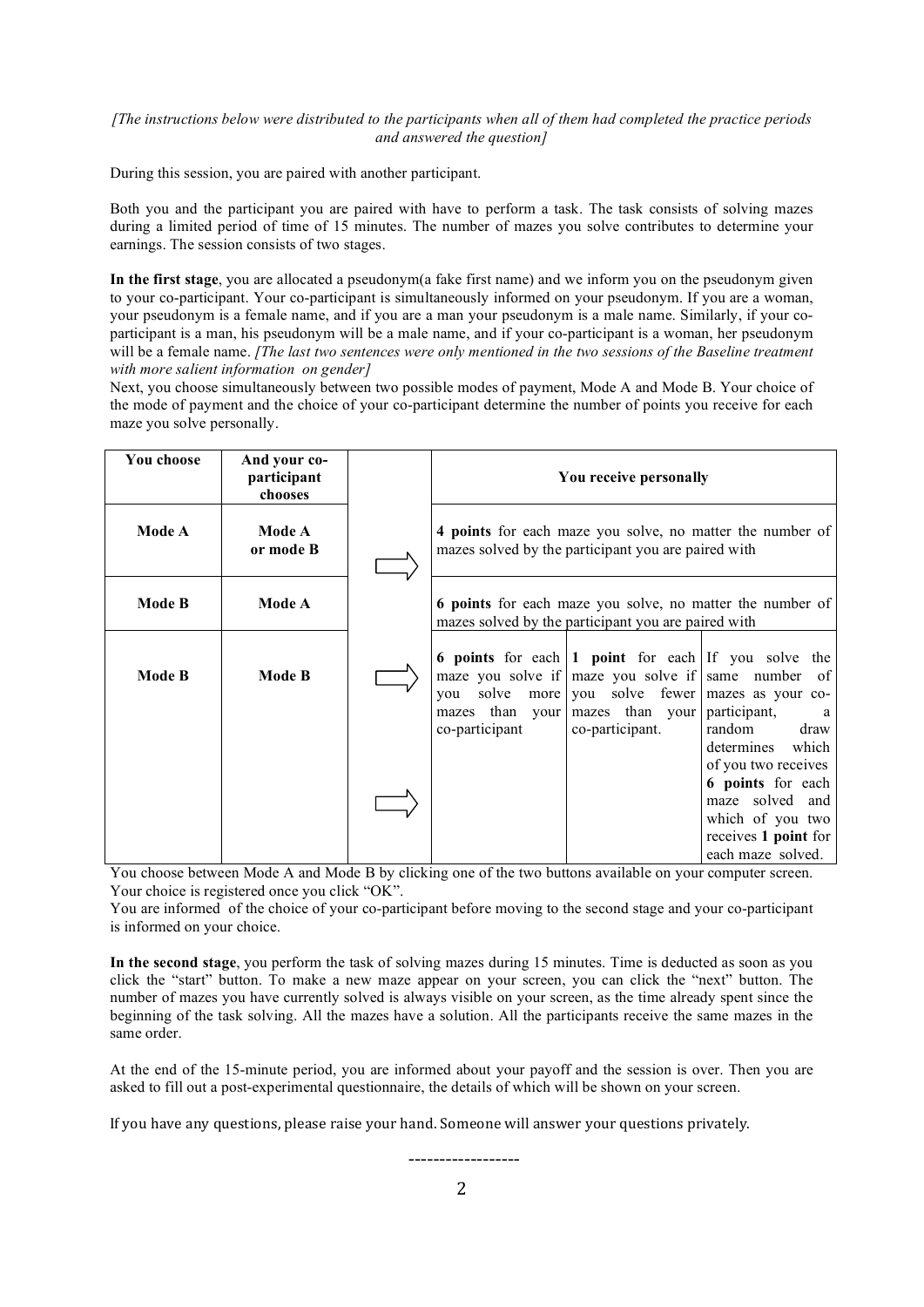#### **SM2. Post-experimental questionnaire**

You are kindly requested to answer the following questionnaire that consists of two parts. By answering these questions, you can earn between 2 and 6 Euros more. The answers to these questions are anonymous and confidential. Communication is not allowed.

### **1st part. You will receive 1 Euro for each correct answer to the following questions.**

For your information, in this session, there were women and men.

**Question 1.** In your opinion, what is the average number of mazes solved by the women in this session (including yourself if you are a woman)?

**Question 2.** In your opinion, what is the average number of mazes solved by the men in this session (including yourself if you are a man)?

**Question 3**. In your opinion, how many women in this session have chosen mode B (including yourself if you are a woman)?

**Question 4.** In your opinion, how many men in this session have chosen mode B (including yourself if you are a man)?

## $2^{nd}$  part. You earn  $2 \in$  for sure by answering the following 16 questions.

For each of the following statements, please indicate **the likelihood** that you engage in each activity or behavior, by using the following scale, and by entering a number between 1 (very unlikely) and 5 (very likely):

|                                                                                                                                                                                                                                                                                                                                    | $\overline{2}$             | 3                                                                                                                     | 4      | 5           |
|------------------------------------------------------------------------------------------------------------------------------------------------------------------------------------------------------------------------------------------------------------------------------------------------------------------------------------|----------------------------|-----------------------------------------------------------------------------------------------------------------------|--------|-------------|
| Very unlikely                                                                                                                                                                                                                                                                                                                      | Unlikely                   | Not sure                                                                                                              | Likely | Very likely |
|                                                                                                                                                                                                                                                                                                                                    | you can sell to the press: | Betting a day's income at a high stake playing cards game:<br>Getting close to a river in flood to take pictures that |        |             |
| Investing 10% of your annual income in a moderate growth mutual fund:<br>Defending an unpopular issue that you believe in at a social occasion:<br>Co-signing a new car loan for a friend:<br>Deciding to share an apartment with somebody you don't know well:<br>Investing 5% of your annual income in a very speculative stock: | $\overline{a}$             |                                                                                                                       |        |             |
| Going camping in the wild:<br>Taking a week's income to play at the casino:<br>Going on a two-week vacation in a third-world country without<br>prearranged hotel accommodation:                                                                                                                                                   |                            |                                                                                                                       |        |             |
| Spending money impulsively without thinking about the consequences:<br>Trying bungee jumping:<br>Lending a friend an amount of money equivalent to one<br>month 's income:                                                                                                                                                         |                            |                                                                                                                       |        |             |
|                                                                                                                                                                                                                                                                                                                                    |                            | Investing in a business that has a good chance of failing:                                                            |        |             |